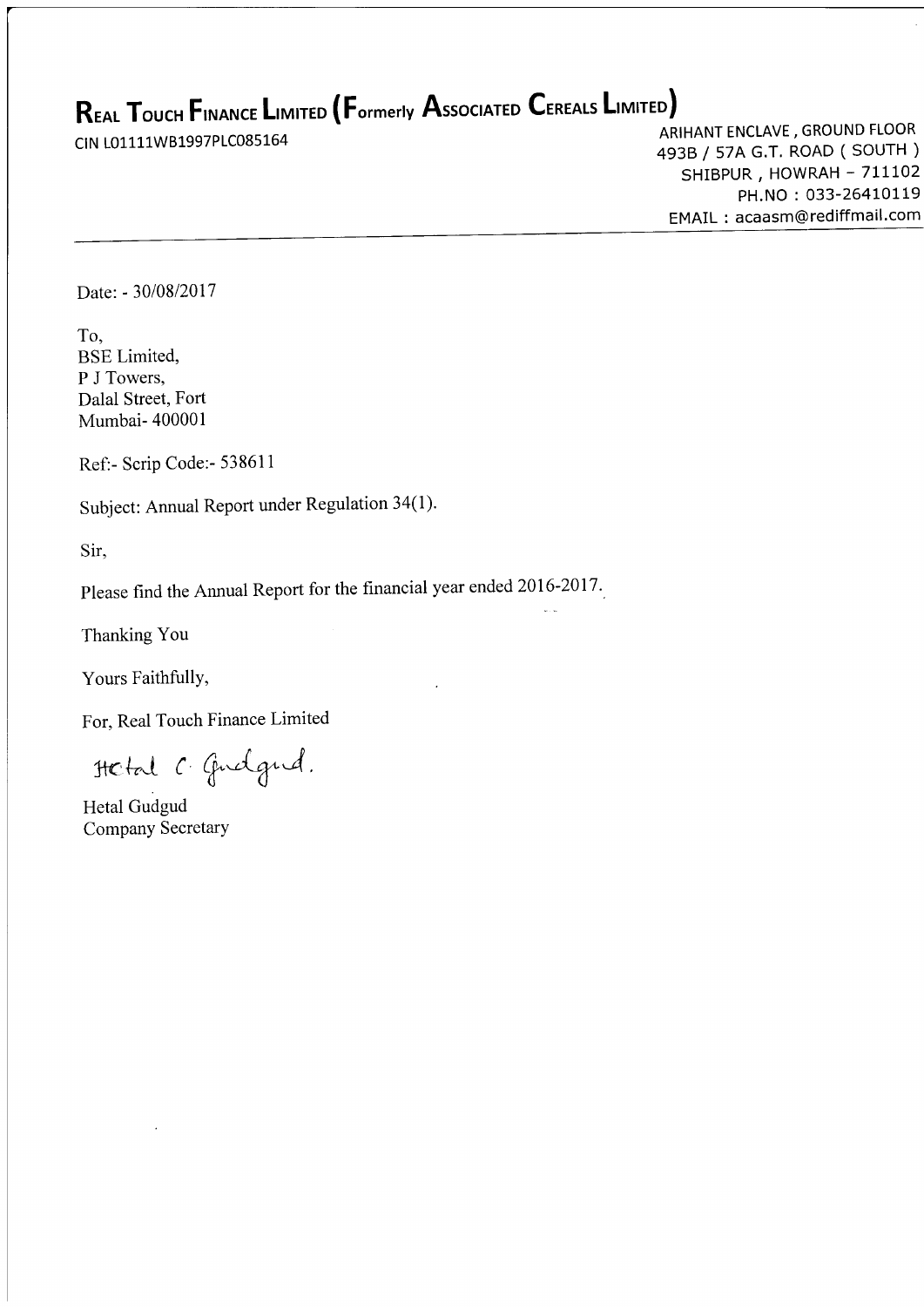Notice is hereby given that the **Thirty second** Annual General Meeting of the members of M/s Real Touch Finance Limited will be held on Monday The 12<sup>th</sup> Day of August, 2017 at 11.00 AM at the registered office of the Company at "Arihant Enclave" Ground floor, 493B/57A G.T.Road(S), Shibpur, Howrah-711102, to transact the following businesses:

# **Ordinary Business**

- **1.** To receive, consider and adopt the audited financial statements of the Company for the financial year ended 31<sup>st</sup> March, 2017, including the audited Balance Sheet as at 31<sup>st</sup> March, 2017, the Statement of Profit and Loss for the year ended on that date and the reports of the Board of Directors (the Board) and Auditors thereon.
- **2.** To appoint a Director in place of Mr. Anant Bhagat (DIN 00089156) , who retires by rotation at this Annual General Meeting and being eligible has offered himself for re-appointment.
- **3.** To appoint Auditors and to fix their remuneration and in this regard to consider and if thought fit, to pass, with or without modification(s), the following resolution as an Ordinary Resolution:

"RESOLVED THAT, pursuant to the provisions of Sections 139(9) and 142(1) and other applicable provisions, if any of the Companies Act, 2013 read with the companies (Audit and Auditors) Rules 2014 including any statutory modification(s) or re-enactments thereof, for the time being in force, M/s P D Randar and co., Chartered Accountanus (Registration No 319295E) be and are hereby appointed as Auditors of the company for a term of 5 Consecutive Years from the conclusion of this Annual General Meeting till the conclusion of Sixth Annual General Meeting from this Annual General Meeting, at such remuneration as shall be fixed by the Board of Directors of the Company. "

By Order of the Board of Directors

For Real Touch Finance Limited

Hetal C Gudgud Company Secretary July 04, 2017 Registered Office: 493\57A G T Road, Ground Floor, Shibpur, Howrah-711102 CIN: L01111WB1997PLC085164 E-mail: acaasm@rediffmail.com

# **NOTES:**

1. **A MEMBER ENTITLED TO ATTEND AND VOTE AT THE MEETING IS ENTITLED TO APPOINT A PROXY TO ATTEND AND VOTE INSTEAD OF HIMSELF / HER-SELF AND THE PROXY NEED NOT BE A MEMBER.** Pursuant to the provisions of section 105 of the Companies Act, 2013, a person can act as proxy on behalf of not more than 50 (fifty) Members and holding in aggregate not more than ten percent of the total share capital of the Company. Members holding more than ten percent (10%) of the total share capital of the Company may appoint a single person as proxy, who shall not act as proxy for any other Member.

*Proxy in order to be effective should be duly stamped, completed, signed and deposited at the registered office of the company not less than 48 hours before the time for holding the meeting.* 

2. Corporate members intending to send their authorized representatives to attend the Meeting are requested to send to the Company a certified copy of the Board Resolution authorizing their representative to attend and vote on their behalf at the Meeting.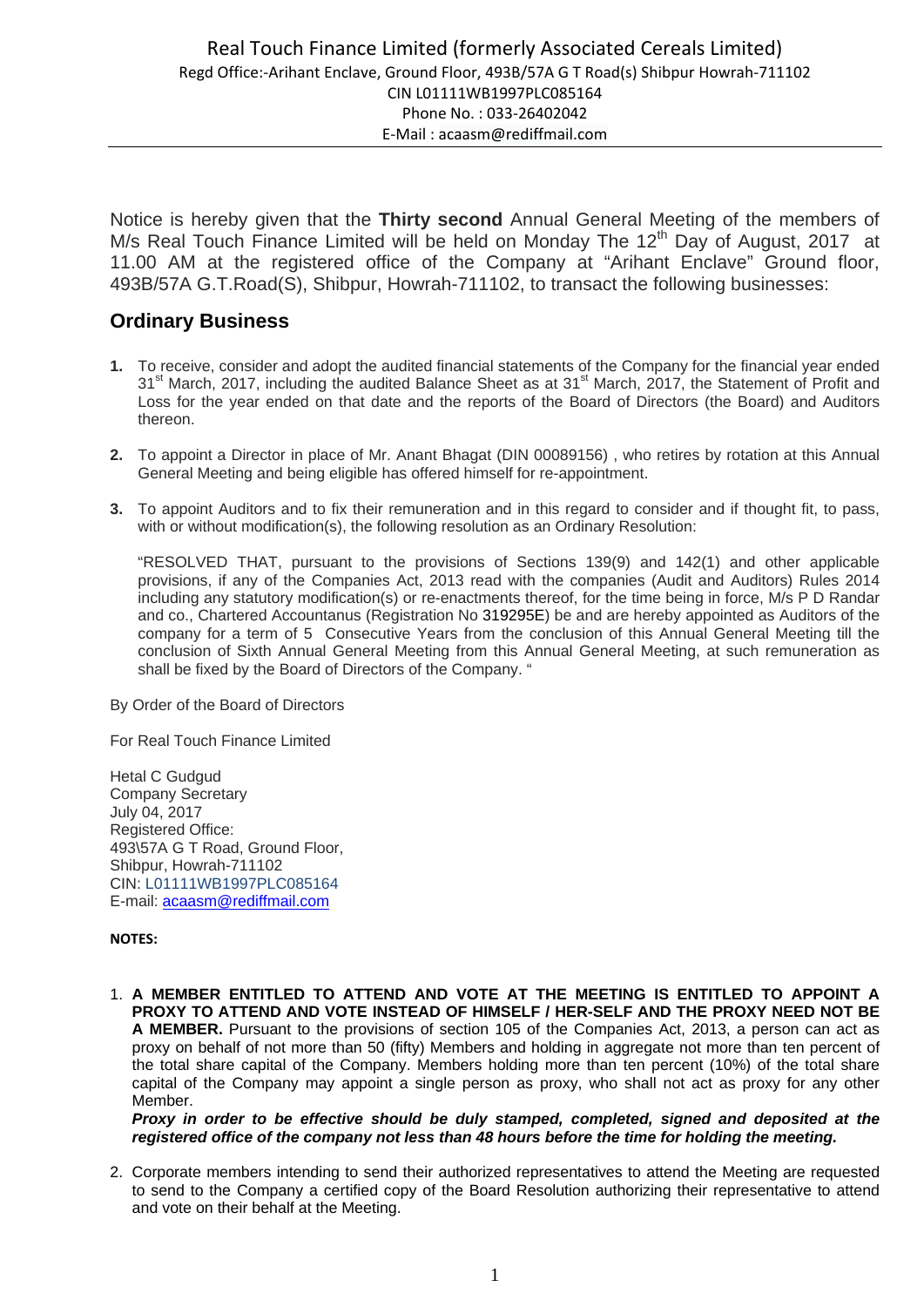3. For the convenience of members and for proper conduct of the meeting**,** *entry to the place of meeting will be regulated by attendance slip, which is a part of the Notice. Members are requested to sign at the place provided on the attendance slip and hand it over at the entrance to the venue.* 

# *Members / proxies should bring the duly filled Attendance Slip attached herewith to attend the meeting. Duplicate Attendance Slip and / or copies of the Annual Report shall not be issued/ available at the venue of the Meeting.*

Members, who hold shares in dematerialized form, are requested to bring their Client ID and DP ID Nos. for easier identification of attendance at the meeting

- 4. The Register of Directors and Key Managerial Personnel and their shareholding will be available for inspection by the members at the AGM.
- 5. A member desirous of getting any information on the accounts of the Company is requested to send the queries to the Company at least 10 days in advance of the meeting.
- 6. The Register of Members and Share Transfer Books of the Company shall remain closed from **Monday August 7, 2017 to Saturday August 12, 2017** (both days inclusive) for the purpose of Annual General Meeting.
- 7. The brief profile of the Directors proposed to be appointed / re-appointed, is given in the explanatory statement to the Notice and also in the section on Corporate Governance.
- 8. Members holding shares in physical form are requested to intimate change in their registered address mentioning full address in block letters with Pin code of the Post Office and bank particulars to the Company's Registrar and Share Transfer Agent and in case of members holding their shares in electronic form, this information should be given to their Depository Participants immediately.

Members whose shareholding is in the electronic mode are requested to inform change of address and updates of savings bank account details to their respective depository participants. Members are encouraged to utilize the Electronic Clearing System (ECS) for receiving dividends.

- 9. The Notice of the AGM along with the Annual Report for 2016-17 are being sent by electronic mode to those Members whose e-mail addresses are registered with the Company / Depositories, unless any Member has requested for a physical copy of the said documents. For Members who have not registered their e-mail addresses, physical copies of the above mentioned documents are being sent. All these above mentioned documents will also be available on the Company's website **www.realtouchfinance.com** for download by the Members. We, request the Members to update their email address with their depository participant to ensure that the annual reports and other documents reach them on their preferred email address. Members holding shares in physical form may intimate us their e-mail address along with name, address and folio no. for registration at **acaasm@rediffmail.com**
- 10. As mandated by The Securities and Exchange Board of India (SEBI), every participant in the securities market has to submit Permanent Account Number (PAN). Members holding shares in electronic form are, therefore, requested to submit the PAN to their Depository Participants with whom they are maintaining their demat accounts. Members holding shares in physical form can submit their PAN details to the Company / RTA.

# 11. **Voting through electronic means**

**I.** In compliance with provisions of Section 108 of the Companies Act, 2013, Rule 20 of the Companies (Management and Administration) Rules, 2014 as amended by the Companies (Management and Administration) Amendment Rules, 2015 and Regulation 44 of SEBI (Listing Obligations and Disclosures Requirements) Regulations, 2015, the Company is pleased to provide members facility to exercise their right to vote on resolutions proposed to be considered at the Annual General Meeting (AGM) by electronic means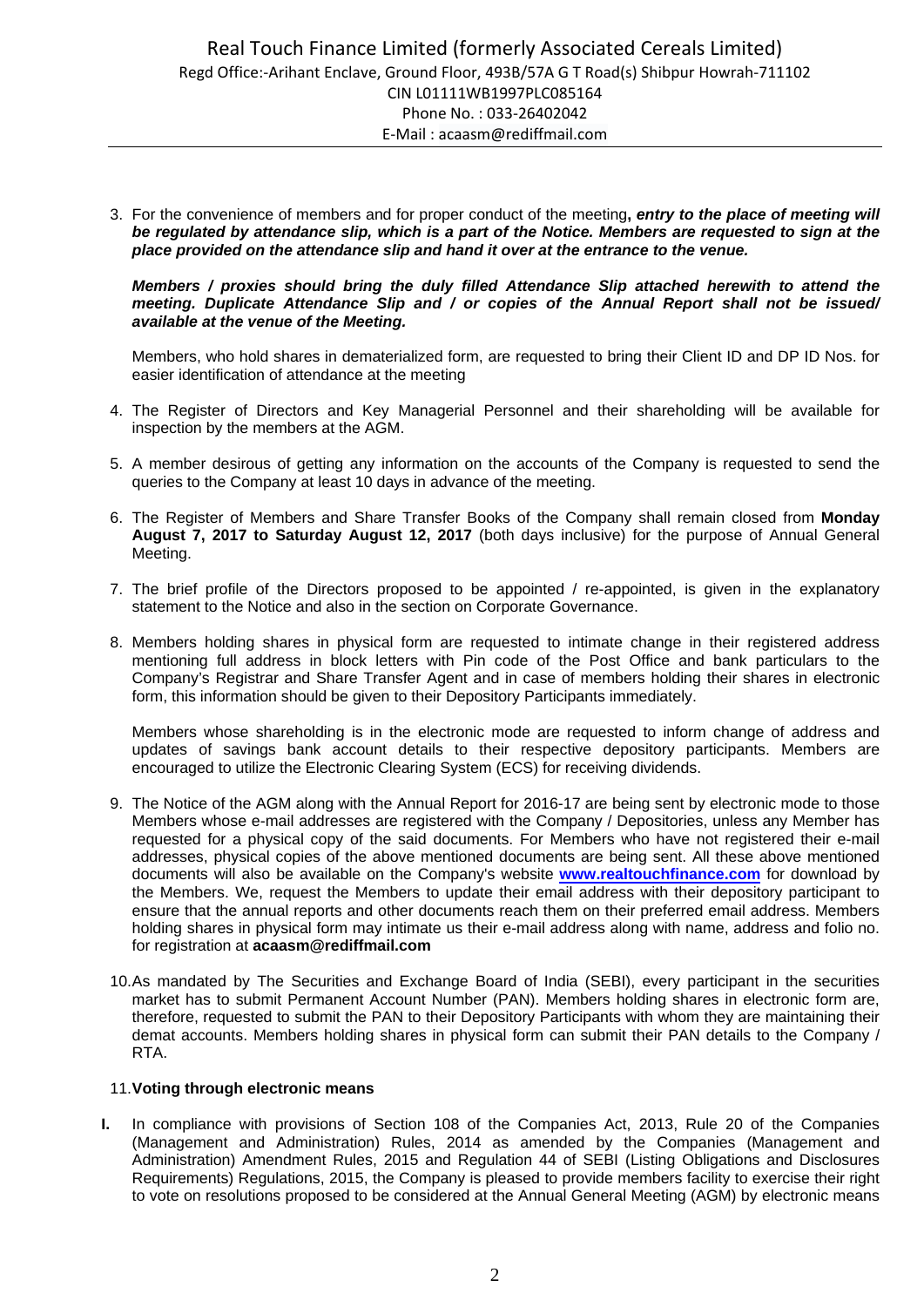and the business may be transacted through e-Voting Services. The facility of casting the votes by the members using an electronic voting system from a place other than venue of the AGM ("remote e-voting") will be provided by National Securities Depository Limited (NSDL).

- **II.** The facility for voting through ballot paper shall be made available at the AGM and the members attending the meeting who have not cast their vote by remote e-voting shall be able to exercise their right at the meeting through ballot paper.
- **III.** The members who have cast their vote by remote e-voting prior to the AGM may also attend the AGM but shall not be entitled to cast their vote again.
- **IV.** The remote e-voting period commences on **9th August, 2017 (9:00 am)** and ends on **11th August, 2017 (5:00 pm)**. During this period members' of the Company, holding shares either in physical form or in dematerialized form, as on the **cut-off date of 5th August**, **2017** may cast their vote by remote e-voting. The remote e-voting module shall be disabled by NSDL for voting thereafter. Once the vote on a resolution is cast by the member, the member shall not be allowed to change it subsequently.

# **V. The process and manner for remote e-voting are as under:**

- **A.** In case a Member receives an email from NSDL [for members whose email IDs are registered with the Company/Depository Participants(s)] :
- (i) Open email and open PDF file viz; "remote e-voting.pdf" with your Client ID or Folio No. as password. The said PDF file contains your user ID and password/PIN for remote e-voting. Please note that the password is an initial password.
- (ii) Launch internet browser by typing the URL: https://www.evoting.nsdl.com/
- (iii) Click on Shareholder Login
- (iv) Put user ID and password as initial password/PIN noted in step (i) above. Click Login.
- (v) Password change menu appears. Change the password/PIN with new password of your choice with minimum 8 digits/characters or combination thereof. Note new password. It is strongly recommended not to share your password with any other person and take utmost care to keep your password confidential.
- (vi) Home page of remote e-voting opens. Click on remote e-voting: Active Voting Cycles.
- (vii) Select "EVEN" of "Real Touch Finance Limited ".
- (viii) Now you are ready for remote e-voting as Cast Vote page opens.
- (ix) Cast your vote by selecting appropriate option and click on "Submit" and also "Confirm" when prompted.
- (x) Upon confirmation, the message "Vote cast successfully" will be displayed.
- (xi) Once you have voted on the resolution, you will not be allowed to modify your vote.
- (xii) Institutional shareholders (i.e. other than individuals, HUF, NRI etc.) are required to send scanned copy (PDF/JPG Format) of the relevant Board Resolution/ Authority letter etc. together with attested specimen signature of the duly authorized signatory(ies) who are authorized to vote, to the Scrutinizer through **e-mail to mayur@alpassociates.in with a copy marked to evoting@nsdl.co.in**
- **B. In case a Member receives physical copy of the Notice of AGM [for members whose email IDs are not registered with the Company/Depository Participants(s) or requesting physical copy] :**
- (i) Initial password is provided in the Annexure or at the bottom of the Attendance Slip for this AGM (enclosed herewith).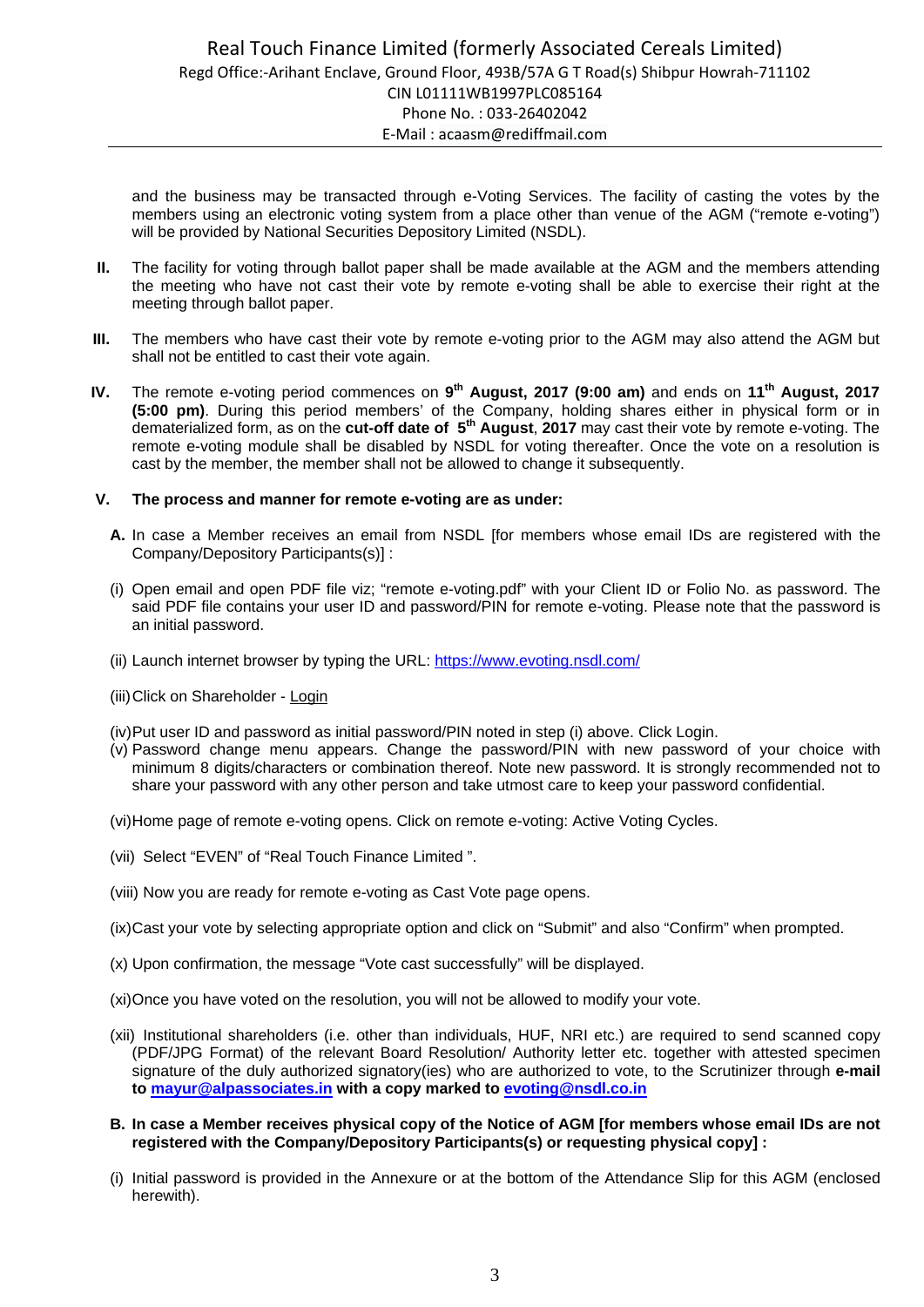- (ii) Please follow all steps from Sl. No. (ii) to Sl. No. (xii) above, to cast vote.
- **VI.** In case of any queries, you may refer the Frequently Asked Questions (FAQs) for Members and remote evoting user manual for Members available at the downloads section of www.evoting.nsdl.com or call on toll free no.: 1800-222-990.
- **VII.** If you are already registered with NSDL for remote e-voting then you can use your existing user ID and password/PIN for casting your vote.
- **VIII.** You can also update your mobile number and e-mail id in the user profile details of the folio which may be used for sending future communication(s).
- **IX.** The voting rights of members shall be in proportion to their shares of the paid up equity share capital of the Company as on the **cut-off date of 5th August, 2017.**
- **X.** Any person, who acquires shares of the Company and become member of the Company after dispatch of the notice and holding shares as of the **cut-off date i.e. 5th August, 2017** may obtain the login ID and password by sending a request at **evoting@nsdl.co.in or acaasm@rediffmail.com .**

However, if you are already registered with NSDL for remote e-voting then you can use your existing user ID and password for casting your vote. If you forgot your password, you can reset your password by using "Forgot User Details/Password" option available on www.evoting.nsdl.com or contact NSDL at the following toll free no.: 1800-222-990.

**XI.** A member may participate in the AGM even after exercising his right to vote through remote e-voting but shall not be allowed to vote again at the AGM.

### **XII. A person, whose name is recorded in the register of members or in the register of beneficial owners maintained by the depositories as on the cut-off date only shall be entitled to avail the facility of remote e-voting as well as voting at the AGM through ballot paper.**

- **XIII.** Mr. Mayur Agarwal , Practicing Chartered Accountants having Membership No. 302458 of 4, Ganesh Chandra Avenue,  $7<sup>th</sup>$  Floor, Kolkata 700013 has been appointed as the Scrutinizer for providing facility to the members of the Company to scrutinize the voting and remote e-voting process in a fair and transparent manner.
- **XIV.** The Chairman shall, at the AGM, at the end of discussion on the resolutions on which voting is to be held, allow voting with the assistance of scrutinizer, by use of "Ballot Paper" for all those members who are present at the AGM but have not cast their votes by availing the remote e-voting facility.
- **XV.** The Scrutinizer shall after the conclusion of voting at the general meeting, will first count the votes cast at the meeting and thereafter unblock the votes cast through remote e-voting in the presence of at least two witnesses not in the employment of the Company and shall make, not later than three days of the conclusion of the AGM, a consolidated scrutinizer's report of the total votes cast in favour or against, if any, to the Chairman or a person authorized by him in writing, who shall countersign the same and declare the result of the voting forthwith.
- **XVI.** The Results declared alongwith the report of the Scrutinizer shall be placed on the website of the Company www.realtouchfinance.com and on the website of NSDL immediately after the declaration of result by the Chairman or a person authorized by him in writing. The results shall also be immediately forwarded to The Calcutta Stock Exchange Limited.
	- 12. Since e-voting facility is provided to the Members pursuant to the provisions of Section 108 of the Companies Act, 2013, read with Companies (Management and Administration) Rules, 2014, voting by show of hands are not allowed.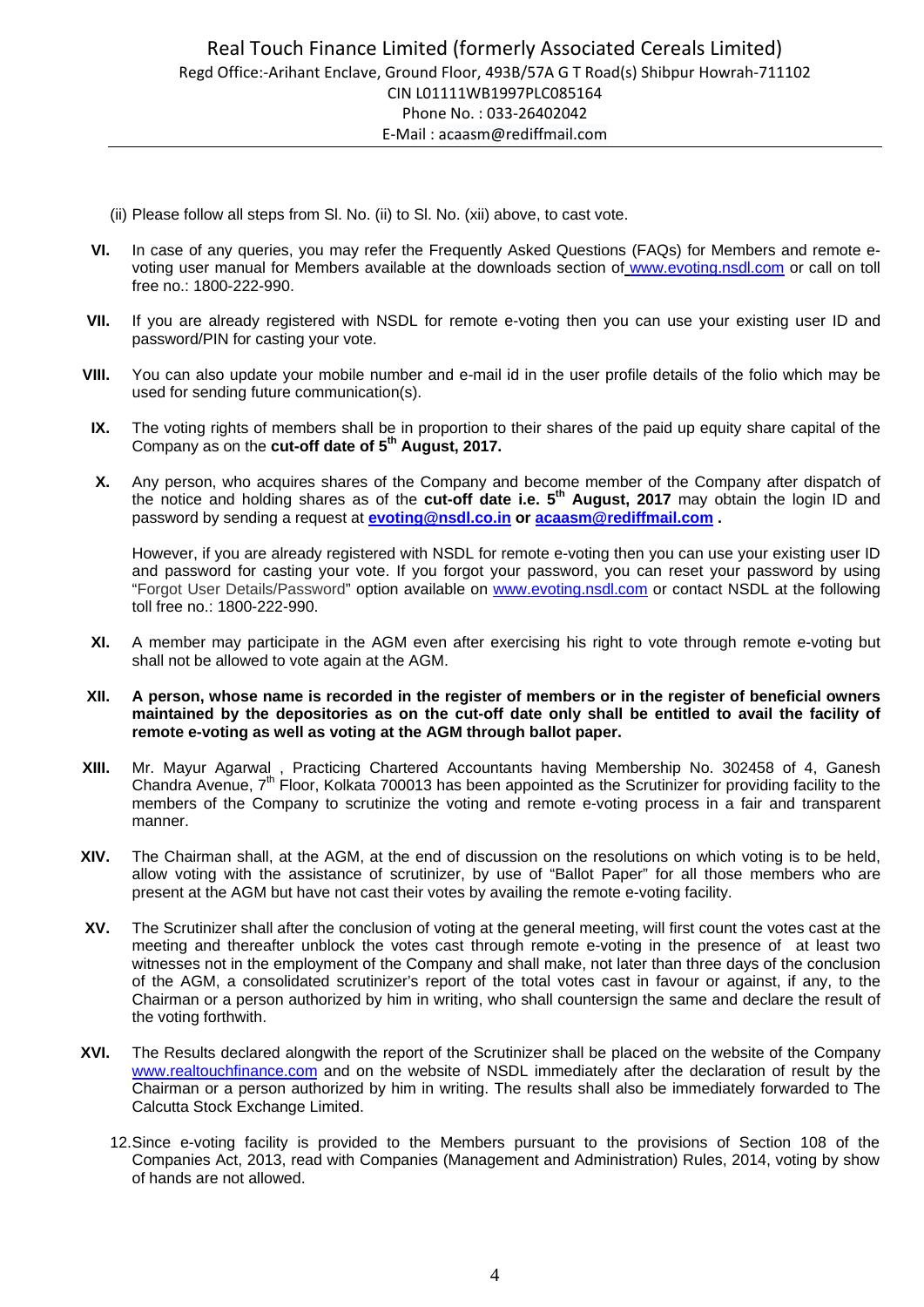| Name                                                                                                                                                                   | $\ddot{\cdot}$ | Mr. Anant Bhagat                                                                                                                                                                                                                                                                                                                                                                                                                                                                                                                                                                                                                                                                                                                                                                 |
|------------------------------------------------------------------------------------------------------------------------------------------------------------------------|----------------|----------------------------------------------------------------------------------------------------------------------------------------------------------------------------------------------------------------------------------------------------------------------------------------------------------------------------------------------------------------------------------------------------------------------------------------------------------------------------------------------------------------------------------------------------------------------------------------------------------------------------------------------------------------------------------------------------------------------------------------------------------------------------------|
| Date of Birth                                                                                                                                                          | $\ddot{\cdot}$ | 10/11/1985                                                                                                                                                                                                                                                                                                                                                                                                                                                                                                                                                                                                                                                                                                                                                                       |
| Date of Appointment                                                                                                                                                    | $\ddot{\cdot}$ | 20/01/2011                                                                                                                                                                                                                                                                                                                                                                                                                                                                                                                                                                                                                                                                                                                                                                       |
| <b>Qualifications</b>                                                                                                                                                  | $\ddot{\cdot}$ | Bachelor in Management, Masters in Real Estates                                                                                                                                                                                                                                                                                                                                                                                                                                                                                                                                                                                                                                                                                                                                  |
| Expertise in specific<br>functional areas                                                                                                                              | $\ddot{\cdot}$ | <b>Real Estates</b>                                                                                                                                                                                                                                                                                                                                                                                                                                                                                                                                                                                                                                                                                                                                                              |
| Directorships held in other<br>companies (excluding<br>foreign companies)                                                                                              | $\ddot{\cdot}$ | Wonder Vanijya Private Limited<br><b>Lifemake Construction Private Limited</b><br>Rahul Residency Private Limited<br>Space Nature Infraproperties Private Limited<br>A B Nirvan Builders Private Limited<br>Shivrashi Builders Private Limited<br>Gopi Iron & Steels Private Limited<br>Navin Space Housing Limited<br>Hopeful Dealers Private Limited<br>Oliva Exports Private Limited<br><b>Neelanchal Constructions Private Limited</b><br>Hrisikesh Constrowell Private Limited<br>Space Circle Clubs and Resorts Private Limited<br><b>Winsome Barter Private Limited</b><br><b>Ultraplus Housing Estate Pvt Ltd</b><br>Space-Rice Projects Private Limited<br>Leisure Developer Private Limited<br><b>Blue Fox Projects Private Limited</b><br>Safal Goods Private Limited |
| Memberships/Chairmanships<br>of Board Committees of<br>other companies (includes<br>only Audit<br>Committee/Shareholders'<br><b>Investors' Grievance</b><br>Committee) | $\ddot{\cdot}$ | <b>NIL</b>                                                                                                                                                                                                                                                                                                                                                                                                                                                                                                                                                                                                                                                                                                                                                                       |
| Number of shares held in<br>the Company                                                                                                                                | $\ddot{\cdot}$ | <b>NIL</b>                                                                                                                                                                                                                                                                                                                                                                                                                                                                                                                                                                                                                                                                                                                                                                       |

Details of Director seeking appointment/re-appointment at Annual General Meeting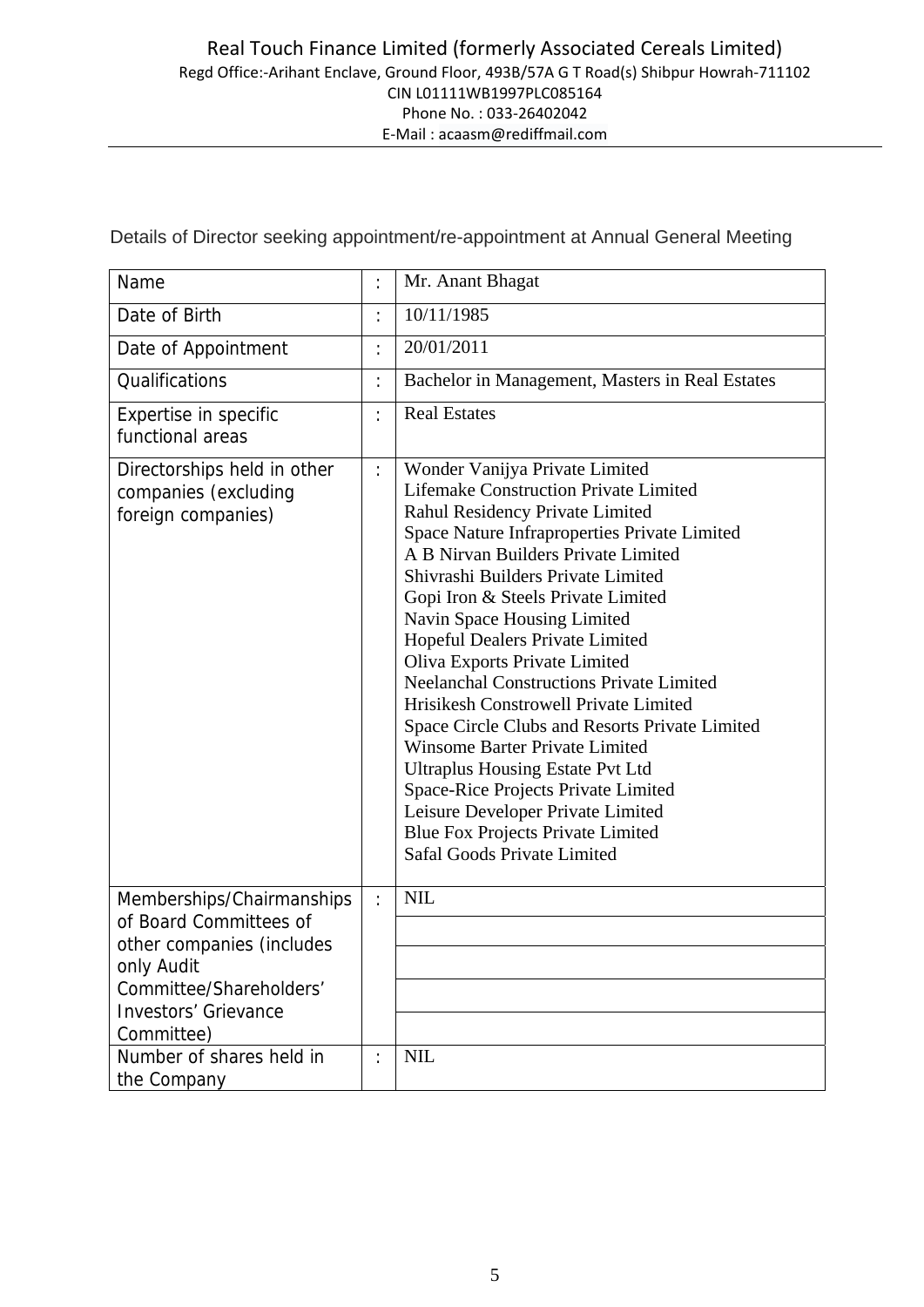# ATTENDANCE SLIP *(To be handed over at the entrance of the Meeting Hall)*

|  | Folio No.: _____________________DP-ID No.: _______________________Client-ID No. ______________________________ |  |
|--|----------------------------------------------------------------------------------------------------------------|--|
|  |                                                                                                                |  |
|  |                                                                                                                |  |
|  |                                                                                                                |  |
|  |                                                                                                                |  |

*I hereby record my presence of the 32nd ANNUAL GENERAL MEETING of the Company held on Saturday the 12th August, 2017 at 11.00 AM at Registered Office of the Company at "Arihant Enclave"Ground Floor, 493B/57A G.T.Road (s), Shibpur, Howrah-711102 .* 

*\_\_\_\_\_\_\_\_\_\_\_\_\_\_\_\_\_\_\_\_\_\_\_\_\_\_\_\_\_\_\_\_\_\_\_\_\_\_\_\_\_\_\_\_\_\_\_ Signature of the Member / Representative / Proxy Holder\* \* Strike out whichever is not applicable*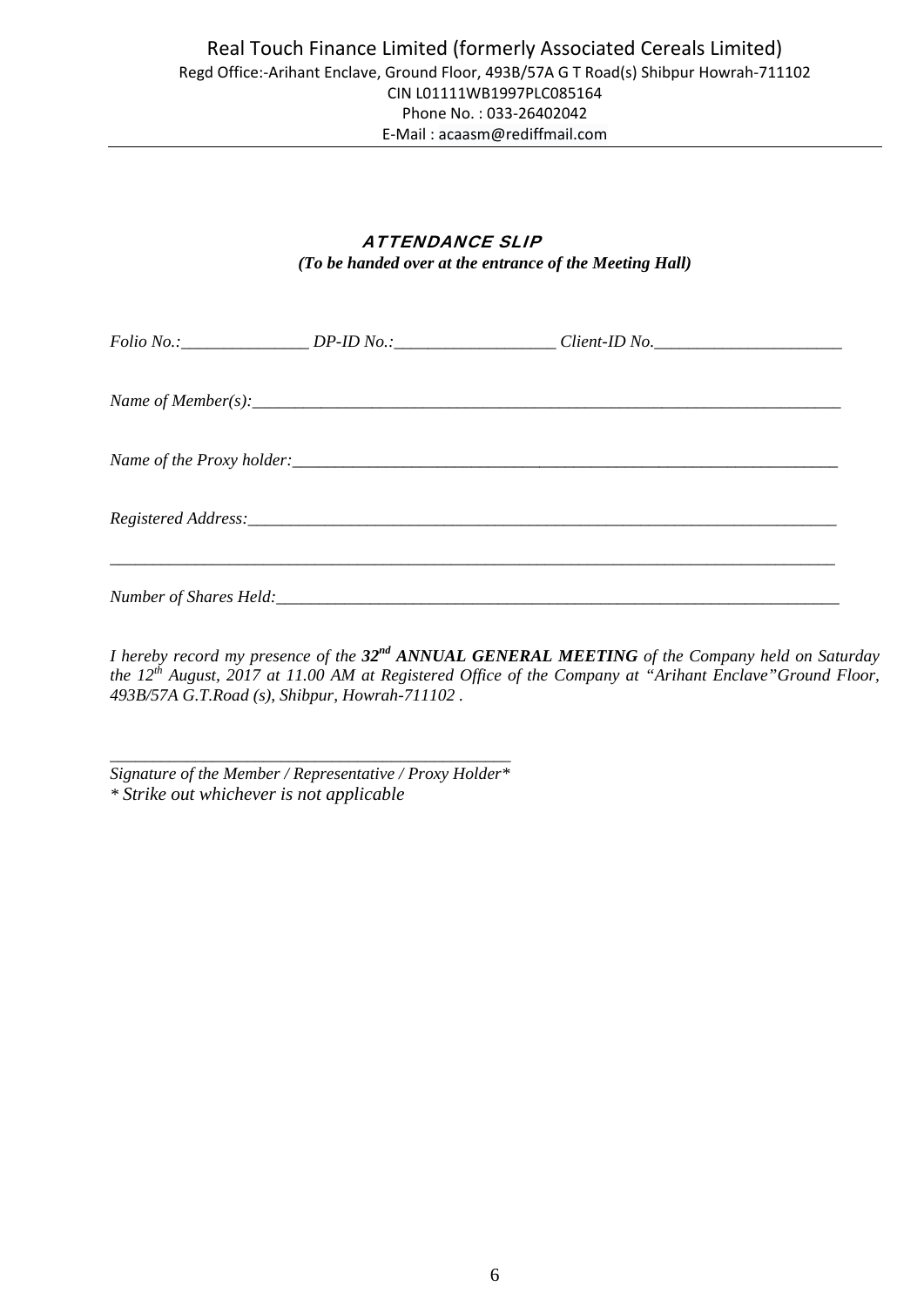*(Pursuant to Section 105(6) of the Companies Act, 2013 and Rule 19(3) of the Companies (Management and Administration) Rules, 2014)* 

# FORM OF PROXY

|    |          | Folio No.:____________________DPID No. :__________________Client ID No.:____________________________ |  |
|----|----------|------------------------------------------------------------------------------------------------------|--|
|    |          |                                                                                                      |  |
|    |          | $I/We$ , being the member(s) of _____________ shares of the above company hereby appoint:            |  |
| 2. |          |                                                                                                      |  |
| 3. | Address: |                                                                                                      |  |

*as my / our Proxy to vote for me / us, on my / our behalf at the 32nd ANNUAL GENERAL MEETING of the Company held on Saturday The 12th August, 2017 at 11.00 am and at any adjournment thereof in respect of the following resolutions:* 

| Resolution | Description of Resolution                                              | <b>FOR</b> | <b>AGAINST</b> |
|------------|------------------------------------------------------------------------|------------|----------------|
| No.        |                                                                        |            |                |
|            | Ordinary Resolution for Adoption of Balance Sheet, Statement of Profit |            |                |
|            | and Loss, Report of Auditors and Board of Directors for the year ended |            |                |
|            | $31st$ March 2017.                                                     |            |                |
|            | Ordinary Resolution for Re-appointment of Mr. Anant Bhagat (DIN        |            |                |
|            | 00089156) as Director who is retiring by rotation                      |            |                |
|            | Ordinary Resolution for Appointment of Auditors                        |            |                |

*Signed this* \_\_\_\_*day of* \_\_\_\_\_\_\_\_\_\_\_\_\_2017. Signature of Member\_\_\_\_\_\_\_\_\_\_\_\_\_\_\_\_\_

| Signature of Proxyholder(s): $1$ . |         |
|------------------------------------|---------|
| $\overline{\phantom{a}}$           | Kevenue |
|                                    | Stamp   |

**NOTE:** *The Form of Proxy duly completed must be deposited at the Registered Office of the Company, "Arihant Enclave" Ground Floor, 493B/57A G T Road(s),Shibpur, Howrah-711102 not later than 48 hours before the time for holding the meeting.*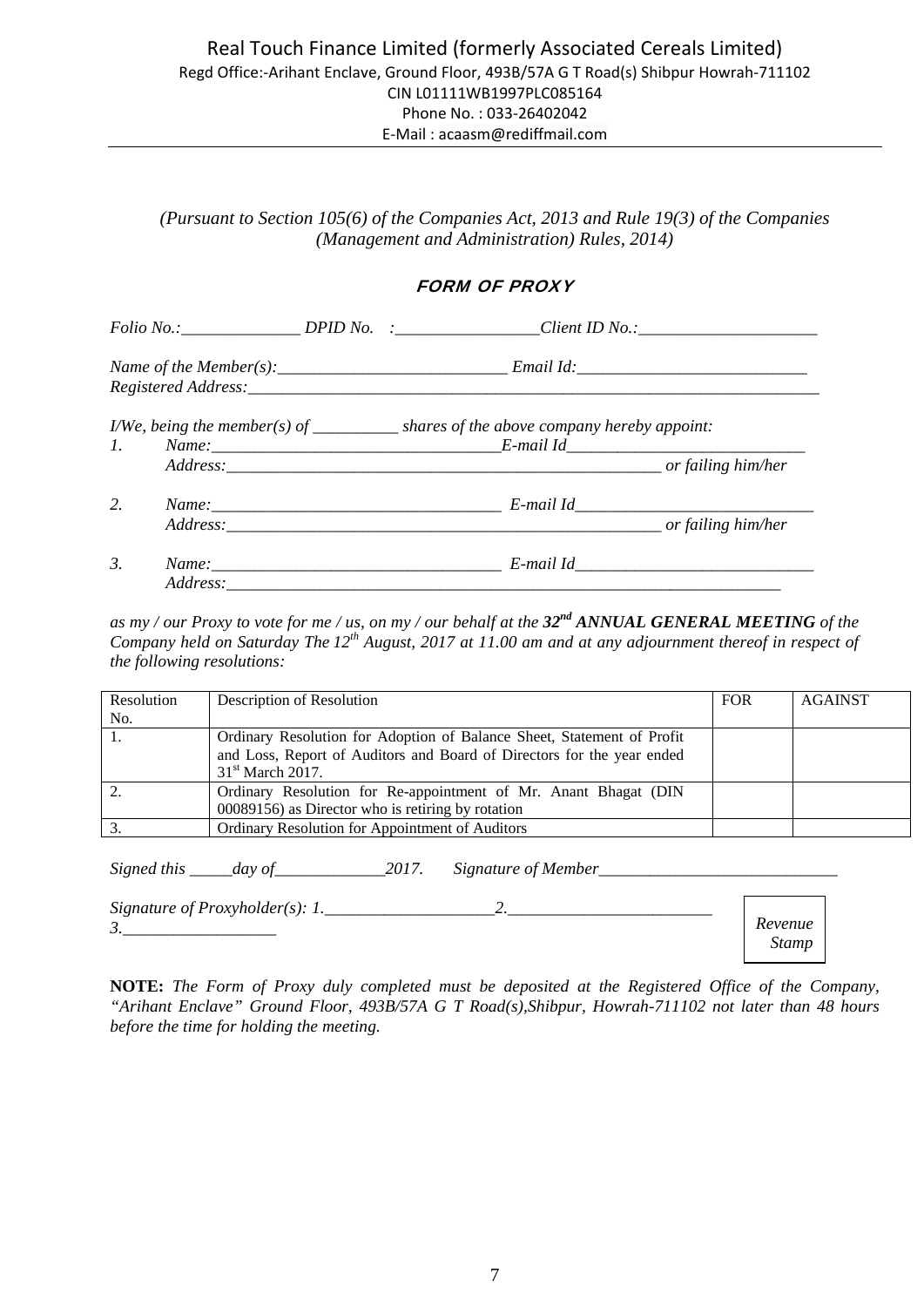# ANNEXURE TO THE NOTICE FOR THE 32<sup>nd</sup> ANNUAL GENERAL MEETING OF THE **COMPANY TO BE HELD ON 12th AUGUST, 2017**

Name & Registered Address of Sole/First named Member:

Joint Holders Name (If any) :

Folio No. / DP ID & Client ID :

No. of Equity Shares Held :

Dear Shareholder,

# **Subject: Process and manner for availing E-voting facility:**

Pursuant to Provisions of Section 108 of the Companies Act, 2013, Rule 20 of the Companies (Management and Administration) Rules, 2014 as amended by the Companies (Management and Administration) Amendment Rules, 2015 and Regulation 44 of the SEBI (Listing Obligations and Disclosures Requirements) Regulations 2015, the Company is pleased to provide E-voting facility to the members to cast their votes electronically on all resolutions proposed to be considered at the Annual General Meeting (AGM) to be held on Monday, 12<sup>th</sup> August, 2017 at 11.00 AM. at "Arihant Enclave" Ground Floor, 493B/57A G.T.Road (s), Shibpur, Howrah-711102 and at any adjournment thereof. The Company has engaged the services of National Securities Depository Limited (NSDL) to provide the e-voting facility. The e-voting facility is available at the link https://www.evoting.nsdl.com. The Electronic Voting Particulars are set out below:

| The Encending Voling I differently are set out below.<br><b>EVEN</b><br>(Electronic Voting Event)<br>Number) | $USER – ID$ | <b>PASSWORD</b> |
|--------------------------------------------------------------------------------------------------------------|-------------|-----------------|
|                                                                                                              |             |                 |

The E-voting facility will be available during the following voting period:

| <b>Remote e-Voting start on</b>               | Remote e-Voting end on                    |
|-----------------------------------------------|-------------------------------------------|
| $^{\text{H}}$ August, 2017 at 9:00 A.M. (IST) | $11^{th}$ August, 2017 at 5:00 P.M. (IST) |

#Please read the instructions mentioned in point no.12 of the Notice before exercising your vote.

By Order of the Board For Real Touch Finance Limited  **Hetal C Gudgud**  Company Sceretary

Place: Kolkata Date : July 04,2017 Encl: AGM Notice/ Attendance Slip / Proxy Form/Annual Report.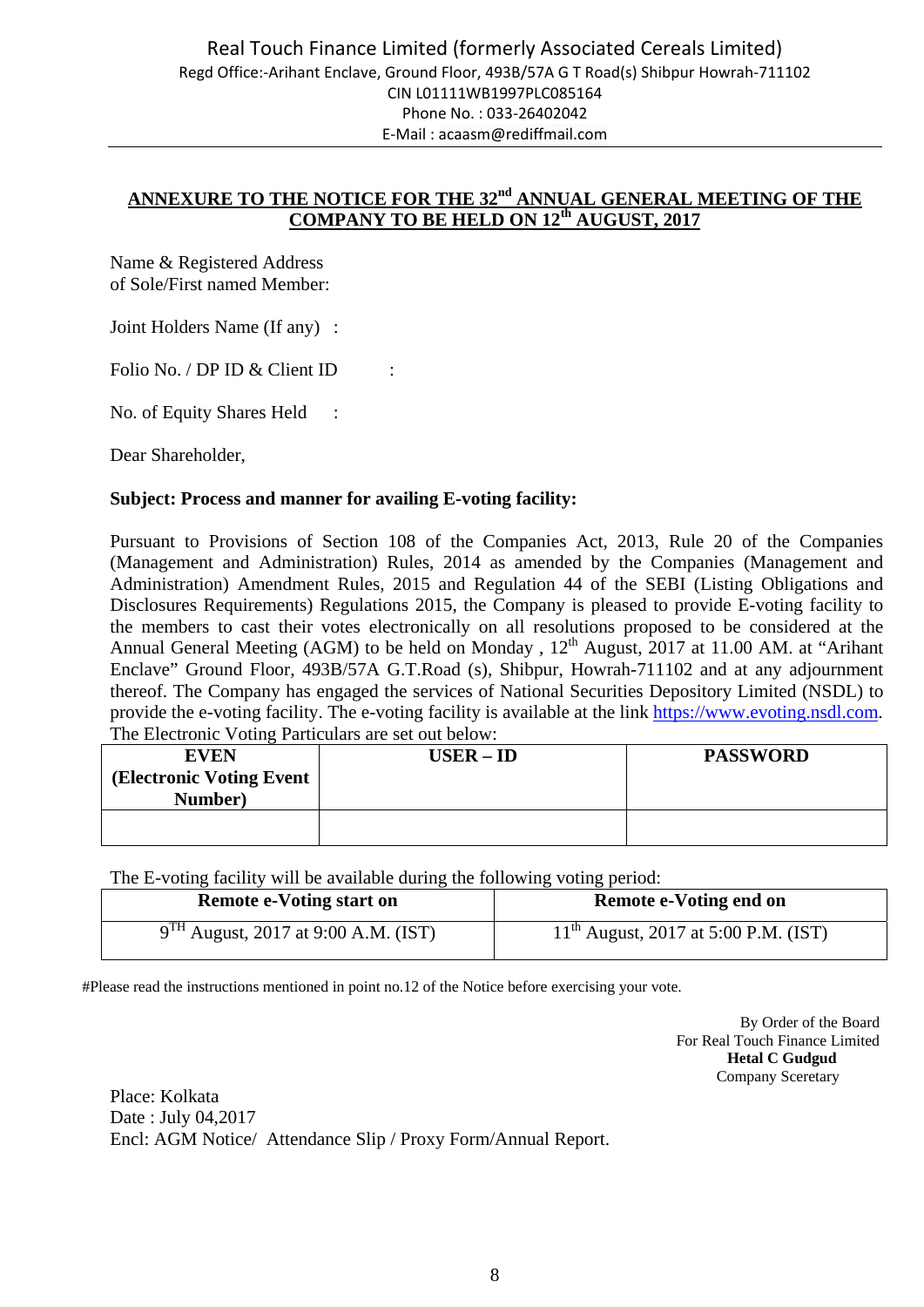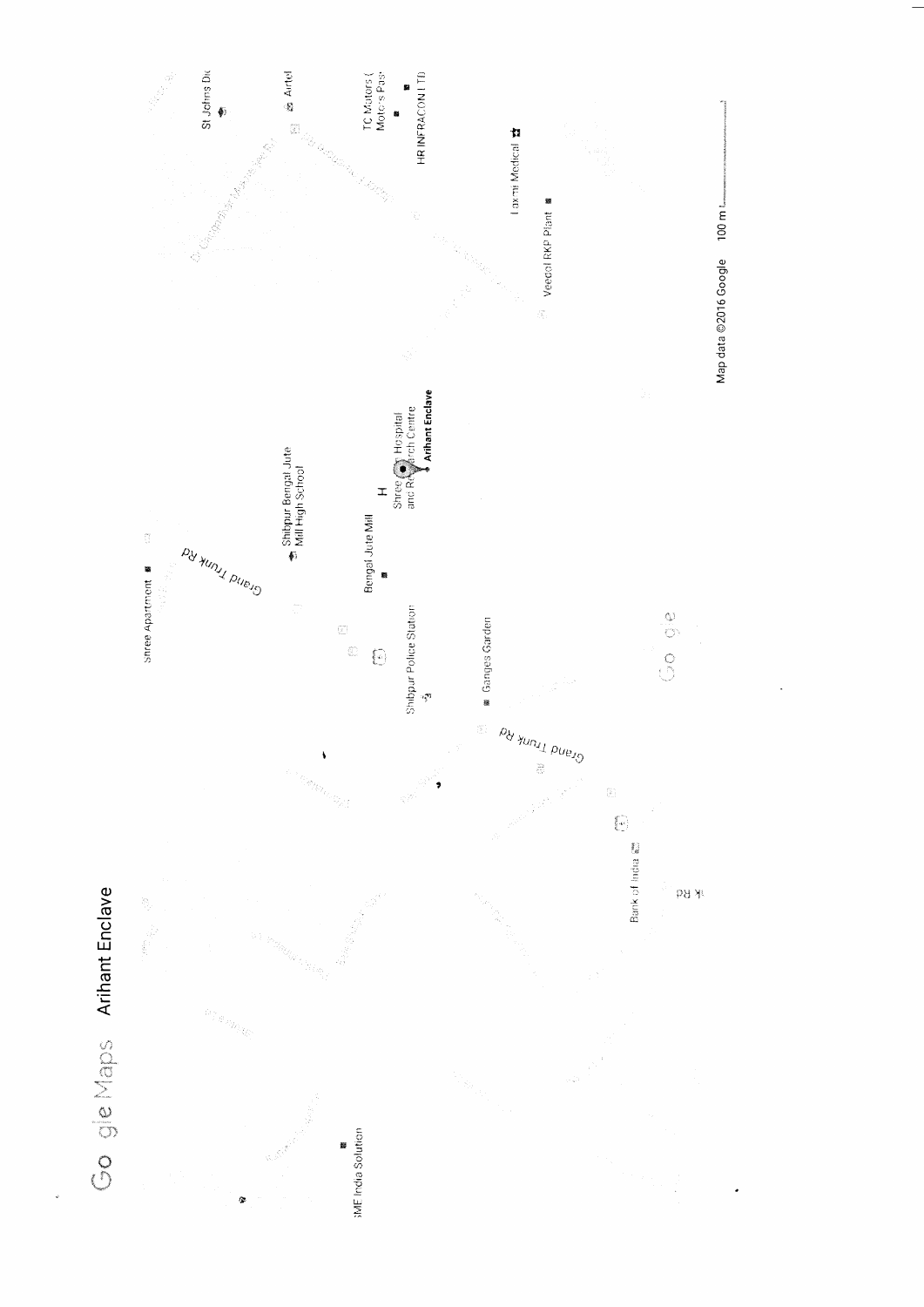**REAL TOUCH FINANCE LIMITED (Formerly ASSOCIATED CEREALS LIMITED)**

CIN L01111WB1997PLC085164 ARIHANT ENCLAVE , GROUND FLOOR 493B / 57A G.T. ROAD ( SOUTH) SHIBPUR , HOWRAH – 711102 PH.NO : 033-26402042 EMAIL : acaasm@rediffmail.com

# **DIRECTORS REPORT TO THE SHARE HOLDERS**

Your Directors have pleasure in presenting their report together with the audited Balance sheet as at 31<sup>st</sup> March 2017 and Statement of Profit & Loss for the year ended on that date.

# **FINANCIAL SUMMARY / STATE OF AFFAIRS:**

| S. No.         | Particulars                                | 2016-2017 $(\bar{\tau})$ | 2015-2016 ( $\bar{\tau}$ ) |
|----------------|--------------------------------------------|--------------------------|----------------------------|
|                | Gross Income                               | 83, 36, 029. 65          | 73,43,298.76               |
| 2.             | Profit Before Interest and Depreciation    | 66, 25, 114. 64          | 63,59,419.41               |
| 3              | Profit Before Tax                          | 66, 25, 114. 64          | 63,59,419.41               |
| $\overline{4}$ | Tax Expense                                | 23,11,352.00             | 24,50,000.00               |
| 5              | Profit After tax                           | 43, 13, 762. 64          | 39,09,419.41               |
| 6.             | Transfer to Statutory Reserve as per RBI   | 8,80,000.00              | 7,85,000.00                |
|                | Guidelines                                 |                          |                            |
| 7.             | Proposed Dividend on Equity Shares         | <b>NIL</b>               | <b>NIL</b>                 |
| 7.             | Balance Brought forward from Balance Sheet | 4, 37, 29, 289. 76       | 4,06,04,870.35             |
| 8.             | Balance carried forward to Balance Sheet   | 4,71,63,052.40           | 4, 37, 29, 289. 76         |

# **Company's Performance**

Revenue from Operation for financial Year 2016-2017 at  $\bar{\tau}$  83,36,029.65 was higher by 13.52 % over last year  $\bar{\tau}$ 73,43,298.76 Profit Before Tax for Financial Year 2016-2017 ₹ 66,25,114.64 was higher by 4.18% over last year ₹ 63,59,419.41

# **Dividend**

In view of inadequate profit, Company has not declare any dividend.

# **Transfer to Reserve**

During the Financial Year ended 31<sup>st</sup> March 2017, the Company has transferred a sum of Rs. 8,80,000/- towards reserve under Section 45-IC of the RBI Act, 1934.

# **Subsidiaries**

The Company is a Subsidairy of M/s Ultraplus Housing Estate Private Limited. Ultraplus Housing Estate Private Limited holds 68,69,620 shares aggregating to 54.123% in the Company.

# **Material Changes and Commitments**

There were no material changes and commitments affecting the financial position of the Company which occurred between the end of the financial year to which these financial statements relate to and that of this report.

# **Directors and KMP**

Re appointments:- As per the provisions of the Companies Act, 2013 Smt. Anny Jain , Director of the Company retires by rotation at the ensuing Annual General Meeting and being eligible, seeks re-appointments. The Board recommends her reappointments.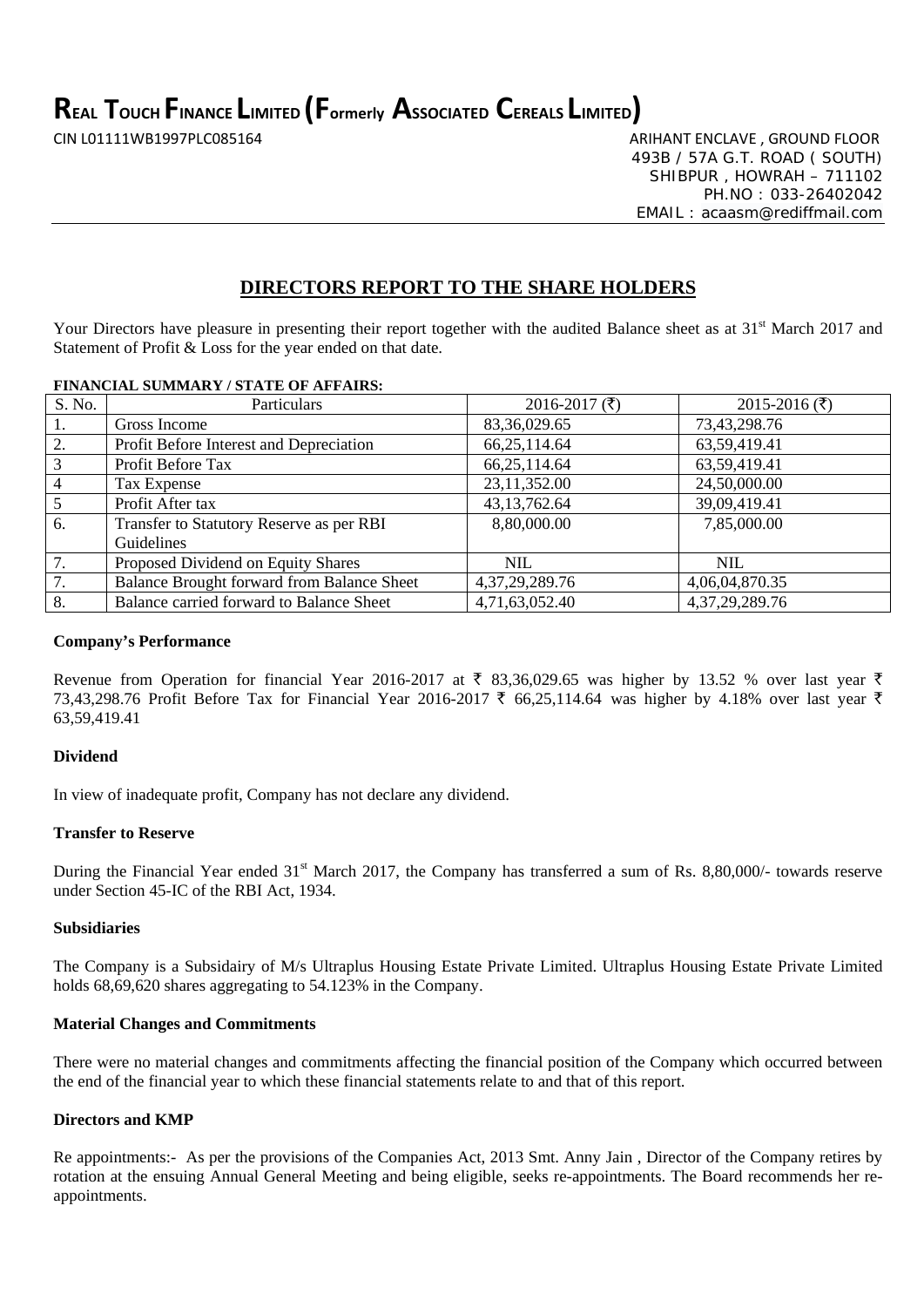The Company has received necessary declarations from each independent Director under Section 149 (7) of the Companies Act, 2013 that he meets the criteria of Independence laid down in Section 149 (6) of the Companies Act, 2013 and Regulation 25 of SEBI (Listing Obligation and Disclosure requirements) Regulation 2015.

Pursuant to Provisions of Section 203 of the Companies Act, 2013, the Key Managerial Personnel of the Company are Mr. Binod Chand Kankaria, Managing Director, Mr. Arindam Laha, CFO and Mrs. Hetal C Gudgud, Company Secretary.

# **Board Evaluation**

The Board of Directors has carried out an annual Evaluation of its own performance, board Committees and individual Director pursuant to provisions to the provisions of the Act and the corporate governance requirements as prescribed by Securities and Exchange Board of India (Listing Obligations and Disclosure Requirements), Regulations 2015 ("SEBI Listing Regulations")

The performance of the Board was evaluated by board after seeking inputs from all the Directors on the basis of the criteria such as the board composition and Structure, effectiveness of the board processes, information and functioning etc.

The performance of the Committee was evaluated by the board after seeking inputs from the Committee members on the basis of the criteria such as the composition of committee , effectiveness of Committee meetings etc.

The Board and nomination and remuneration committee reviewed the performance of the individual directors on the basis of criteria such as the contribution of the Individual director to the board and committee meeting like preparedness on the issues to be discussed, meaningful and constructive contribution and inputs in meetings etc. In addition, the Chairman was also evaluated on the key aspects of his role.

In a separate meeting of Independent Directors, performance of Non Independent Directors, performance of the Board as a whole and performance of Chairman was evaluated, taking into account the views of Executive and Non executive Directors. The same was discussed in the board meeting that followed the meeting of the Independent Directors, at which the performance of the Board, its committee and individual directors was also discussed. Performance Evaluation of Independent Directors was done by entire board, excluding the Independent Director being evaluated.

# **Policy on Director's appointment and remuneration**

Pursuant to the provision of Section 178 of the Act, the company has formulated and adopted policy on selection of Directors and Remuneration policy which are discussed on our website.

# **Director Responsibility Statement**

Pursuant to Section 134(5) of the Companies Act, 2013, Directors of your Company hereby state and confirm that:

a) in the preparation of the annual accounts for the year ended 31st March, 2017, the applicable accounting standards have been followed along with proper explanation relating to material departures;

b) they have selected such accounting policies and applied them consistently and made judgments and estimates that are reasonable and prudent so as to give a true and fair view of the state of affairs of the company at the end of the financial year and of the profit of the company for the same period;

c) the directors have taken proper and sufficient care for the maintenance of adequate accounting records in accordance with the provisions of the Companies Act, 2013 for safeguarding the assets of the company and for preventing and detecting fraud and other irregularities;

d) they have prepared the annual accounts on a going concern basis;

e) they have laid down internal financial controls in the company that are adequate and were operating effectively.

f) they have devised proper systems to ensure compliance with the provisions of all applicable laws and these are adequate and are operating effectively.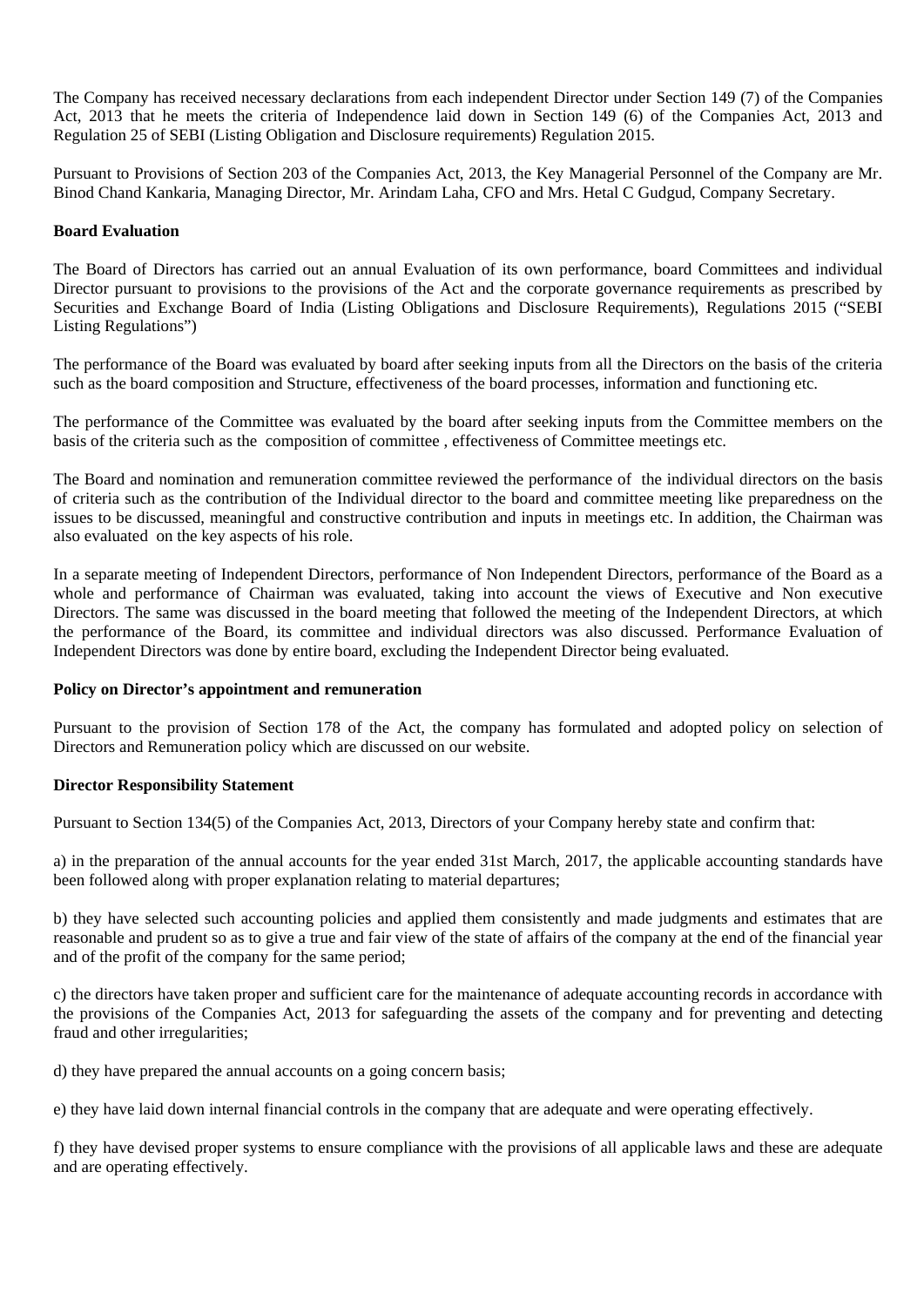# **Remuneration to the Directors/KMP**

| Sr No.         | <b>Names</b>             | Designation              | Remuneration in 2016- Remuneration | in <sub>1</sub>      |
|----------------|--------------------------|--------------------------|------------------------------------|----------------------|
|                |                          |                          | 2017 (Amount in ₹)                 | $2015-16$ (Amount in |
|                |                          |                          |                                    |                      |
|                | Mr. Binod Chand Kankaria | <b>Managing Director</b> | 1,20,000                           | 1,20,000             |
| 2              | Ms. Anny Jain            | CS(KMP)                  |                                    | 8,000                |
| 3.             | Ms. Hetal C Gudgud       | CS(KMP)                  | 2,52,000                           | 72,000               |
| $\overline{4}$ | Mr. Arindam Laha         | CFO (KMP)                | 1,04,000                           | 60,000               |

# **Managerial Remuneration and Particular of Employee**

The information required pursuant to Section 197 read with Rule 5 of the Companies (Appointment and Remuneration of Managerial Personnel) Rules 2014 in respect of Employees of the Company are given in Annexure -1 forming part of this report.

# **Deposits**

We have not accepted any Deposits and as such no amount of Principle and Interest was outstanding as of Balance sheet date.

# **Management Discussion and Analysis Report**

In terms of Regulations 34 of Securities and Exchange Board of India (Listing Obligation and Disclosure requirements) Regulation 2015, the management Discussion and Analysis report is set out in this report.

# **Listing with Stock Exchanges**

The Company confirms that it has paid the Annual Listing Fees for the year 2016-2017 to BSE (Scrip Code 538611) where the Company's share are listed.

# **Dematerialisation of shares**

83,51,870 of the Company's paid up Equity share Capital is in dematerialised form as on 31/03/2017 and the balance are in physical form. The Company's registrar are M/s Niche Technologies Private Limited having their registered office at D-511 Bagree Market, 5<sup>th</sup> Floor, 71, B R B Basu Road Kolkata-700001.

### **Number of Board Meetings :**

The Board of Directors duly met seven times during the financial year from 1st April, 2016 to 31st March, 2017. The maximum Interval between any two Meetings did not exceed 120 Days as prescribed in Companies Act, 2013.

### **Significant and Material Orders**

There are no significant and material orders passed by the regulators or courts ot tribunal impacting the going concern status and Company's operations in future.

### **Internal Financial Control and its adequacy**

The detail in respect of Internal Financial Control and their adequacy are included in the Management and Discussion Analysis report which forms part of the financial Statements.

# **Audit Committee**

The details pertaining to Composition of Audit Committee are included in Corporate Governance Report which forms part of this report.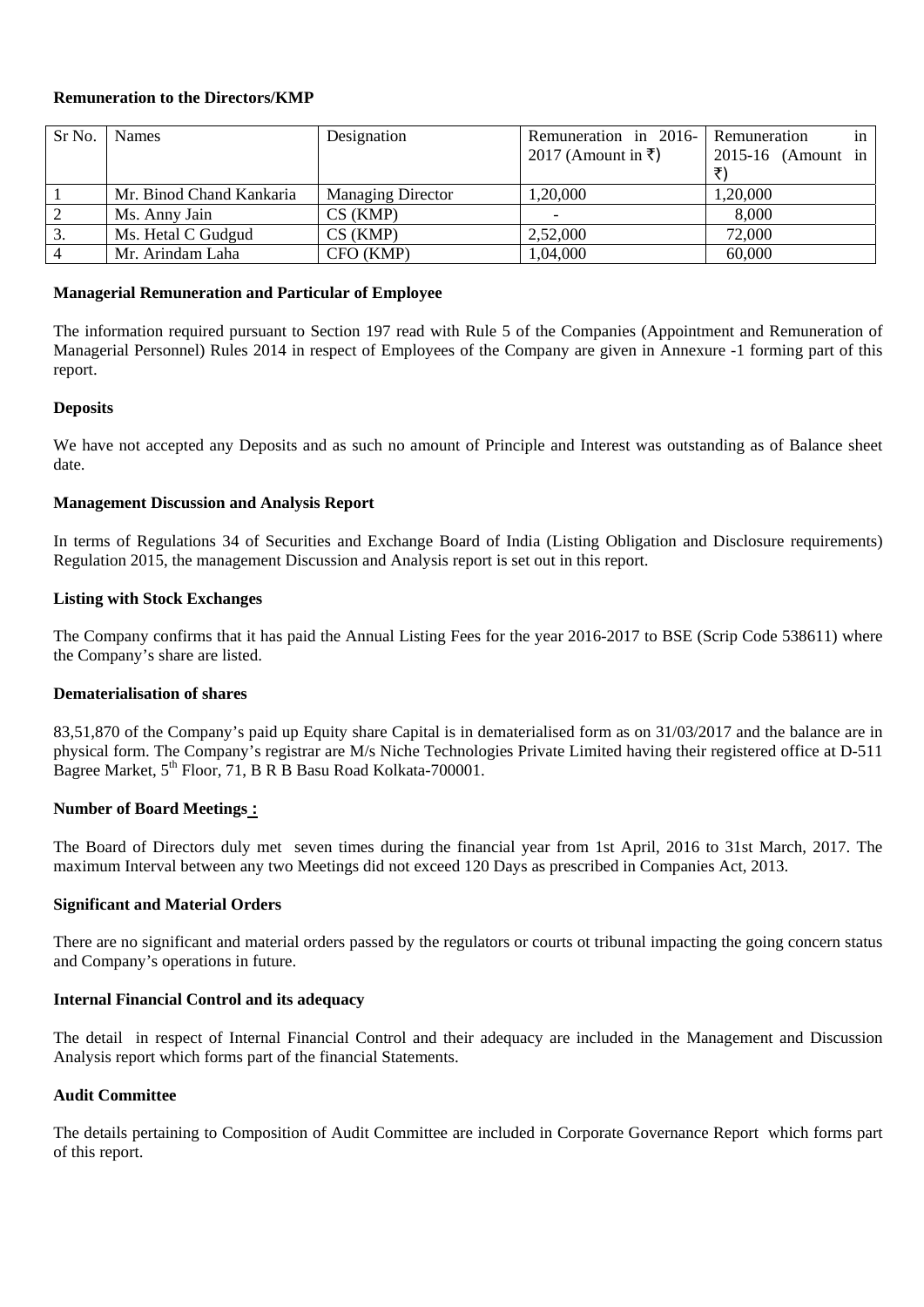# **Extracts of Annual Return**

The details forming part of the Extract of the Annual Return in form MGT-9 is appended as Annexure  $-2$ .

# **Auditors:**

# *Statutory Auditors:-*

At the Annual General Meeting held on September 27, 2014 the Auditors M/s Ashok Kumar Natwarlal and Co. Chartered Accountants, Kolkata were appointed as Auditor of the Company to hold office till the conclusion of Annual General Meeting to be held in the calendar year 2017. Management is in the process of appointing the new Auditor for year from the conclusion of Annual General Meeting to be held in the year 2017 to the conclusion of Annual General Meeting to be held in the year 2022, which will be approved in the Board Meeting, subject to the approval of Shareholders in the Annual General Meeting.

# *Secretarial Auditor:-*

M/s A L & Associates practicing Company Secretaries was appointed to conduct the Secretarial Audit of the Company for the Year 2016-2017 forms part of Annual report and is appended in Annexure 3

# *Auditors's Certificate on Corporate Governance*:-

As required by SEBI (Listing Obligation and Disclosure Requirements) Regulations 2015 the auditors' certificate on Corporate governance is enclosed as Annexure to the Board Report.

### *Auditor's Report and Secretarial Auditor's Report*

The Auditor's report and Secretarial Auditor's report does not contain any qualifications, reservations or adverse remark.

# **Corporate Governance**

Pursuant to Regulation 34 of the listing Regulation read with Schedule V to the said regulations, a Corporate Governance report has been annexed as part of Annual report along with Auditor's Certificate.

# **Conservation of Energy, Technology Absorption, Foreign Exchange Earnings and Outgo**

Information required under Section 134(3)(m) of the Companies Act, 2013 read with rule 8 of the Companies (Accounts) Rules, 2014 is not applicable to the Company.

### **Particulars of Employees**

The information required under Section 197 of the Act read with rule 5(1) of the Companies (Appointment and Remuneration of Managerial Personnel) Rules 2014 are attached in the report.

### **Corporate Social Responsibility**

In terms of Section 135 and Schedule VII of the Companies Act, 2013, the Company does not fulfill the requirement of Net Worth, Turnover and Net Profit that invoke the provisions for Corporate Social Responsibility.

### **Vigil Mechanism**

In pursuant to the provisions of Section 177(9) & (10) of the Companies Act, 2013 a vigil Mechanism for Directors and Employee to report genuine concerns has been established.

# **Related Party Transactions**

Related Party Transactions that were entered during the financial year were on Arm's length basis and were in the ordinary course of Business. Details of which are disclosed in Notes to Accounts.

# **Particulars of Loans, Guarantees or Investments**

The Company being a Non Banking Finance Company is engaged in Making Investment and Providing Loans and Advances.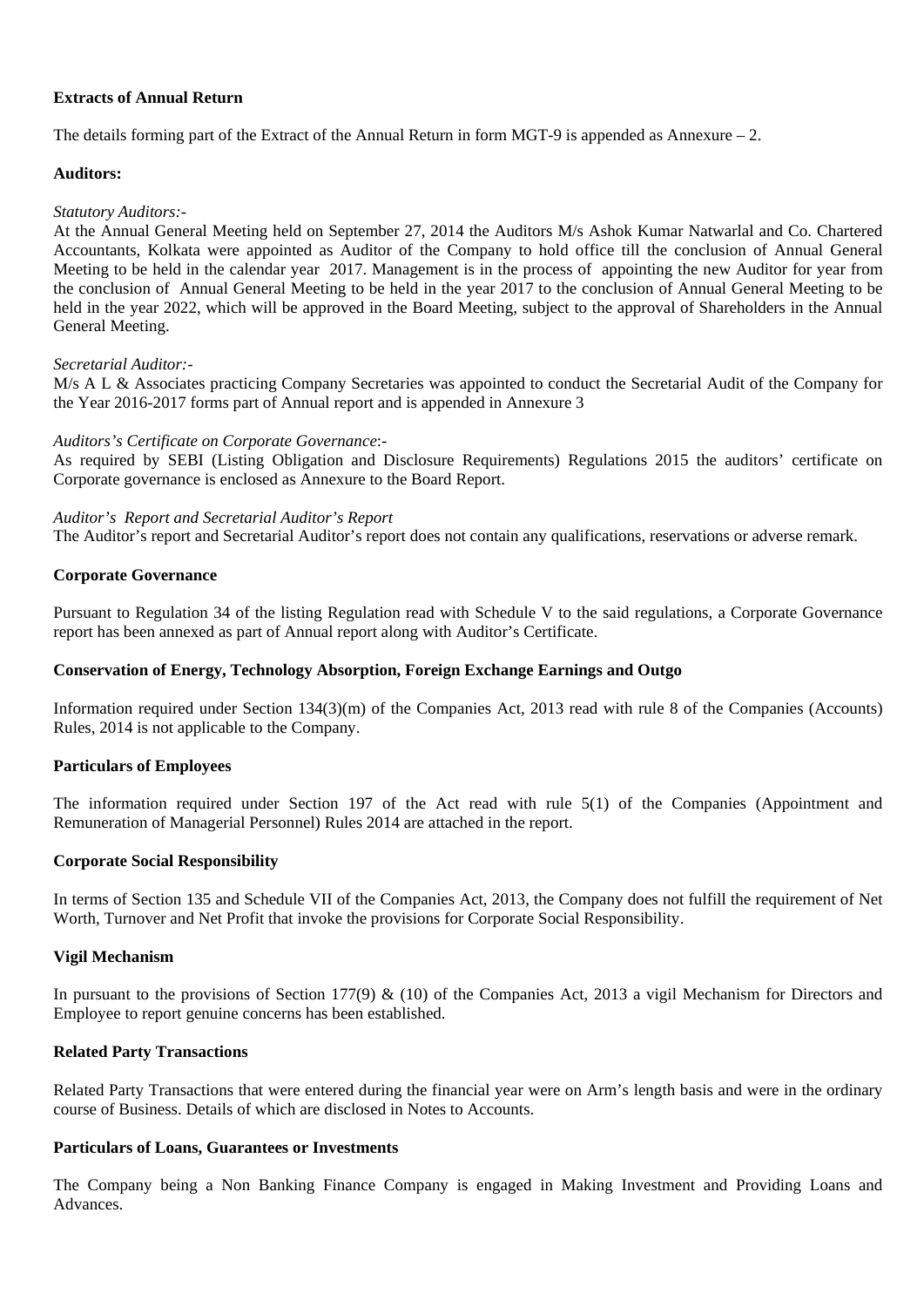# **Disclosure Requirement**

As per Regulations 34 of the SEBI Listing Regulations, Business responsibility Report is not applicable for the company.

# **Disclosure under Sexual Harassment of Women at Work Place (Prevention, Prohibition and Redressal) Act, 2013**

Your company is committed to creating and maintaining a secure work environment where its employee, customers, Vendors etc can work and pursue business together in an atmosphere free of Harassment , exploitation and intidimation. To empower women and protect woman against Sexual harassment, a policy for prevention of Sexual harassment has been rolled out . The policy allows employees to report sexual harassment at the work place.

# **Migration to IND AS**

As per the Directions issued by Ministry of Corporate Affairs, the companies and their auditors shall comply with Indian Accounting standars for the accounting periods beginning on or after  $1<sup>st</sup>$  April 2017, with comparatives for the periods ending on 31<sup>st</sup> March 2017 for companies whose equity or debt securities are listed or in the process of being listed on any stock exchange in india or outside india and having networth of less than Rs. 500 Crores. Management is in the process of migrating to Indian Accounting Standards.

# **Acknowledgement**

Directors deeply acknowledge the trust and confidence you have placed in the company. Director would also like to thank all its Banker, Customer, Vendors and Shareholders for their Continued support to the Company. In specific, the Board would also record its sincere appreciation of the Commitment and Contribution made by all employees of the Company.

# **Cautionary Note**

The statement forming part of Director's report may contain certain forward looking remarks within the meaning of applicable Securities Law and regulations. Many factors could cause the actual results, performance or achievements of the Company to be materially different from any future results, performances or achievements that may be expressed or implied by such forward looking statements.

 **Kolkata** 

 **Date:- 30.05.2017** 

# **BY ORDER OF THE BOARD**

 **BINOD CHAND KANKARIA MANAGING DIRECTOR DIN: 00389251**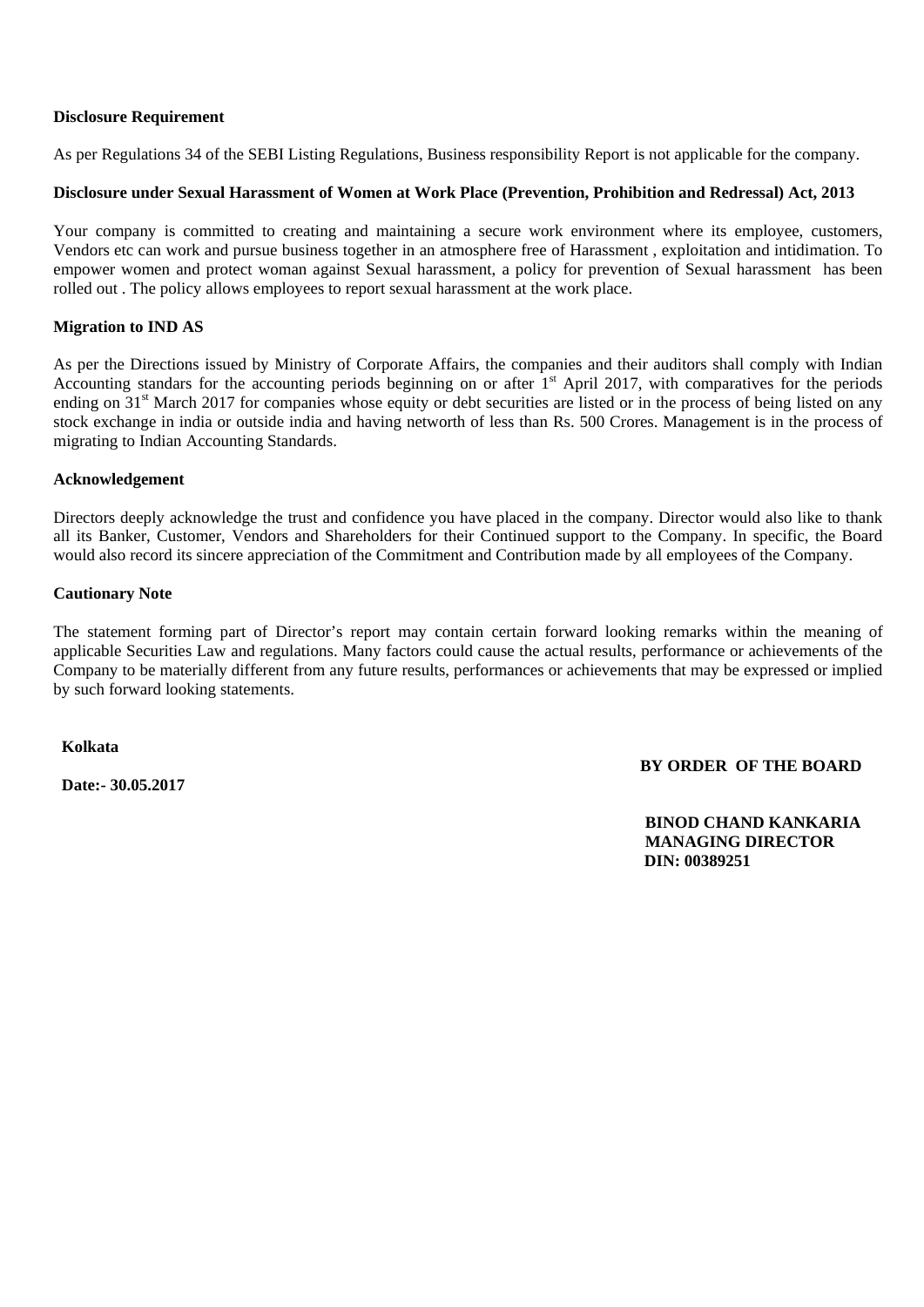# **EXTRACT OF ANNUAL RETURN**

# **FORM MGT-9**

# **(Pursuant to Section 92(3) of the Companies Act, 2013 and Rule 12(1) of the Company (Management & Administration) Rules, 2014)**

**Financial Year ended on 31.03.2016** 

|    | <b>REGISTRATION AND OTHER DETAILS</b> |                      |                                                 |
|----|---------------------------------------|----------------------|-------------------------------------------------|
|    | <b>CIN</b>                            | $\ddot{\cdot}$       | L01111WB1997PLC085164                           |
|    | <b>REGISTRATION DATE</b>              | $\bullet$            | 27/12/1984                                      |
| 3  | NAME OF THE COMPANY                   | $\ddot{\phantom{a}}$ | <b>REAL TOUCH FINANCE LIMITED</b>               |
| 4  | CATEGORY/SUB CATEGORY OF THE COMPANY  | $\ddot{\phantom{a}}$ | <b>COMPANY HAVING SHARE CAPITAL</b>             |
| 5. | ADDRESS OF THE REGISTERED OFFICE      | $\ddot{\phantom{a}}$ | "ARIHANT ENCLAVE"493B/57A G T ROAD (S) GROUND   |
|    |                                       |                      | FLOOR, SHIBPUR, HOWRAH-711102                   |
| 6  | WHETHER LISTED COMPANY                | $\ddot{\cdot}$       | YES (LISTED IN BSE)                             |
| 7  | NAME ADDRESS AND CONTACT DETAILS OF   | $\ddot{\phantom{a}}$ | NICHE TECHNOLOGIES PRIVATE LIMITED              |
|    | REGISTRAR AND TRANSFER AGENT          |                      | <b>D-511, BAGREE MARKET, 71 B R B BASU ROAD</b> |
|    |                                       |                      | <b>KOLKATA-700001</b>                           |
|    |                                       |                      | PHONE: - 033-2235-7270/7271                     |
|    |                                       |                      | <b>EMAIL:-</b> nichetechpl@nichetechpl.com      |

# **2. PRINCIPLE BUSINESS ACTIVITIES OF THE COMPANY**

**All the Business activities contributing 10 % or more of the turnover of the Company shall be stated** 

| <b>Name and Discription</b><br>SI No.<br>of Main |                          | NIC Code of the<br>Product/Service | % of total turnover of<br>the Company |
|--------------------------------------------------|--------------------------|------------------------------------|---------------------------------------|
|                                                  | <b>Products/Services</b> |                                    |                                       |
|                                                  | <b>Providing Loans</b>   | 6492                               | 100%                                  |

# **3. PARTICULARS OF HOLDING, SUBSIDIARY AND ASSOCIATE COMPANIES:**

| SI <sub>No.</sub> | <b>NAME AND</b><br><b>ADDRESS OF</b><br>THE<br><b>COMPANY</b> | <b>CIN</b>            | <b>HOLDING/SUBSIDIARY</b> | % OF SHARE<br><b>HELD</b> | APPLICABLE<br><b>SECTION</b> |
|-------------------|---------------------------------------------------------------|-----------------------|---------------------------|---------------------------|------------------------------|
|                   | <b>Ultraplus</b><br><b>Housing Estate</b><br><b>Pvt Ltd</b>   | U45400WB2007PTC119642 | Holding                   | 54.123%                   | 2(46)                        |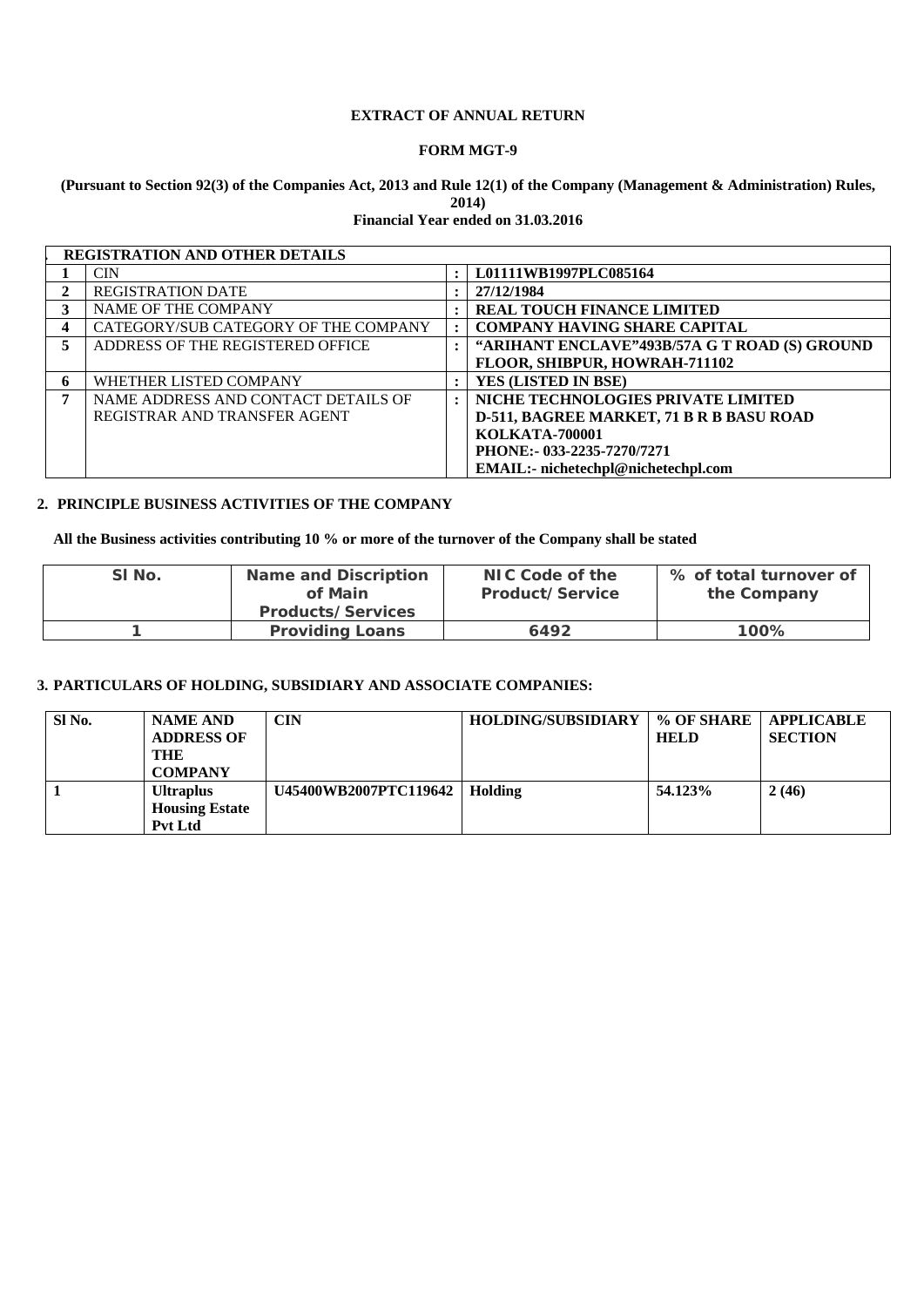# **4. SHAREHOLDING PATTERN**

| Category of<br>Shareholders                                      | No. of shares held at the beginning of the Year |                  |                  | No. of shares held at the end of the Year |                  |                  | % change<br>during the<br>year |                                  |                  |                                    |
|------------------------------------------------------------------|-------------------------------------------------|------------------|------------------|-------------------------------------------|------------------|------------------|--------------------------------|----------------------------------|------------------|------------------------------------|
|                                                                  | Demat                                           | Physical         | Total            | $%$ of<br>Total<br><b>Shares</b>          | Demat            | Physical         | Total                          | $%$ of<br>Total<br><b>Shares</b> |                  |                                    |
| A. Promoters                                                     |                                                 |                  |                  |                                           |                  |                  |                                |                                  |                  |                                    |
| $(1)$ Indian                                                     | $\theta$                                        | $\Omega$         | $\Omega$         | $\overline{0}$                            | $\Omega$         | $\overline{0}$   | $\mathbf{0}$                   | $\theta$                         | $\theta$         | $\overline{0}$                     |
| Individual/HUF<br>a)                                             | $\boldsymbol{0}$                                | $\overline{0}$   | $\mathbf{0}$     | $\boldsymbol{0}$                          | $\boldsymbol{0}$ | $\overline{0}$   | $\boldsymbol{0}$               | $\boldsymbol{0}$                 | $\overline{0}$   | $\boldsymbol{0}$                   |
| b) Central or State<br>Govt                                      | $\theta$                                        | $\Omega$         | $\theta$         | $\boldsymbol{0}$                          | $\Omega$         | $\overline{0}$   | $\boldsymbol{0}$               | $\Omega$                         | $\Omega$         | $\overline{0}$                     |
| <b>Bodies Corporates</b>                                         | 3103750                                         | 3765870          | 6869620          | 54.123                                    | 3103750          | 3765870          | 6869620                        | 54.123                           | $\overline{0}$   | $\overline{0}$                     |
| Bank/FI<br>d)                                                    | $\overline{0}$                                  | $\theta$         | $\overline{0}$   | $\Omega$                                  | $\mathbf{0}$     | $\mathbf{0}$     | $\overline{0}$                 | $\overline{0}$                   | $\overline{0}$   | $\overline{0}$                     |
| e) Any Other                                                     | $\theta$                                        | $\Omega$         | $\Omega$         | $\Omega$                                  | $\overline{0}$   | $\theta$         | $\theta$                       | $\Omega$                         | $\boldsymbol{0}$ | $\boldsymbol{0}$                   |
| SUB TOTAL $(A)$ $(1)$                                            | 3103750                                         | 3765870          | 6869620          | 54.123                                    | 3103750          | 3765870          | 6869620                        | 54.123                           | $\boldsymbol{0}$ | $\overline{0}$                     |
|                                                                  |                                                 |                  |                  |                                           |                  |                  |                                |                                  |                  |                                    |
| (2) Foreign                                                      |                                                 |                  |                  |                                           |                  |                  |                                |                                  |                  |                                    |
| NRI Individuals<br>a)                                            | $\boldsymbol{0}$                                | $\overline{0}$   | $\theta$         | $\overline{0}$                            | $\boldsymbol{0}$ | $\overline{0}$   | $\theta$                       | $\overline{0}$                   | $\overline{0}$   | $\overline{0}$                     |
| b) Other Individuals                                             | $\theta$                                        | $\Omega$         | $\Omega$         | $\theta$                                  | $\Omega$         | $\Omega$         | $\mathbf{0}$                   | $\Omega$                         | $\theta$         | $\boldsymbol{0}$                   |
| c) Bodies. Corp                                                  | $\boldsymbol{0}$                                | $\overline{0}$   | $\theta$         | $\theta$                                  | $\Omega$         | $\overline{0}$   | $\overline{0}$                 | $\Omega$                         | $\theta$         | $\overline{0}$                     |
| SUB TOTAL $(A)$ $(2)$                                            | $\mathbf{0}$                                    | $\Omega$         | $\overline{0}$   | $\theta$                                  | $\Omega$         | $\Omega$         | $\mathbf{0}$                   | $\Omega$                         | $\theta$         | $\Omega$                           |
|                                                                  |                                                 |                  |                  |                                           |                  |                  |                                |                                  |                  |                                    |
| <b>Total Shareholding of</b><br>Promoter $(A)=(A)(1)+$<br>(A)(2) | 3103750                                         | 3765870          | 6869620          | 54.123                                    | 3103750          | 3765870          | 6869620                        | 54.123                           | $\theta$         | $\overline{0}$                     |
|                                                                  |                                                 |                  |                  |                                           |                  |                  |                                |                                  |                  |                                    |
| <b>B</b> Public Shareholding<br>(1) Institutions                 |                                                 |                  |                  |                                           |                  |                  |                                |                                  |                  |                                    |
|                                                                  | $\overline{0}$                                  | $\overline{0}$   | $\mathbf{0}$     | $\Omega$                                  | $\mathbf{0}$     | $\overline{0}$   | $\mathbf{0}$                   | $\Omega$                         | $\overline{0}$   |                                    |
| <b>Mutual Funds</b><br>a)<br>Banks/FI                            | $\overline{0}$                                  | $\boldsymbol{0}$ | $\overline{0}$   | $\overline{0}$                            | $\overline{0}$   | $\boldsymbol{0}$ | $\boldsymbol{0}$               | $\boldsymbol{0}$                 | $\boldsymbol{0}$ | $\overline{0}$<br>$\boldsymbol{0}$ |
| b)<br>Central or Sate<br>a)                                      | $\overline{0}$                                  | $\theta$         | $\overline{0}$   | $\overline{0}$                            | $\overline{0}$   | $\overline{0}$   | $\overline{0}$                 | $\overline{0}$                   | $\overline{0}$   | $\theta$                           |
| Govt                                                             |                                                 |                  |                  |                                           |                  |                  |                                |                                  |                  |                                    |
| b) Venture Capital<br>Fund                                       | $\theta$                                        | $\Omega$         | $\Omega$         | $\Omega$                                  | $\Omega$         | $\Omega$         | $\Omega$                       | $\Omega$                         | $\theta$         | $\Omega$                           |
| c) Insurance Co.                                                 | $\boldsymbol{0}$                                | $\boldsymbol{0}$ | $\mathbf{0}$     | $\overline{0}$                            | $\boldsymbol{0}$ | $\overline{0}$   | $\mathbf{0}$                   | $\theta$                         | $\mathbf{0}$     | $\boldsymbol{0}$                   |
| d) FIIS                                                          | $\overline{0}$                                  | $\boldsymbol{0}$ | $\boldsymbol{0}$ | $\theta$                                  | $\overline{0}$   | $\boldsymbol{0}$ | $\boldsymbol{0}$               | $\theta$                         | $\boldsymbol{0}$ | $\boldsymbol{0}$                   |
| SUB TOTAL $(B)(1)$                                               | $\Omega$                                        | $\Omega$         | $\Omega$         | $\theta$                                  | $\Omega$         | $\overline{0}$   | $\overline{0}$                 | $\Omega$                         | $\theta$         | $\overline{0}$                     |
|                                                                  |                                                 |                  |                  |                                           |                  |                  |                                |                                  |                  |                                    |
| (2) Non Institutions                                             |                                                 |                  |                  |                                           |                  |                  |                                |                                  |                  |                                    |
| <b>Bodies Corporate</b><br>a)                                    | 4851607                                         | 407450           | 5259057          | 41.434                                    | 4715077          | 407450           | 5122527                        | 40.358                           | 136530           | $-1.07$                            |
| b) Individual<br>Shareholders                                    |                                                 |                  |                  |                                           |                  |                  |                                |                                  |                  |                                    |
| Having nominal                                                   | 58961                                           | 167500           | 226461           | 1.784                                     | 105877           | 167500           | 273377                         | 2.154                            | 46916            | .37                                |
| Capital Upto One                                                 |                                                 |                  |                  |                                           |                  |                  |                                |                                  |                  |                                    |
| Lakhs                                                            |                                                 |                  |                  |                                           |                  |                  |                                |                                  |                  |                                    |
| <b>Having Nominal</b><br>Capital more than                       | 253998                                          | $\mathbf{0}$     | 253998           | 2.001                                     | 264998           | $\mathbf{0}$     | 264998                         | 2.088                            | 110000           | .08                                |
| One Lakhs                                                        |                                                 |                  |                  |                                           |                  |                  |                                |                                  |                  |                                    |
| c) Any other Clearing<br>Member                                  | 83554                                           | $\mathbf{0}$     | 83554            | 0.658                                     | 162168           | $\boldsymbol{0}$ | 162168                         | 1.278                            | 78614            | .62                                |
| SUBTOTAL (B)(2)                                                  | 5248120                                         | 574950           | 5823070          | 45.877                                    | 5248120          | 574950           | 5823070                        | 45.877                           | $\boldsymbol{0}$ | $\boldsymbol{0}$                   |
| <b>Total Public</b>                                              | 5248120                                         | 574950           | 5823070          | 45.877                                    | 5248120          | 574950           | 5823070                        | 45.877                           | $\overline{0}$   | $\mathbf{0}$                       |
| Shareholding                                                     |                                                 |                  |                  |                                           |                  |                  |                                |                                  |                  |                                    |
| $(B)=(B)(1)+(B)(2)$                                              |                                                 |                  |                  |                                           |                  |                  |                                |                                  |                  |                                    |
| <b>SHARES HELD BY</b>                                            | $\mathbf{0}$                                    | $\Omega$         | $\overline{0}$   | $\Omega$                                  | $\overline{0}$   | $\overline{0}$   | $\boldsymbol{0}$               | $\overline{0}$                   | $\overline{0}$   | $\overline{0}$                     |
| CUSTODIAN (C)                                                    |                                                 |                  |                  |                                           |                  |                  |                                |                                  |                  |                                    |
| TOTAL $(A)+(B)+(C)$                                              | 8351870                                         | 4340820          | 12692690         | 100                                       | 8351870          | 4340820          | 12692690                       | 100                              | $\boldsymbol{0}$ | $\boldsymbol{0}$                   |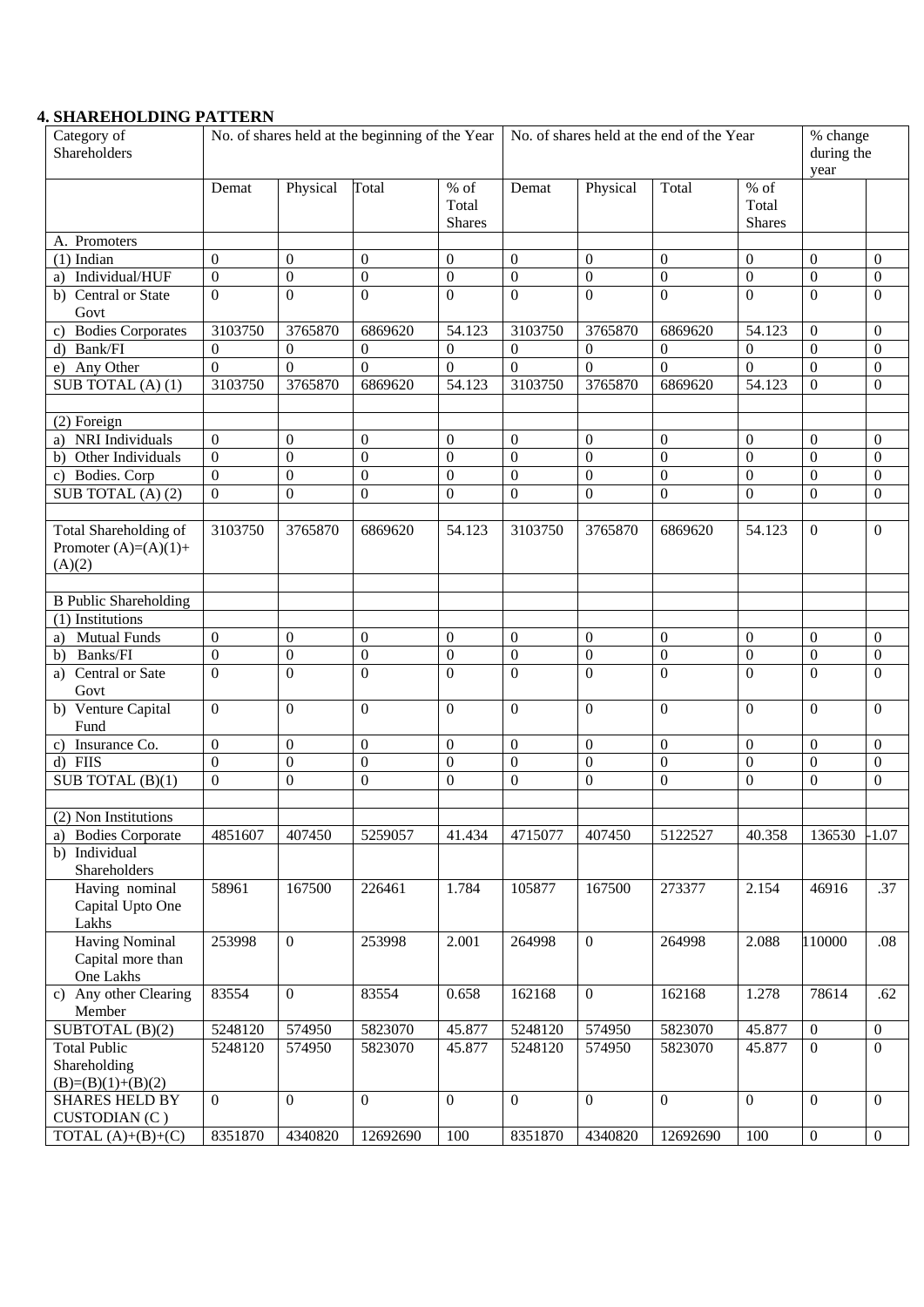# SHAREHOLDING OF PROMOTERS

| <sub>S1</sub><br>No. | <b>Shareholder Name</b>                           | Shareholding at the beginning of<br>the Year |                                                |                                                            | Shareholding at the end of the Year |                                           |                                                            | % Change in<br>the |
|----------------------|---------------------------------------------------|----------------------------------------------|------------------------------------------------|------------------------------------------------------------|-------------------------------------|-------------------------------------------|------------------------------------------------------------|--------------------|
|                      |                                                   |                                              |                                                |                                                            |                                     |                                           |                                                            | Shareholding       |
|                      |                                                   | No. of<br><b>Shares</b>                      | $%$ of<br>Total<br>Shares of<br>the<br>Company | % of Shares<br>pledged<br>encumbered<br>to total<br>shares | No.of<br><b>Shares</b>              | % of Total<br>Shares of<br>the<br>Company | % of Shares<br>pledged<br>encumbered<br>to total<br>shares |                    |
|                      | <b>Ultraplus Housing</b><br><b>Estate Pvt Ltd</b> | 6869620                                      | 54.123                                         | $\Omega$                                                   | 6869620                             | 54.123                                    | $\Omega$                                                   | $\theta$           |

# CHANGE IN PROMOTERS SHAREHOLDING

| <sub>S1</sub> |                                 | Shareholding at the beginning of the                  |                                                       |               | Cumulative Shareholding during the |
|---------------|---------------------------------|-------------------------------------------------------|-------------------------------------------------------|---------------|------------------------------------|
| No.           |                                 | Year                                                  |                                                       | Year          |                                    |
|               |                                 | No. of Shares                                         | % of Total Shares                                     | No. of Shares | % of total Shares                  |
|               |                                 |                                                       | of the Company                                        |               | of the Company                     |
|               | At the beginning of the Year    | No changes in Promoter shareholding during the period |                                                       |               |                                    |
| 2             | Date wise Increase/decrease in  |                                                       | No changes in Promoter shareholding during the period |               |                                    |
|               | Promoters Shareholding during   |                                                       |                                                       |               |                                    |
|               | the year Specifying the Reasons |                                                       |                                                       |               |                                    |
|               | for Increase/decrease           |                                                       |                                                       |               |                                    |
|               | At the end of the Year          |                                                       | No changes in Promoter shareholding during the period |               |                                    |

# SHAREHOLDING PATTERN OF TOP TEN SHAREHOLDERS (OTHER THAN PROMOTERS, DIRECTORS ETC)

| S <sub>1</sub> | For TOP TEN SHAREHOLDERS          | SHAREHOLDING AT THE          |                   | SHAREHOLDING AT THE END |               |
|----------------|-----------------------------------|------------------------------|-------------------|-------------------------|---------------|
| No.            |                                   | <b>BEGINNING OF THE YEAR</b> |                   | OF THE YEAR             |               |
|                |                                   | No. of Shares                | % of Total Shares | No. of Shares           | % of Total    |
|                |                                   |                              |                   |                         | <b>Shares</b> |
| $\mathbf{1}$   | Anand Potato Cold Storage Pvt Ltd | 339648                       | 2.67              | 339648                  | 2.67          |
| 2              | Awadh Heemghar Pvt Ltd            | 297500                       | 2.344             | 297500                  | 2.344         |
| $\overline{3}$ | Dhankuber Vintrade Pvt Ltd        | 250000                       | 1.970             | 250000                  | 1.970         |
| $\overline{4}$ | Dhanshakti Mercantile Pvt Ltd     | 250000                       | 1.970             | 250000                  | 1.970         |
| 5              | Dolphin Tradecomm Pvt Ltd         | 250000                       | 1.970             | 250000                  | 1.970         |
| 6              | Meenu Vyapaar Pvt Ltd             | 250000                       | 1.970             | 250000                  | 1.970         |
| 7              | Pushpkala Vanijya Pvt Ltd         | 250000                       | 1.970             | 250000                  | 1.970         |
| 8              | S R Tie Up Pvt Ltd                | 250000                       | 1.970             | 250000                  | 1.970         |
| 9              | Sangam Merchants Pvt Ltd          | 250000                       | 1.970             | 250000                  | 1.970         |
| 10             | Sidhimangal Commodeal Pvt Ltd     | 250000                       | 1.970             | 250000                  | 1.970         |

# SHAREHOLDING OF KMP AND DIRECTORS

| Sl No.        | Directors/ KMP       | <b>SHAREHOLDING AT THE</b><br>BEGINNING OF THE YEAR |                   | SHAREHOLDING AT THE<br><b>END OF THE YEAR</b> |               |
|---------------|----------------------|-----------------------------------------------------|-------------------|-----------------------------------------------|---------------|
|               |                      | No. of Shares                                       | % of Total Shares | No. of Shares                                 | % of Total    |
|               |                      |                                                     |                   |                                               | <b>Shares</b> |
|               | Binod Chand Kankaria | $\Omega$                                            |                   |                                               | O             |
| $\mathcal{D}$ | <b>Anant Bhagat</b>  |                                                     |                   |                                               | $\theta$      |
|               | Shrish Tapuriah      |                                                     |                   |                                               | $\theta$      |
|               | Anny Jain            |                                                     |                   |                                               | $\theta$      |
|               | Rajesh Kumar Sethia  |                                                     |                   |                                               | $\Omega$      |
| 6             | Radhey Shyam Mishra  | $\Omega$                                            |                   |                                               |               |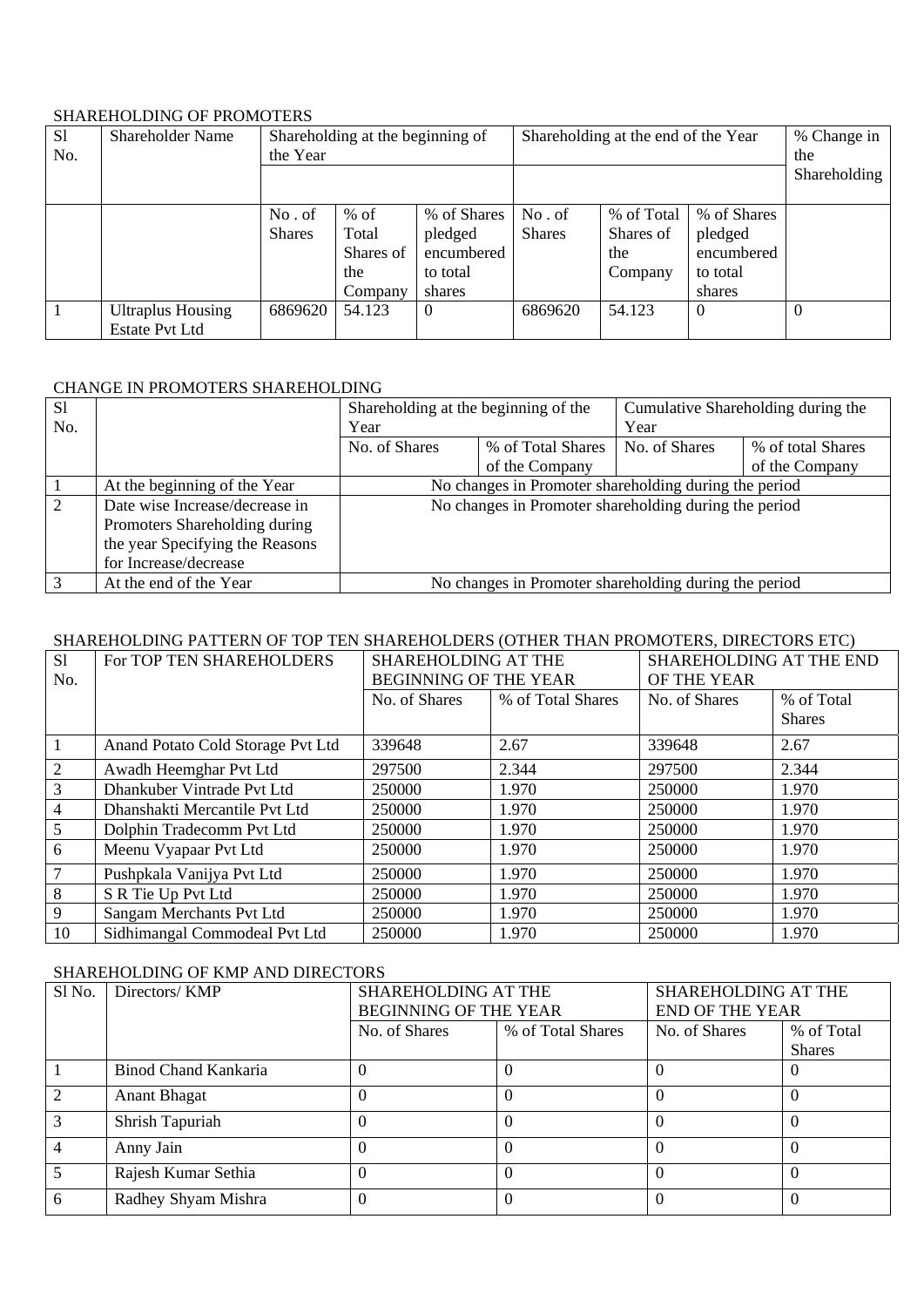|     | Hetal C Gudgud |  |  |
|-----|----------------|--|--|
| . . | Laha<br>ındam  |  |  |

# **5. INDEBTNESS OF THE COMPANY INCLUDING INTEREST:- Nil**

# **6. REMUNERATION OF MANAGING DIRECTOR, DIRECTORS AND KMP**

# **A. REMUNERATION OF KMP DURING THE YEAR 2016-2017**

| <sub>S1</sub> | Particulars of       | <b>KEY MANAGERIAL PERSON</b> |                    |                  |          |  |  |
|---------------|----------------------|------------------------------|--------------------|------------------|----------|--|--|
| No.           | Remuneration         | Mr. B C Kankaria             | Ms. Hetal C Gudgud | Mr. Arindam Laha | Total    |  |  |
|               | (₹)<br>Salary        | ,20,000                      | 2.52,000           | ,04,000          | 2,60,000 |  |  |
|               | Total $(\bar{\tau})$ | .20,000                      | 2,52,000           | ,04,000          | 2,60,000 |  |  |

# **B. REMUNERATION TO NON EXECUTIVE DIRECTORS**

| <b>Name</b>         | Remuneration | <b>Fee for Attending Board</b> | Others | <b>Total</b> |
|---------------------|--------------|--------------------------------|--------|--------------|
|                     |              | <b>Meeting</b>                 |        |              |
| <b>Anant Bhagat</b> |              | 1,000                          |        | 1,000        |
| Shrish Tapuriah     |              | 1,000                          |        | 1,000        |
| Radhey Shyam Mishra |              | 000.1                          |        | 1,000        |
| Rajesh Kumar Sethia |              | 000.                           |        | 1,000        |
| Anny Jain           |              | 000.                           |        | ,000         |

# **7. PENALTIES/PUNISHMENT/COMPOUNDING OF OFFENCES**

| <b>Type</b>                          | <b>Section of</b><br>the<br><b>Companies</b><br>Act | <b>Brief</b><br><b>Driscription</b> | <b>Details of</b><br><b>Penalty/punishment</b> | Authority(RD/NCLT/COURT) | <b>Appeal</b><br><b>Made</b> |
|--------------------------------------|-----------------------------------------------------|-------------------------------------|------------------------------------------------|--------------------------|------------------------------|
| A. COMPANY                           |                                                     |                                     |                                                |                          |                              |
| Penalty<br>Punishment<br>Compounding |                                                     |                                     | <b>NONE</b>                                    |                          |                              |
|                                      |                                                     |                                     |                                                |                          |                              |
| <b>B. DIRECTORS</b>                  |                                                     |                                     |                                                |                          |                              |
| Penalty<br>Punishment<br>Compounding |                                                     |                                     | <b>NONE</b>                                    |                          |                              |
|                                      |                                                     |                                     |                                                |                          |                              |
| Penalty<br>Punishment<br>Compounding |                                                     |                                     | <b>NONE</b>                                    |                          |                              |

### **Kolkata**

**Date:- 30.05.2017** 

# **BY ORDER OF THE BOARD**

 **BINOD CHAND KANKARIA MANAGING DIRECTOR DIN: 00389251**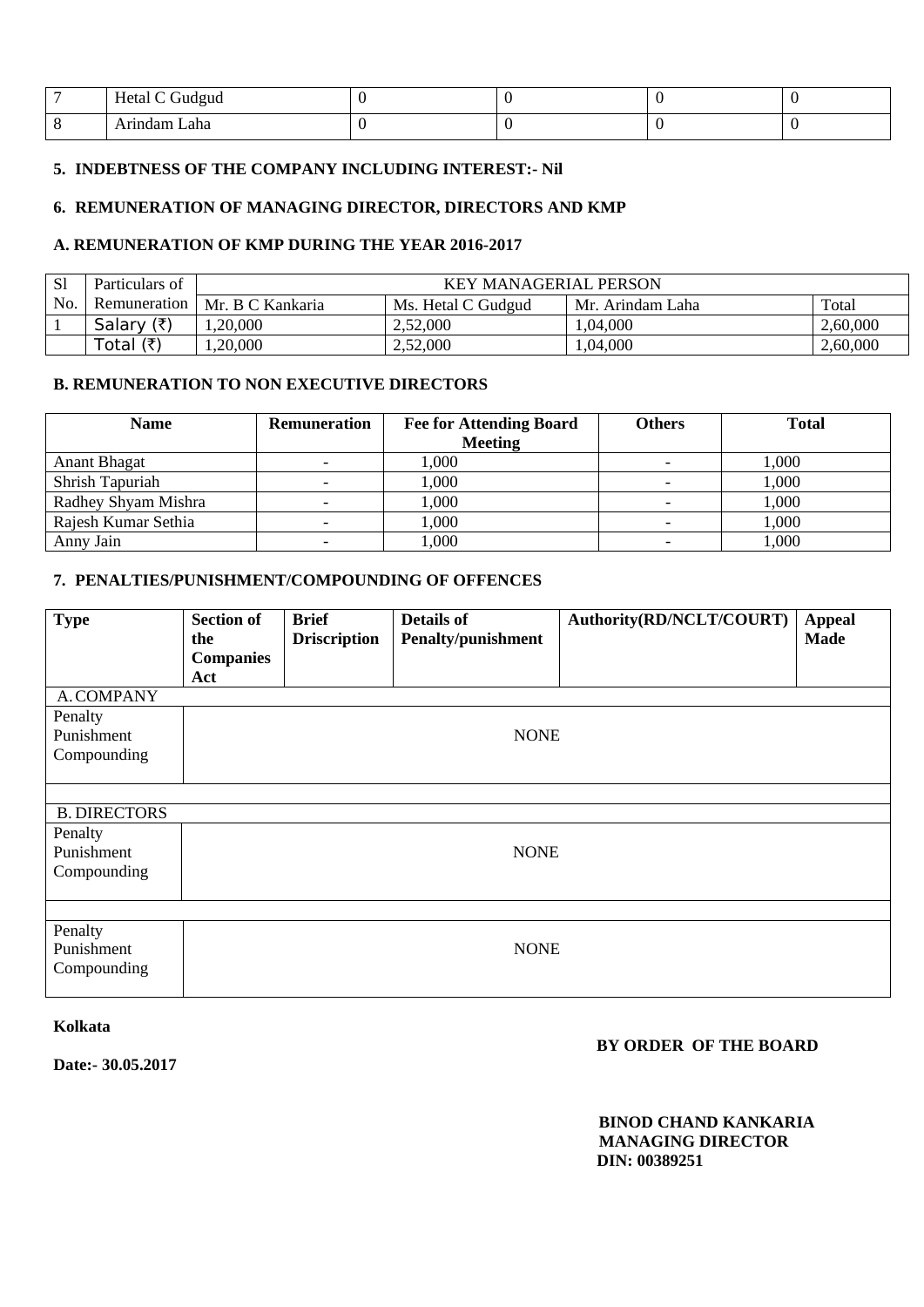24, Netaji Subhas Road, 4th Floor, Room No. 33, Kolkata - 700 001<br>Ph.: 4007 4750, E-mail : alassociates2014@gmail.com

 $\sigma$ 

# . FORM NO. MR-3 SECRETARIAL AUDIT REPORT For the financial vear ended 31<sup>st</sup> March, 2017

[Pursuant to Section 204(1) of the Companies Act, 2013 and rule No. 9 of the Companies (Appoiniment and Remuneration of Managerial Personnel) Rules, 2014]

To. The Members. REAL TOUCH FINANCE LIMITED (CIN: L01111WB1997PLC085164)

We have conducted the secretarial audit of the compliance of applicable statutory provisions and the adherence to good corporate practices by M/s. REAL TOUCH FINANCE LIMITED (hereinafter called the Company). Secretarial Audit was conducted in a manner that provided us a reasonable basis for evaluating the corporate conducts/statutory compliances and expressing our opinion thereon.

Based on our verification of M/s. Real Touch Finance Limited's books, papers, minute books, forms and returns filed and other records maintained by the Company and also the information provided by the Company, its officers, agents and authorized representatives during the conduct of secretarial audit and the representations and clarifications made by the Company, we hereby report that in our opinion, the Company has, during the audit period covering the financial year ended on 31st March, 2017 generally complied with the statutory provisions listed hereunder and also that the Company has proper Board processes and compliance mechanism in place to the extent, in the manner and subject to the reporting made hereinafter:

We have examined the books, papers, minute books, forms and returns filed and other records made available to us and maintained by M/s. Real Touch Finance Limited for the financial year ended on 31st March, 2017 according to the provisions of:

- i. The Companies Act, 2013 (the Act) and the rules made thereunder;
- ïi. The Securities Contracts (Regulation) Act, 1956 ('SCRA') and the rules made thereunder ;
- The Depositories Act, 1996 and the Regulations and Bye-laws framed thereunder; iii.
- Foreign Exchange Management Act, 1999 and the rules and regulations made iv. thereunder to the extent of Foreign Direct Investment, Overseas Direct Investment and External Commercial Borrowings;

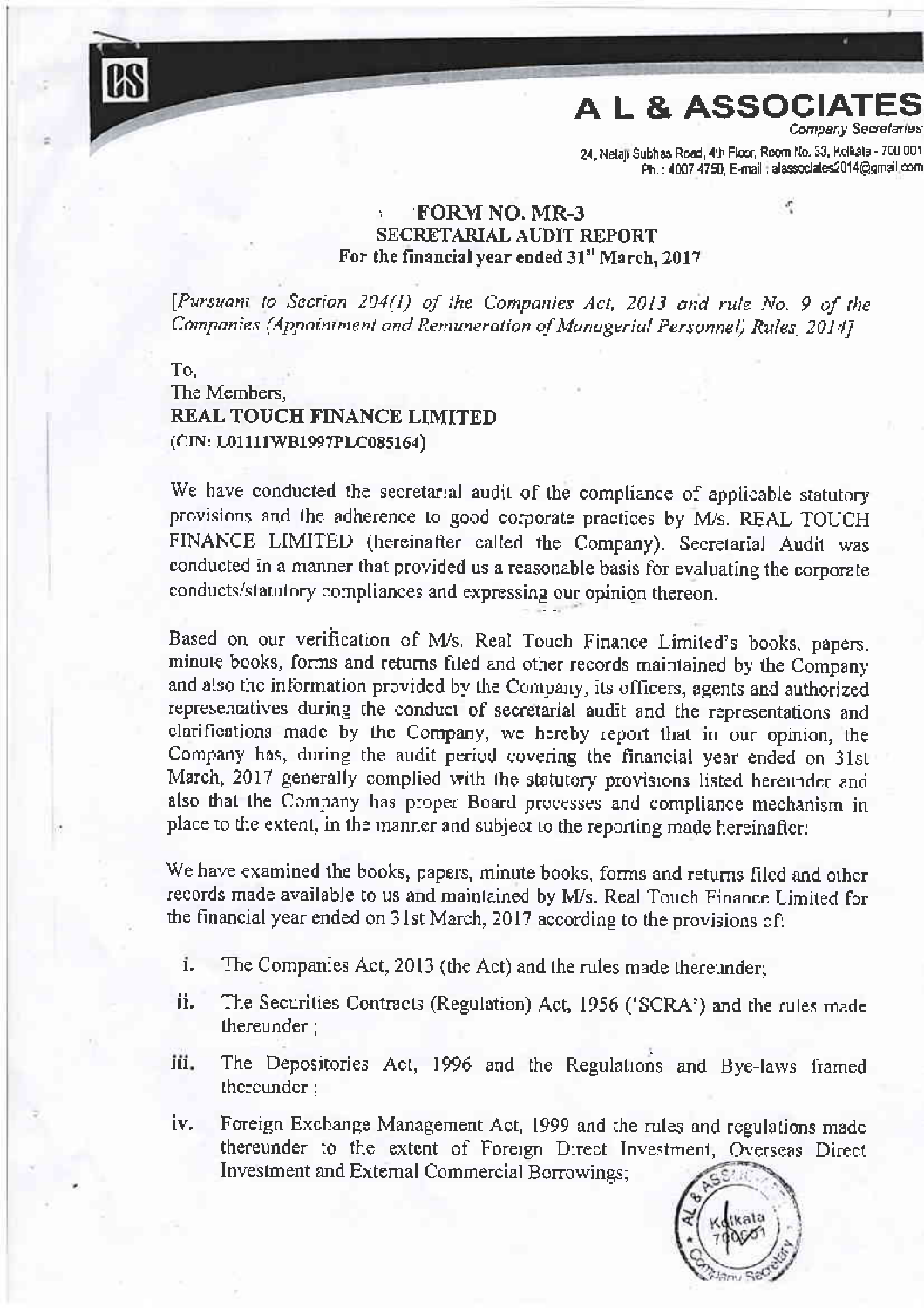,, ",,,,,,-.",,,,-,^-."^i"T,:fr::ff; fr {07q{.na a\*sdaks:0'i@!ru or

- v. The following Regulations and Guidelines prescribed under the Securities and Exchange Board of India Act, 1992 ('SEBI Act') viz :
	- a) The Securities and Exchange Board of India (Substantial Acquisition of Shares and Takeovers) Regulations, 2011 (Not applicable to the Company during audit period):
	- b) The Securities and Exchange Board of India (Prohibition of Insider Trading) Regulations. 1992:
	- The Securities and Exchange Board of India (Issue of Capital and Disclosure Requirements) Regulations, 2009(Not applicable to the Company during audit period):
- d) The Securities and Exchange Board of India (Employee Stock Option Scheme and Employee Stock Purchase Scheme) Guidelines, 1999 (Not applicable to the Company during audit period):
- e) The Securities and Exchange Board of India (Issue and Listing of Debt Securities) Regulations, 2008 (Not applicable to the Company during audit
- (1) The Securities and Exchange Board of India (Registrar to an Issue and Share Transfer Agents) Regulations, 1993 regarding the Companies Act and dealing
- g) The Securities and Exchange Board of India (Delisting of Equity Shares) Regulations, 2009 (Not applicable to the Company during audit period); and
- h) The Securities and Exchange Board of India (Buyback of Securities) Regulations, 1998 (Not applicable to the Company during audit period);
- vi. Other Laws that are applicable to the Company, as per the representation made by the management.

We have also examined compliance with the applicable clauses of the following:

- i. Secretarial Standards issued by The Institute of Company Secretaries of India
- i. The Listing Agreements entered into by the Company with the Bombay Stock Exchange Limited

During the period under review and as per the representations and clarifications<br>made, the Company b made, the Company has generally complied with the provisions of the Act, Rules, Regulations, Guidelines, Standards, Listing Agreements etc. mentioned above.

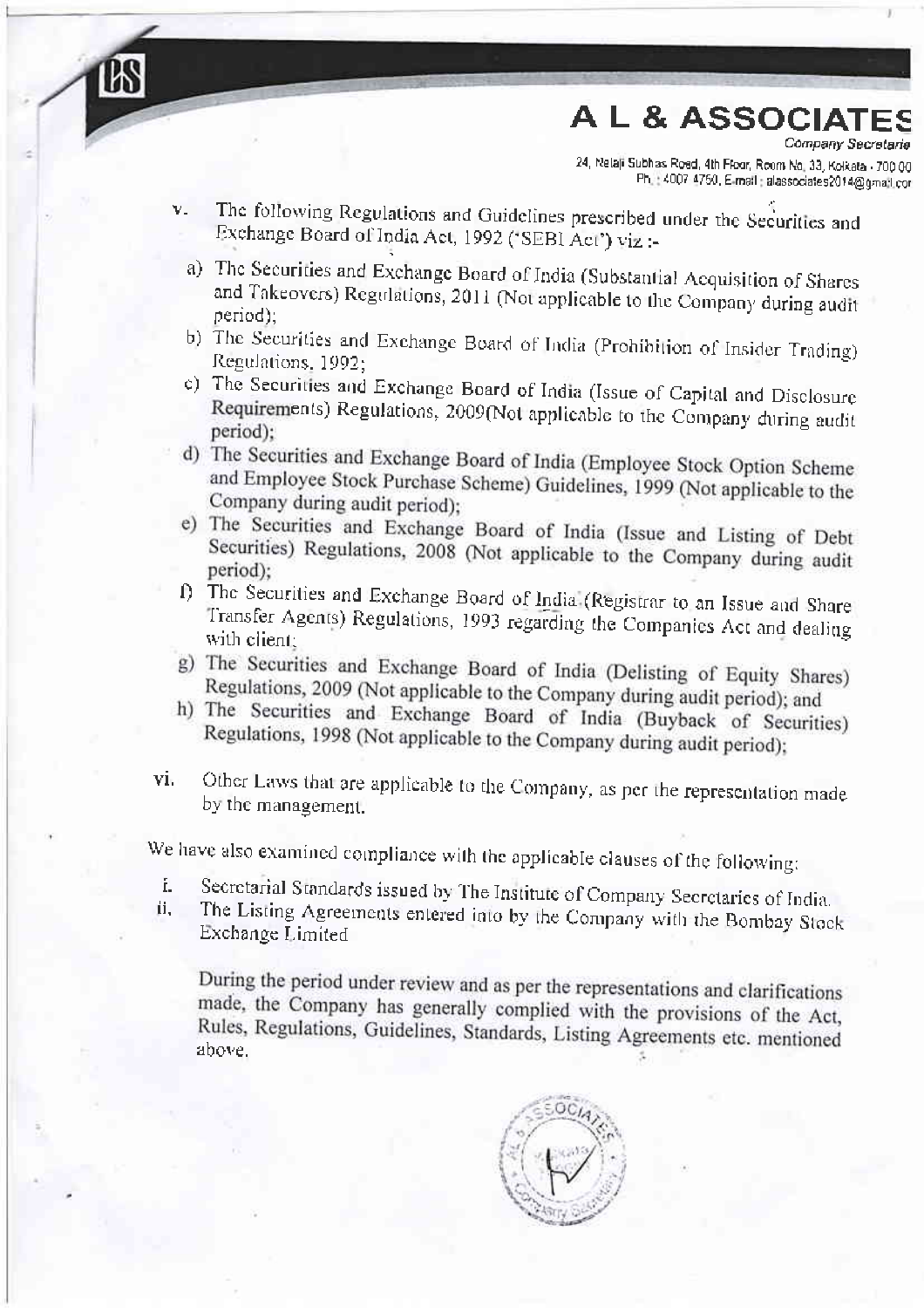Ph.: 4001 4th Floor, Room No. 33, Kolkala - 700 001 Ph.: 4007 4750, E-mail: alassociates

We further report that:

The Board of Directors of the Company is duly constituted with proper balance of Executive Directors, Non-Executive Directors and Independent Directors. The changes in the composition of the Board of Directors that took place during the period under review were carried out in compliance with the provisions of the Act.

Adequate notice is given to all directors to schedule the Board Meetings, Agenda and detailed notes on Agenda were sent at least seven days in advance. and a system exists for seeking and obtaining further information and clarifications on the agenda items before the meeting and for mcaningful participation at the meeting.

Decisions at the Board Meetings, as represented by the management, were taken on majority.

We further report that based on the information received and records maintained there are adequate systems and processes in the Company commensurate with the size and operations of the Company to monitor and ensure compliance with applicable laws, rules, regulations and guidelines.



For AL & Associates **Company Secretaries** 

Priti Agenuel

Priti Agarwal (Partner)<br>Date: May 30, 2017 **ACS No.: 26513** CP No.:9937

Place: Kolkata

This report is to be read with our letter of even date which is annexed as Annexure A and forms an integral part of this report.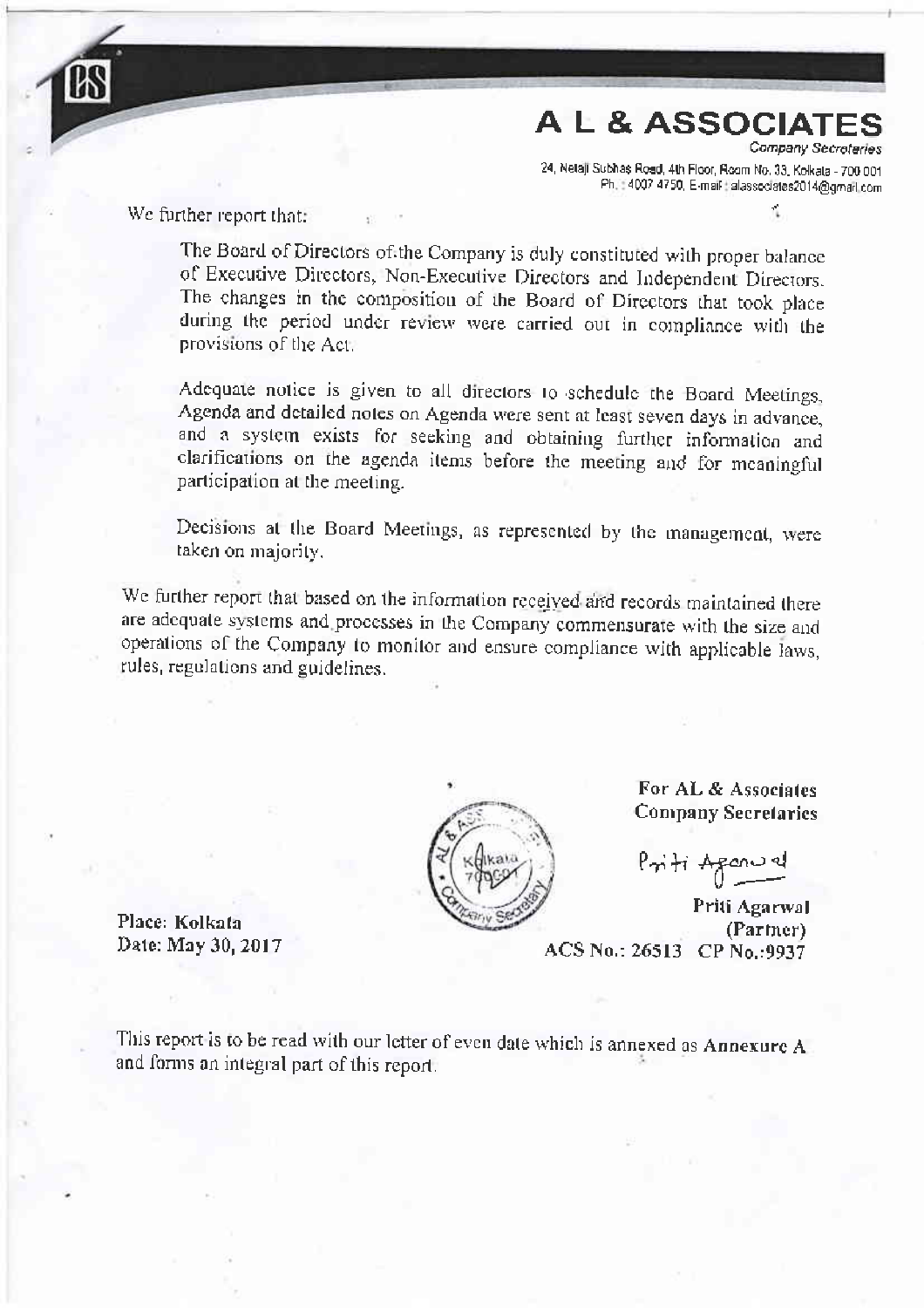$\mathcal{C}_i$ 

Procticing Compony Secretaries

'Annexure A'

To. The Members M/s. REAL TOUCH FINANCE LIMITED (CIN: L01111WB1997PLC085164)

Our report of even date is to be read along with this letter.

- 1. Maintenance of Secretarial record is the responsibility of the management of the Company. Our responsibility is to express an opinion on these secretarial records based on our audit.
- 2. We have followed the audit practices and processes as were appropriate to obtain reasonable assurance about the correctness of the contents of the Secretarial records. The verification was done on test basis to ensure that correct facts are reflected in Secretarial records. We believe that the processes and practices, we followed provide a reasonable basis for our opinion.
- 3. We have not verified the correctness and appropriateness of financial records and Books of Accounts of the Company.
- 4. Wherever required, we have obtained the Management representation about the Compliance of laws, rules and regulations and happening of events etc.
- 5. The Compliance of the provisions of Corporate and other applicable laws, rules, regulations, standards is the responsibility of the management. Our examination was limited to the verification of procedure on test basis.
- 6. The Secretarial Audit report is neither an assurance as to the future viability of the Company nor of the efficiency or effectiveness with which the management has conducted the affairs of the Company.



For AL & Associates Company Secretaries

Priti Aganual

Priti Agarwal (Partner) ACS No.: 26513 CP No.:9937

Place: Kolkata Date: May 30, 2017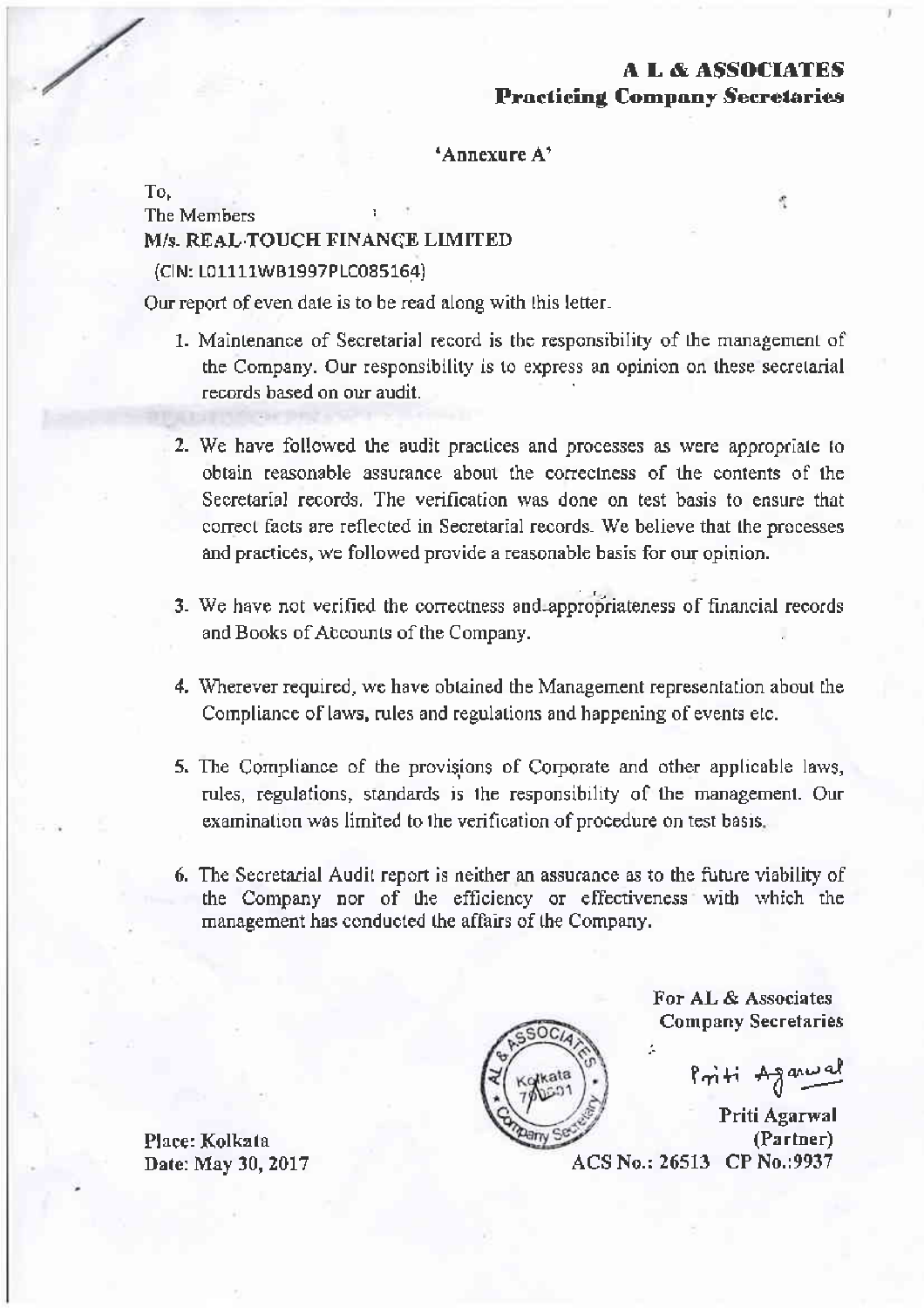**REAL TOUCH FINANCE LIMITED (Formerly ASSOCIATED CEREALS LIMITED)**

CIN L01111WB1997PLC085164 ARIHANT ENCLAVE , GROUND FLOOR 493B / 57A G.T. ROAD ( SOUTH) SHIBPUR , HOWRAH – 711102 PH.NO : 033-26402042 EMAIL : acaasm@rediffmail.com

# **CHAIRMAN & CFO CERTIFICATION**

We Radhe Shyam Mishra , Chairman and Arindam Laha, Chief Financial Officer of M/s Real Touch Finance Limited , to the best of our knowledge and belief, certify that :

- a) We have reviewed the Financial Statements and Cash Flow Statements for The year ended 31<sup>st</sup> March 2017 and to the best of our Knowledge and belief:
	- (i) These statements do not contain any materially untrue statement or omit any material fact or Certain statements that may be constructed to be misleading. ;
	- (ii) These statements together present a true and fair view of the Company's affairs and are in compliance with the existing accounting standards, applicable laws and regulations
- b) There are to the best of our Knowledge and belief, no transaction entered into by the Company during the Year which are fraudulent, illegal or violate of the Company's code of conduct.
- c) We accept responsibility for establishing and maintaining internal control for the financial reporting and that we have evaluated the effectiveness of the internal control systems of the company and we have disclosed to the Auditors and the Audit Committee, deficiencies in the design or operation of internal controls, if any, of which we are aware and the steps we have taken or propose to take to rectify these deficiencies.
- d) We have indicated to the Auditors and the Audit Committee :
	- (i) Significant Changes in Internal Control during the Year;
	- (ii) Significant Changes in accounting policies during the year and the same have been disclosed in the notes to the financial statements; and
	- (iii) Instances of significant fraud of which we have become aware and the involvement therein, if any, of he management or an employee having a significant role in the company's internal control.

Chairman Chief Financial Officer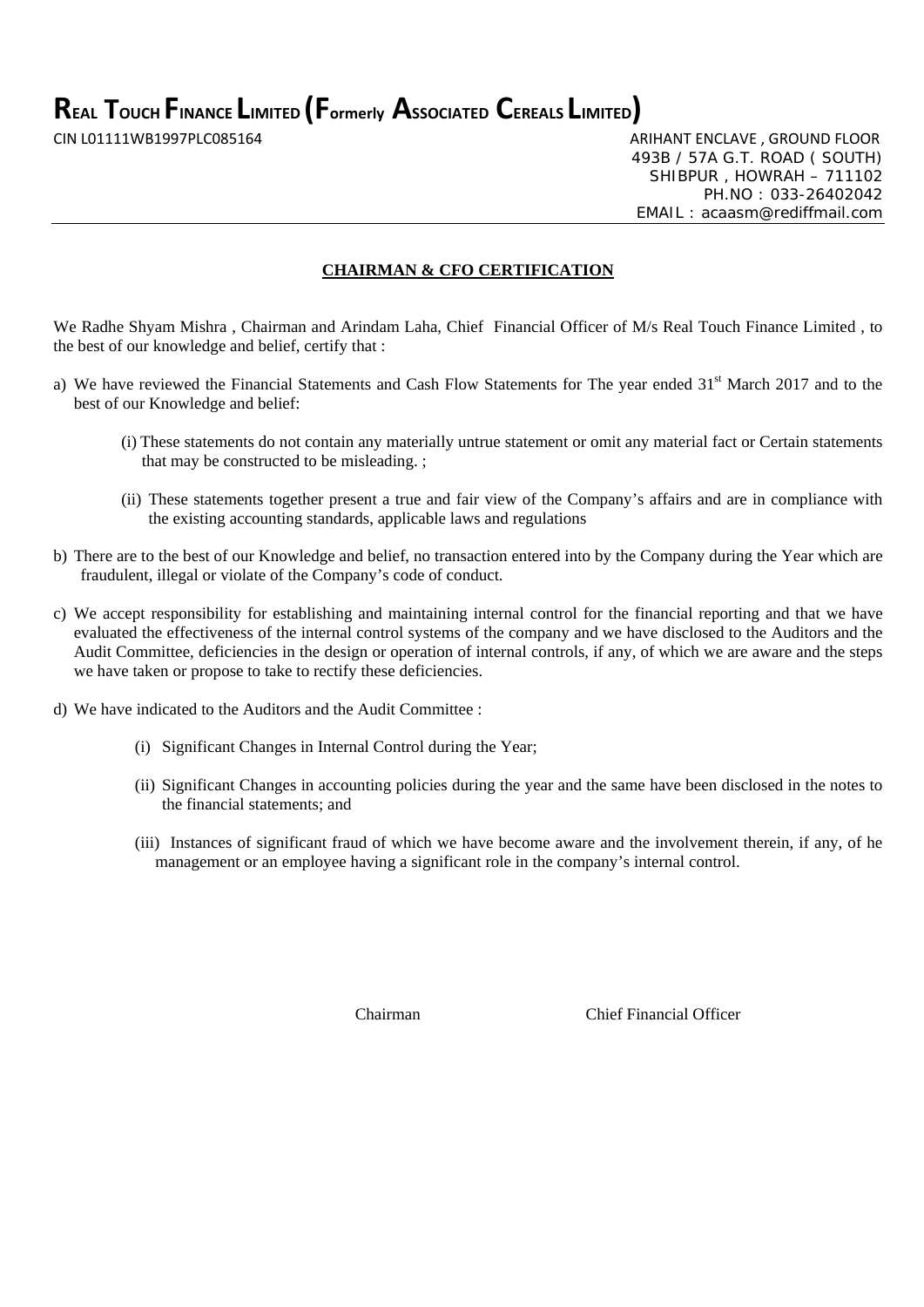**REAL TOUCH FINANCE LIMITED (Formerly ASSOCIATED CEREALS LIMITED)** 

CIN L01111WB1997PLC085164 ARIHANT ENCLAVE , GROUND FLOOR 493B / 57A G.T. ROAD ( SOUTH) SHIBPUR , HOWRAH – 711102 PH.NO : 033-26402042 EMAIL : acaasm@rediffmail.com

# **MANAGEMENT DISCUSSION AND ANALYSIS REPORT**

The Companies's main object is Non Banking Finance activities. The market for this activity offers high potential for growth. The Company is giving Loan and Inter Corporate Deposit to the Corporate client and is operating from Kolkata. There have been a number of causes behind growth of Indian Economy in last couple of years.

### **Indian Economy Overview FY 2016-2017**

# **Growth**

India's GDP Growth decelerated from 7.6% in F.Y. 2015-2016 to 7.1% in F.Y 2016-2017 due to lackluster private investment and household consumption and also the impact of demonetization. Contribution from agriculture increased while growth in industrial and mining sectors decelerated. Government consumption was the major source of growth through increased spending on infrastructure.

### **Inflation**

Retail inflation dropped from 4.8% in March 2016 to 3.8% in March 2017. The drop in inflation was mainly led by the fall in food prices due to bumper agriculture production. Wholesale inflation, however, rebounded to 3.7% in F.Y 2016-17. This was mainly driven by fuel and power inflation.

#### **Monetary Policy**

Continuing its accommodation stance on the monetary policy, the reserve bank of India delivered a total 50 bps cut in financial Year 2016-2017 in its benchmark repo rate, bringing it down to a six year low of 6.25 %. Monetary transmission also picked up pace after demonitisation as many large banks cut their lending rates by upto 80 bps, lowering the cost of borrowings.

### **Demonetisation and ensuing process of remonetisation**

Government decided to ban the high value currency notes of  $\bar{\tau}$  1000 and  $\bar{\tau}$  500 on November 8, 2016. Non availability of cash created disruption in economic activity in the month of November and December 2016, particularly in the unorganized sector. Highly cash dependent sectors of the economy – land, real estate, construction, Luxury Item, gold etc witnessed sharp falls in demand. However many organized segments of the economy were close to normalcy by March 2017.

### **Segment Wise Performance**

The Company is engaged primarily in the business of Non Banking Finance Companies and accordingly there are no separate reportable segments.

# **Outlook**

The economic slowdown had a significant bearing on the functioning and profitability of NBFCs. But it has been estimated that in the long run there are vast opportunities for NBFCs. Hence, the Company is expecting to improve its performance and profitability in future.

### **Opportunities and Threats**

Business opportunities for NBFCs companies are enormous as the new areas and segments are being explored. Your Company on its part is also well poised to seize new opportunities as they come.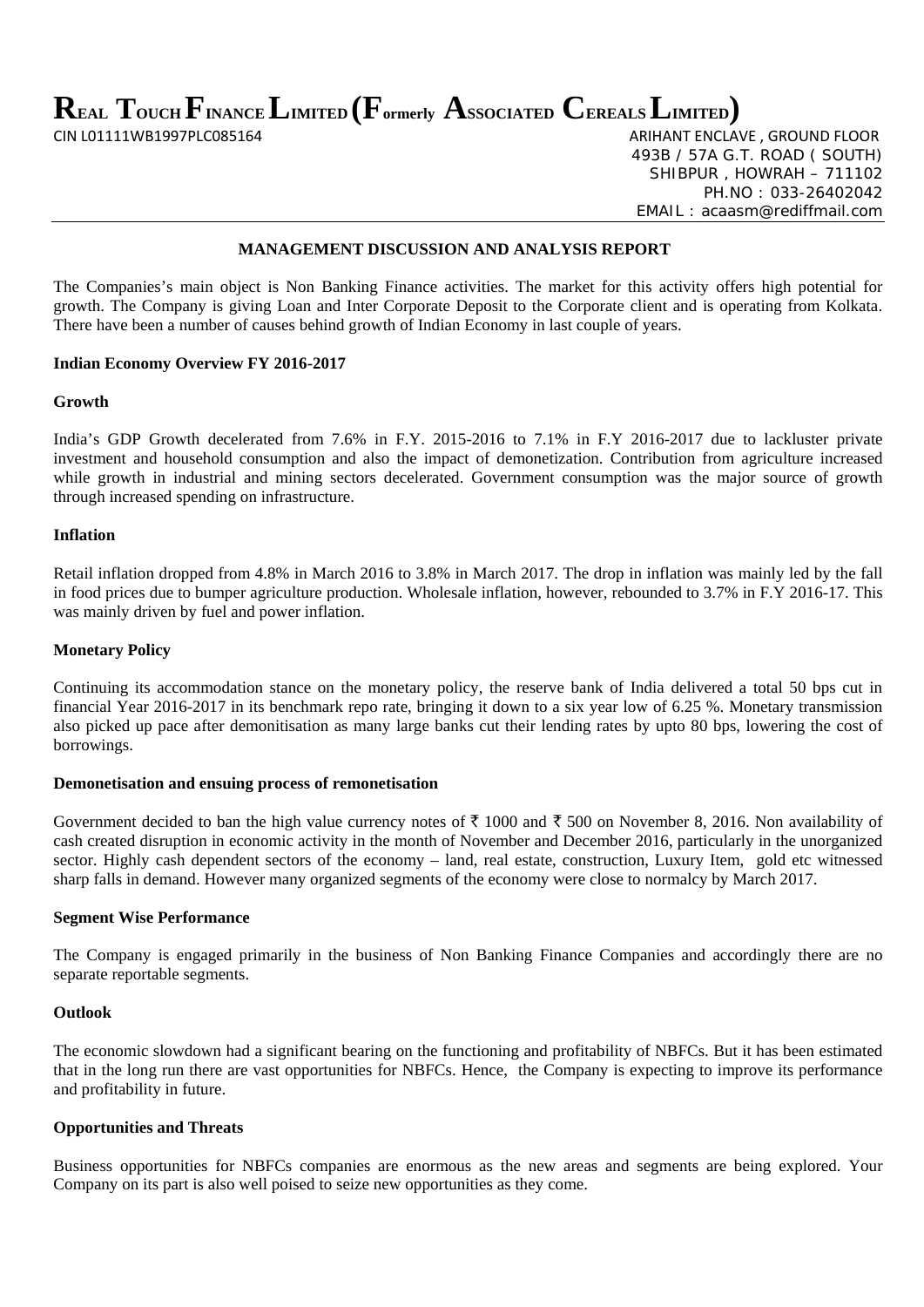# **Risks and Concern**

Investment in Equity and equity related Securities involve a degree of risk and investor should not invest in equity of the Company unless they can afford to take the risk of losing their Investment. Investors are advised to read the risk factors carefully before taking an investment decision in the shares of the Company.

# **Inernal Control system and Adequacy**

Internal control systems and procedures in the Company are commensurate with the size and the nature of Company's business and are regularly reviewed and updated by incorporating changes in regulatory provisions in order to safeguard the assets and to ensure reliability of financial reporting.

# **Financial Performance**

The financial performance of the Company for the year under review is discussed in detail in the Directors Report. For and on behalf of board of directors

# **Cautionary Note**

Satatements made in this Management Discussion and Analysis Report may contain certain forward looking statements based on various assumptions on the Company present's and future business strategies and the environment in which it operates. Actual results may differ Substantially or materially from those expressed or implied due to risk and uncertainties. These risk and uncertainties include effect of economic and political conditions n India and abroad. Volatility in Interest rates and

# **Kolkata**

 **Date:- 30.05.2017** 

# **BY ORDER OF THE BOARD**

 **BINOD CHAND KANKARIA MANAGING DIRECTOR DIN: 00389251**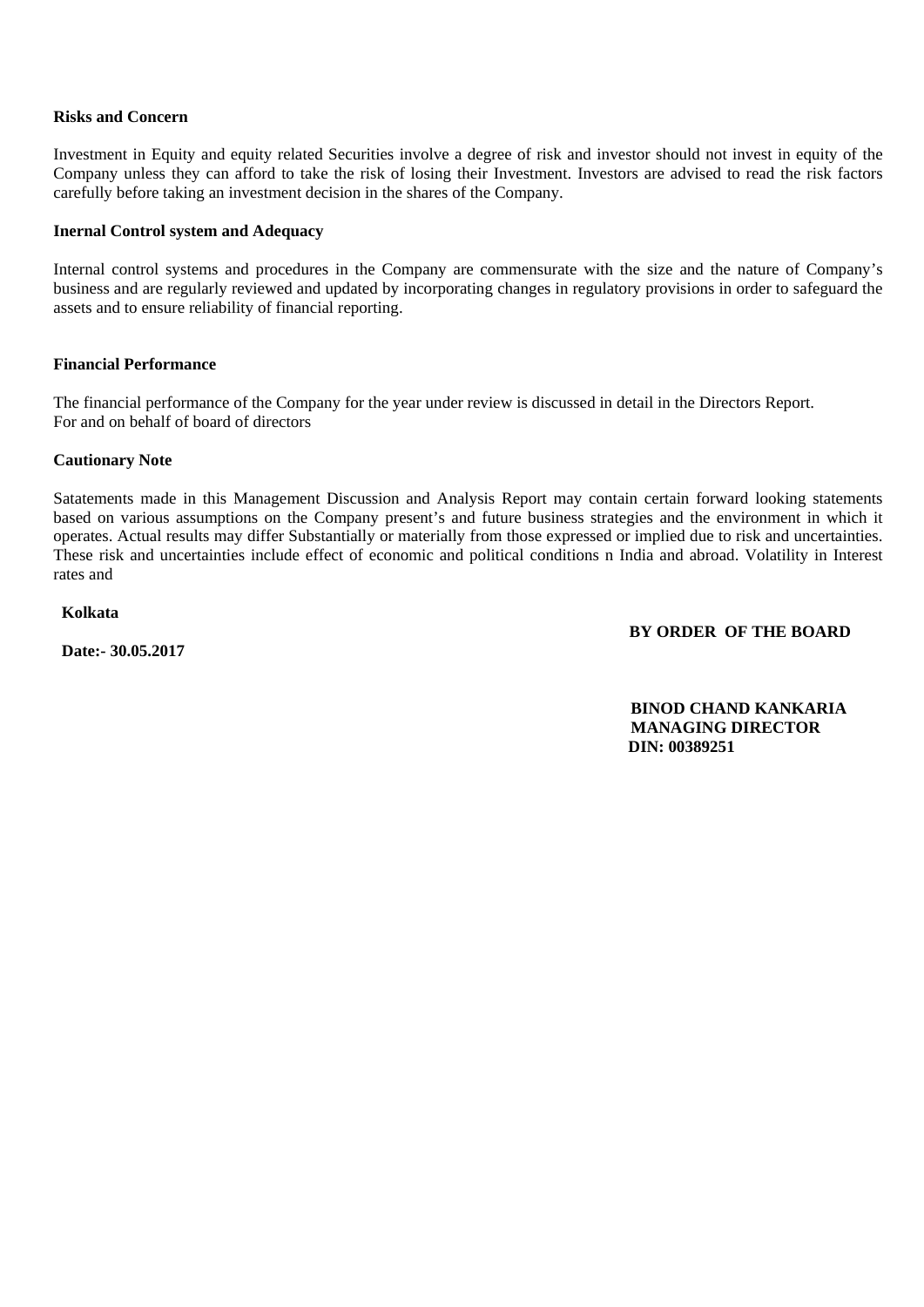**REAL TOUCH FINANCE LIMITED (Formerly ASSOCIATED CEREALS LIMITED)**

CIN L01111WB1997PLC085164 ARIHANT ENCLAVE , GROUND FLOOR 493B / 57A G.T. ROAD ( SOUTH) SHIBPUR , HOWRAH – 711102 PH.NO : 033-26402042 EMAIL : acaasm@rediffmail.com

# **REPORT ON CORPORATE GOVERNANCE**

# A) **Company's Philosophy**

The Company's policies, practices and philosophy adopted since inception are in line with Corporate Governance. These policies, practices are required periodically to ensure its effective compliance. The Composition of Board of Directors is well balanced with a view to manage the affairs of the Company efficiently and professionally.

# **B) Board of Directors**

The Board of Directors of the Company have an optimum combination of Executive, Non Executive and Independent Directors who have in depth knowledge of the business. The Board of Director consist of Six Directors. Smt Anny Jain , Director of the company is retiring by rotation and is eligible for re-appointment.

# **Mr. Radhe Shyam Mishra**

Mr. Radhe Shyam Mishra, Chairman of the Company is a graduate with more than two decades of experience in administration. He brings major strength in planning future financial growth of the Company.

Name of the Other Public Limited Company in which Mr. Radheshyam Mishra is a Director Sl No. Name of the Company 1 Radhagobind Commercial Limited

# **Mr. Binod Chand Kankaria**

Mr. Binod Chand Kankaria, Managing Director of the Company, has rich and diverse experience in areas of construction. He continues to lead as new generation entrepreneur with dedication and concerted focus on efficiency and growth.

Name of other Public limited companies in which Mr. Binod Chand Kankaria is a Director

| Sl No. | Name of the Company          |
|--------|------------------------------|
| -1.    | Jain Space Infra Venture Ltd |
|        | Orient Movietone Corpn Ltd   |

# **Mr. Anant Bhagat**

Mr. Anant Bhagat aged 29 Years hold degree of Bachelor of Business Management. He started his career in Real Estates and obtained degree of Master of Science in Real Estates. He has rich and diverse experience in areas of construction, financing.

He does not hold any equity shares in the Company.

Name of other Public Limited Companies in which Mr. Anant Bhagat is a Director

| - SI No. | Name of the Company         |
|----------|-----------------------------|
|          | Navin Space Housing Limited |

# **Mr. Shrish Tapuriah**

Mr. Shrish Tapuriah is a well qualified Chartered Accountant and has rich and diverse experience in areas of administration, Taxation and financing.

Name of other Public Limited Companies in which Mr. Shrish Tapuriah is a Director

| Sl No. | Name of the Company                        |
|--------|--------------------------------------------|
|        | Hanuman Bags & Containers Ltd              |
|        | Kanchan Udyog Limited                      |
| 3.     | Bengal Shrachi Housing Development Limited |
|        | Duncans Tea Ltd                            |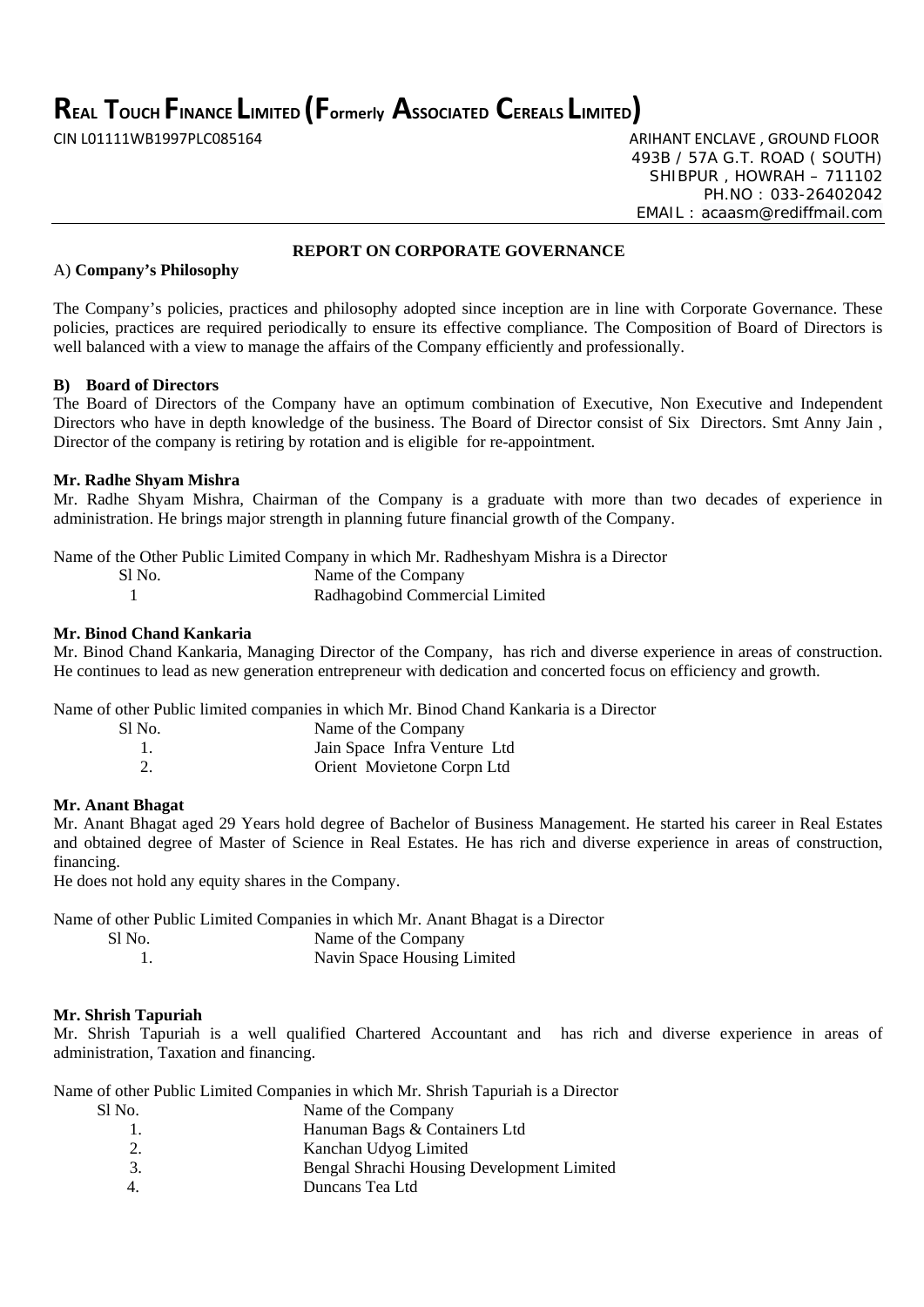# **Mr. Rajesh Kumar Sethia**

Mr. Rajesh Kumar Sethia is reputed businessman in the field of finance and marketing having a clear business vision and practicing hands-off approach.

# **Smt. Anny Jain**

Smt Anny Jain is a well qualified Company Secretary and has rich and diverse experience in the field of secretarial Work .

Name of the Other Public Limited Company in which Smt. Anny Jain is a Director Sl No. Name of the Company 1 Paragon Finance Limited

# **C) Meetings and Attendance**

The Meeting of the Board are generally held at the Corporate office of the Company at " Arihant Enclave" 493B/57A G.T. Road(South) Shibpur Howrah-711102. During the year under review, Seven Board meetings were held on during the financial year from  $1<sup>st</sup>$  April 2016 to 31 $<sup>st</sup>$  March 2017. The dates on which meetings were held are as follows:</sup>

25/04/2016, 30/05/2016, 15/06/2016, 14/07/2016, 13/10/2016, 12/11/2016, 10/02/2017

| Name of the Director     | Attendance<br>at the Last<br><b>AGM Held</b><br><sub>on</sub> | No. of Board Meeting held, and attended, during<br>tenure |   |   |   |   | $%$ of<br>attendance |   |       |
|--------------------------|---------------------------------------------------------------|-----------------------------------------------------------|---|---|---|---|----------------------|---|-------|
|                          | 24.08.2016                                                    |                                                           |   | 3 | 4 | 5 | $\sqrt{2}$           |   |       |
| Mr. Binod Chand Kankaria |                                                               | v                                                         |   |   |   |   |                      |   | 100 % |
| Mr. Anant Bhagat         | N                                                             | Y                                                         |   |   |   |   |                      |   | 100 % |
| Mr. Radhey Shyam Mishra  |                                                               | Y                                                         |   | Y | Y | Y |                      | v | 100 % |
| Mr. Shrish Tapuriah      | v                                                             | v                                                         | v | V | v | v |                      | v | 100 % |
| Mr. Rajesh Kumar Sethia  |                                                               | Y                                                         |   |   |   | v |                      | Y | 100 % |
| Mrs Anny Jain            | N                                                             | v                                                         |   | v | v |   |                      | v | 100 % |

# **D) Board Agenda**

The Board meeting are scheduled well in time and Board members are given a notice of Seven days before the meeting date except in case of emergent meeting. The Board members are provided with well structured and comprehensive agenda papers.

# **E) Independent Directors**

The Company has complied with the definitions of Independence as per Clause 49 of the Listing Agreement and according to the Provisions of Section 149(6) of the Companies Act, 2013.

# **F) Independent Directors Meetings**

During the Year under review, the Independent Director Met on December 01, 2016, inter alia to Discuss:-

- Evaluation of the Performance of the Non Independent Directors and the Board of Directors as a Whole;
- Evaluation of the performance of the Chairman of the Company, taking into account the views of Executive and Non Executive Directors
- Evaluation of the quality, quantity and timeliness of the flow of information between the Management and the Board that is necessary for the board to effectively and reasonably perform its duties effectively.

# **G) Shareholding of Directors**

| <b>Names</b>         | No. of Shares held |
|----------------------|--------------------|
| Binod Chand Kankaria | NIL                |
| <b>Anant Bhagat</b>  | NIL                |
| Shrish Tapuriah      | NIL                |
| Radhe Shyam Mishra   | NIL                |
| Rajesh Kumar Sethia  | NIL                |
| Anny Jain            | NIL.               |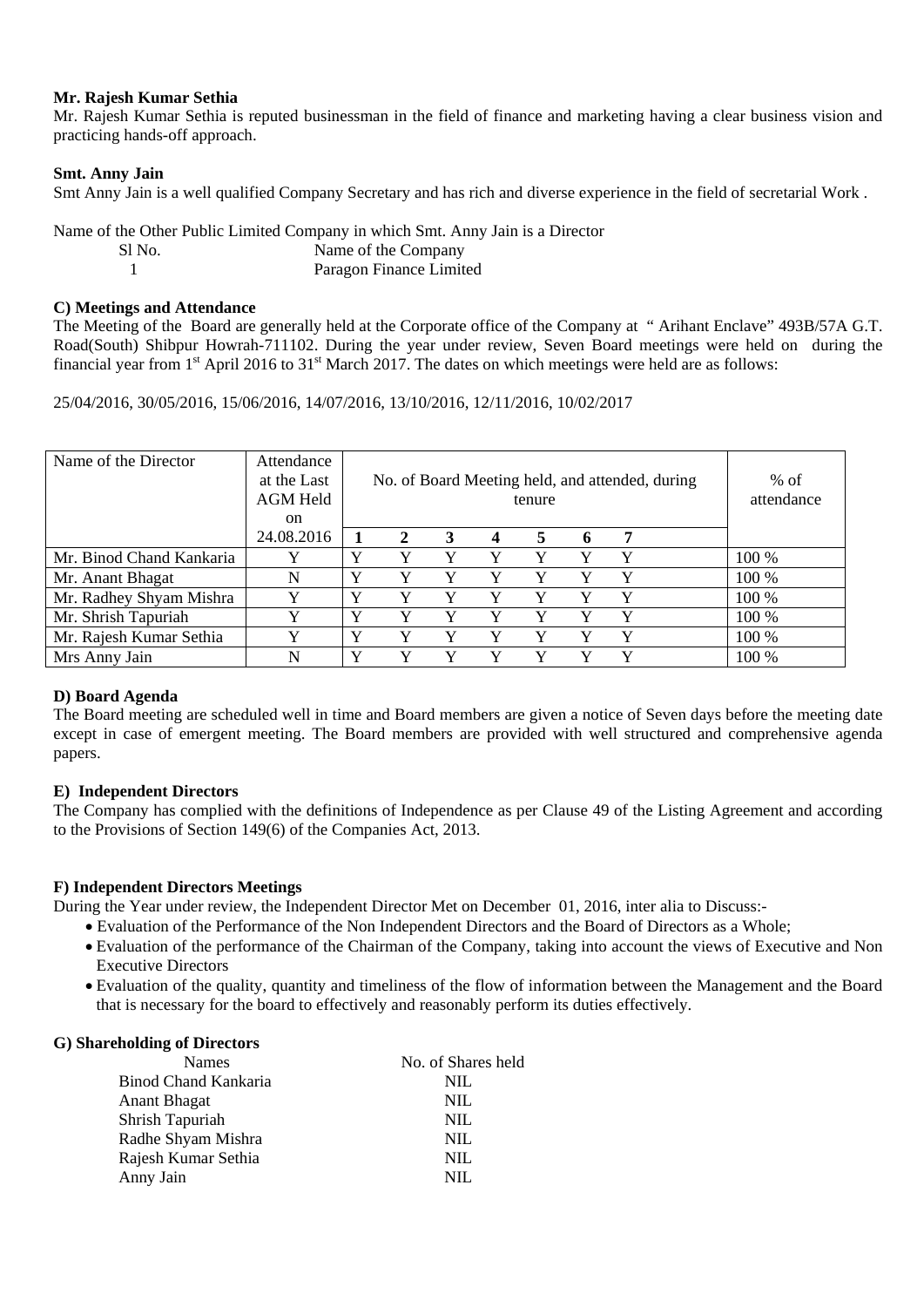# **H) General Body Meetings**

The last three Annual General Meetings of the Company were held as under:

| <b>Financial Year</b> | Date       | Location                                                      |
|-----------------------|------------|---------------------------------------------------------------|
| 2013-2014             | 27/09/2014 | Arihant Enclave 493B/57A G T Road Ground Floor, Howrah-711102 |
| 2014-2015             | 14/08/2015 | Arihant Enclave 493B/57A G T Road Ground Floor, Howrah-711102 |
| 2015-2016             | 24/08/2016 | Arihant Enclave 493 B/57A GT Road Ground Floor, Howrah-711102 |

During the Year, Company approached the shareholder through postal Ballot. A snapshot of the Voting results of the above mentioned postal Pallot is as follows:-

Date of Postal Ballot Notice: 18/02/2017 Voting Period:- 12/03/2017 to 10/04/2017 Date of Declaration of Result:- 12/04/2017

| <b>Name of the Resolution</b>                     | Type                       | <b>Votes Cast in Favour</b> | <b>Votes Cast Against</b> |
|---------------------------------------------------|----------------------------|-----------------------------|---------------------------|
| Deletion in the Object Clause<br>of the Company   | Special Resolution         | 82,09,365                   | 82,09,365                 |
| Increase in salary of<br><b>Managing Director</b> | <b>Ordinary Resolution</b> | 82,09,365                   | 82,09,365                 |

### **I) Disclosures**

There are no materially significant transactions with the related parties viz. promoters, directors, relatives, the management, subsidiaries etc that may have a potential conflict with the interest of the company at large.

There has been some delay in Certain compliances which has been regularize by the Company for which necessary payments levied by the BSE has been made.

### **J) Means of Communication**

The Company regularly interacts with the shareholders through multiple channels of communication such as publication of results on quarterly, half yearly basis and yearly basis. The results are not sent individually to Shareholders.

The company has developed its website. All information relating to shareholder and public at large can be viewed by logging into the Website.

### **K) Code of Conduct**

The Company has laid down the code of conduct for its directors.. The object of the code is to conduct the company's business ethically and with responsibility, integrity, fairness, transparency and honesty.

### **L) Registrar and Transfer Agents and Share Transfer System**

M/s Niche Technologies Pvt Ltd is your Company's Share Transfer Agent. Share transfer in physical form and other communications regarding shares, Change of Address etc may be addressed to

M/s Niche Technologies Pvt Ltd D-511, Bagree Market 71, B R B Basu Road Kolkata-700001 Phone:- 033-22357270/7271 E mail Id:- nichetechpl@nichetechpl.com

Trading in Equity shares of the Company is permitted as demat as well as physical form. Shares sent for transfer in physical form are registered and returned with in a period of 30 Days from the date of receipt of the documents, provided the documents are valid and complete in all respects. With a view to expediting the process of share transfers Ms. Hetal C Gudgud, Company Secretary of the Company , severally authorized to approve transfer of equity shares and the same shall be ratified in the next meeting of shareholders/ Investors Grievance Committee. The shareholders/ Investors Grievance Committee meets as and when required to consider the other transfer, transmission of shares etc and to attend shareholder Grievance.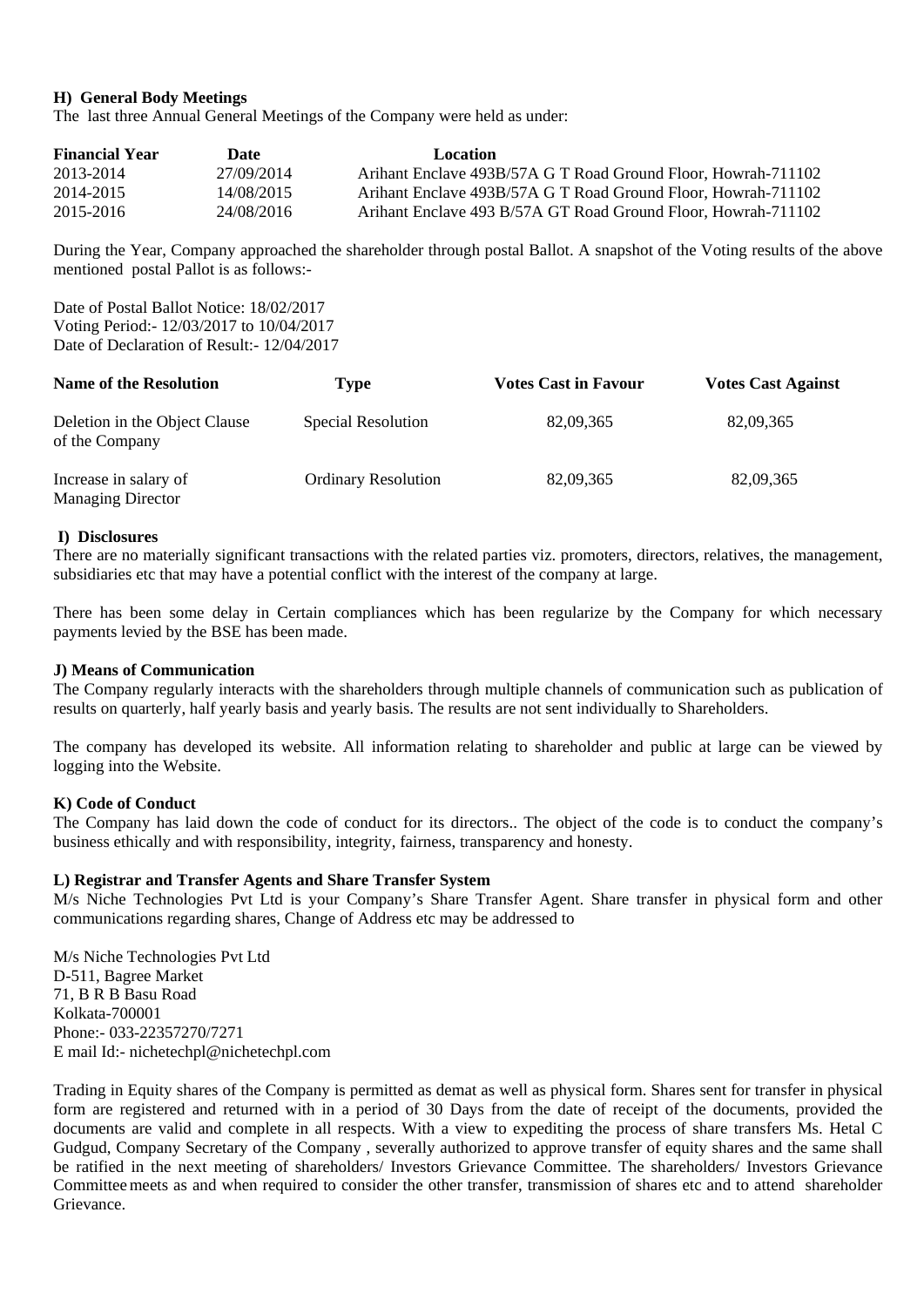# **M) Distribution of Shareholding**

The Distribution of shareholding as on March 31, 2017 was as follows:

| Sl No. | <b>No. of Equity</b> | <b>No. of Share Holders</b> | % of total          | <b>No. of Shares held</b> | % of total Shares |
|--------|----------------------|-----------------------------|---------------------|---------------------------|-------------------|
|        | <b>Shares held</b>   |                             | <b>Shareholders</b> |                           |                   |
| 1.     | $1 - 500$            | 500                         | 78.6164             | 1,16,532                  | .9181             |
| 2.     | 501-1000             | 43                          | 6.7610              | 32,800                    | .2584             |
| 3.     | 1001-5000            | 29                          | 4.5597              | 66,382                    | .5230             |
| 4.     | 5001-10000           | 12                          | 1.8868              | 93,492                    | .7366             |
| 5.     | 10001-50000          | 23                          | 3.6164              | 6,49,059                  | 5.1136            |
| 6.     | 50001-100000         | 6                           | 0.9434              | 4,21,300                  | 3.3192            |
| 7.     | $100001$ - And above | 23                          | 3.6164              | 1, 13, 13, 125            | 89.1310           |
|        | <b>Totals</b>        | 636                         | 100.00              | 12692690                  | 100.00            |

### **N) Details of Shareholding as on March 31, 2017 was as under:- SHAREHOLDING PATTERN**

| Category of<br>Shareholders                               |                  |                  | No. of shares held at the beginning of the Year |                                  |                          | No. of shares held at the end of the Year |                  |                                  | % change         |                  |
|-----------------------------------------------------------|------------------|------------------|-------------------------------------------------|----------------------------------|--------------------------|-------------------------------------------|------------------|----------------------------------|------------------|------------------|
|                                                           | Demat            | Physical         | Total                                           | $%$ of<br>Total<br><b>Shares</b> | Demat                    | Physical                                  | Total            | $%$ of<br>Total<br><b>Shares</b> |                  |                  |
| <b>B.</b> Promoters                                       |                  |                  |                                                 |                                  |                          |                                           |                  |                                  |                  |                  |
| $(3)$ Indian                                              | $\overline{0}$   | $\overline{0}$   | $\mathbf{0}$                                    | $\mathbf{0}$                     | $\overline{0}$           | $\mathbf{0}$                              | $\theta$         | $\mathbf{0}$                     | $\Omega$         | $\theta$         |
| f)Individual/HUF                                          | $\boldsymbol{0}$ | $\boldsymbol{0}$ | $\boldsymbol{0}$                                | $\boldsymbol{0}$                 | $\boldsymbol{0}$         | $\boldsymbol{0}$                          | $\boldsymbol{0}$ | $\boldsymbol{0}$                 | $\boldsymbol{0}$ | $\boldsymbol{0}$ |
| g) Central or State<br>Govt                               | $\boldsymbol{0}$ | $\theta$         | $\Omega$                                        | $\Omega$                         | $\theta$                 | $\overline{0}$                            | $\theta$         | $\Omega$                         | $\theta$         | $\theta$         |
| h) Bodies Corporates                                      | 3103750          | 3765870          | 6869620                                         | 54.123                           | 310375<br>0              | 3765870                                   | 6869620          | 54.123                           | $\overline{0}$   | $\boldsymbol{0}$ |
| i) Bank/FI                                                | $\boldsymbol{0}$ | $\overline{0}$   | $\boldsymbol{0}$                                | $\overline{0}$                   | $\overline{0}$           | $\mathbf{0}$                              | $\mathbf{0}$     | $\mathbf{0}$                     | $\theta$         | $\mathbf{0}$     |
| j) Any Other                                              | $\overline{0}$   | $\overline{0}$   | $\overline{0}$                                  | $\overline{0}$                   | $\overline{0}$           | $\mathbf{0}$                              | $\Omega$         | $\mathbf{0}$                     | $\theta$         | $\boldsymbol{0}$ |
| SUB TOTAL (A) (1)                                         | 3103750          | 3765870          | 6869620                                         | 54.123                           | 310375<br>0              | 3765870                                   | 6869620          | 54.123                           | $\overline{0}$   | $\overline{0}$   |
|                                                           |                  |                  |                                                 |                                  |                          |                                           |                  |                                  |                  |                  |
| (4) Foreign                                               |                  |                  |                                                 |                                  |                          |                                           |                  |                                  |                  |                  |
| d) NRI Individuals                                        | $\overline{0}$   | $\overline{0}$   | $\overline{0}$                                  | $\mathbf{0}$                     | $\mathbf{0}$             | $\overline{0}$                            | $\theta$         | $\theta$                         | $\Omega$         | $\mathbf{0}$     |
| e) Other Individuals                                      | $\boldsymbol{0}$ | $\boldsymbol{0}$ | $\boldsymbol{0}$                                | $\boldsymbol{0}$                 | $\boldsymbol{0}$         | $\overline{0}$                            | $\boldsymbol{0}$ | $\boldsymbol{0}$                 | $\boldsymbol{0}$ | $\boldsymbol{0}$ |
| f)Bodies. Corp                                            | $\overline{0}$   | $\boldsymbol{0}$ | $\overline{0}$                                  | $\boldsymbol{0}$                 | $\boldsymbol{0}$         | $\overline{0}$                            | $\boldsymbol{0}$ | $\boldsymbol{0}$                 | $\theta$         | $\overline{0}$   |
| SUB TOTAL (A) (2)                                         | $\boldsymbol{0}$ | $\overline{0}$   | $\boldsymbol{0}$                                | $\overline{0}$                   | $\overline{0}$           | $\boldsymbol{0}$                          | $\theta$         | $\theta$                         | $\overline{0}$   | $\boldsymbol{0}$ |
| Total Shareholding of<br>Promoter $(A)=(A)(1)+$<br>(A)(2) | 3103750          | 3765870          | 6869620                                         | 54.123                           | 310375<br>$\overline{0}$ | 3765870                                   | 6869620          | 54.123                           | $\theta$         | $\overline{0}$   |
|                                                           |                  |                  |                                                 |                                  |                          |                                           |                  |                                  |                  |                  |
| <b>B</b> Public Shareholding                              |                  |                  |                                                 |                                  |                          |                                           |                  |                                  |                  |                  |
| (3) Institutions                                          |                  |                  |                                                 |                                  |                          |                                           |                  |                                  |                  |                  |
| <b>Mutual Funds</b><br>a)                                 | $\overline{0}$   | $\overline{0}$   | $\mathbf{0}$                                    | $\mathbf{0}$                     | $\mathbf{0}$             | $\mathbf{0}$                              | $\theta$         | $\theta$                         | $\theta$         | $\mathbf{0}$     |
| Banks/FI<br>b)                                            | $\boldsymbol{0}$ | $\overline{0}$   | $\boldsymbol{0}$                                | $\boldsymbol{0}$                 | $\mathbf{0}$             | $\boldsymbol{0}$                          | $\boldsymbol{0}$ | $\mathbf{0}$                     | $\overline{0}$   | $\boldsymbol{0}$ |
| Central or Sate<br>e)<br>Govt                             | $\Omega$         | $\theta$         | $\boldsymbol{0}$                                | $\Omega$                         | $\Omega$                 | $\Omega$                                  | $\Omega$         | $\mathbf{0}$                     | $\theta$         | $\theta$         |
| Venture Capital<br>$f$ )<br>Fund                          | $\overline{0}$   | $\Omega$         | $\overline{0}$                                  | $\Omega$                         | $\Omega$                 | $\mathbf{0}$                              | $\mathbf{0}$     | $\mathbf{0}$                     | $\theta$         | $\theta$         |
| g) Insurance Co.                                          | $\boldsymbol{0}$ | $\boldsymbol{0}$ | $\overline{0}$                                  | $\overline{0}$                   | $\overline{0}$           | $\boldsymbol{0}$                          | $\boldsymbol{0}$ | $\Omega$                         | $\theta$         | $\overline{0}$   |
| h) FIIS                                                   | $\theta$         | $\boldsymbol{0}$ | $\boldsymbol{0}$                                | $\overline{0}$                   | $\boldsymbol{0}$         | $\boldsymbol{0}$                          | $\mathbf{0}$     | $\theta$                         | $\overline{0}$   | $\overline{0}$   |
| SUB TOTAL $(\overline{B})(1)$                             | $\boldsymbol{0}$ | $\theta$         | $\overline{0}$                                  | $\overline{0}$                   | $\overline{0}$           | $\boldsymbol{0}$                          | $\Omega$         | $\Omega$                         | $\theta$         | $\overline{0}$   |
|                                                           |                  |                  |                                                 |                                  |                          |                                           |                  |                                  |                  |                  |
| (4) Non Institutions                                      |                  |                  |                                                 |                                  |                          |                                           |                  |                                  |                  |                  |
| d) Bodies Corporate                                       | 4851607          | 407450           | 5259057                                         | 41.434                           | 471507<br>7              | 407450                                    | 5122527          | 40.358                           | 1365<br>30       | $-1.07$          |
| e) Individual<br>Shareholders                             |                  |                  |                                                 |                                  |                          |                                           |                  |                                  |                  |                  |
| Having nominal<br>Capital Upto One                        | 58961            | 167500           | 226461                                          | 1.784                            | 105877                   | 167500                                    | 273377           | 2.154                            | 4691<br>6        | .37              |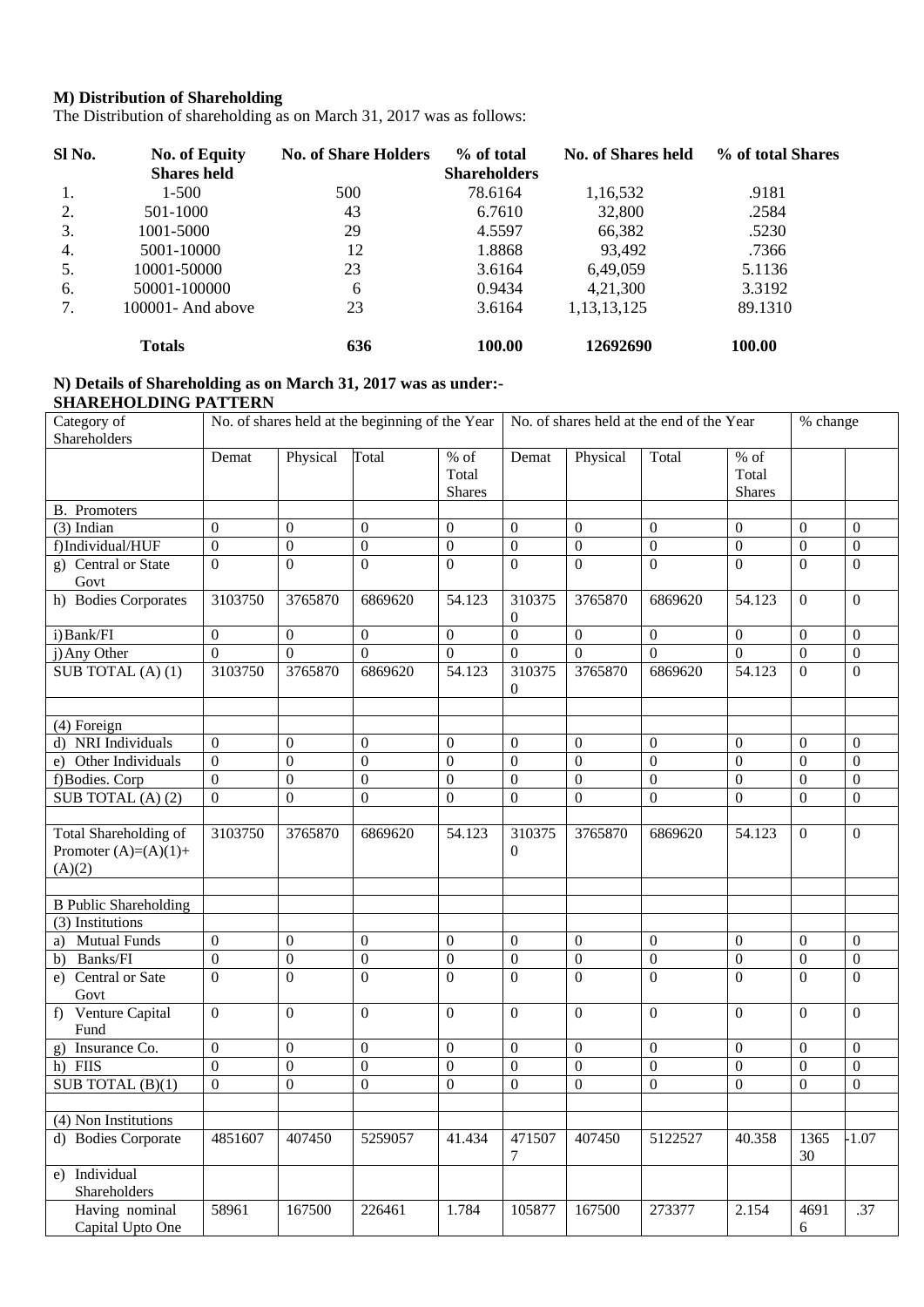| Lakhs                 |          |          |          |          |          |          |          |          |          |          |
|-----------------------|----------|----------|----------|----------|----------|----------|----------|----------|----------|----------|
| <b>Having Nominal</b> | 253998   | $\Omega$ | 253998   | 2.001    | 264998   | $\Omega$ | 264998   | 2.088    | 110000   | .08      |
| Capital more than     |          |          |          |          |          |          |          |          |          |          |
| One Lakhs             |          |          |          |          |          |          |          |          |          |          |
| f) Any other Clearing | 83554    | $\Omega$ | 83554    | 0.658    | 162168   | $\Omega$ | 162168   | 1.278    | 7861     | .62      |
| Member                |          |          |          |          |          |          |          |          | 4        |          |
| SUBTOTAL $(B)(2)$     | 5248120  | 574950   | 5823070  | 45.877   | 524812   | 574950   | 5823070  | 45.877   | $\Omega$ |          |
|                       |          |          |          |          |          |          |          |          |          |          |
| <b>Total Public</b>   | 5248120  | 574950   | 5823070  | 45.877   | 524812   | 574950   | 5823070  | 45.877   | $\Omega$ | 0        |
| Shareholding          |          |          |          |          | $\theta$ |          |          |          |          |          |
| $(B)=(B)(1)+(B)(2)$   |          |          |          |          |          |          |          |          |          |          |
| <b>SHARES HELD BY</b> | $\theta$ | $\theta$ | $\Omega$ | $\Omega$ | $\Omega$ | $\theta$ | $\Omega$ | $\Omega$ | $\Omega$ | $\Omega$ |
| CUSTODIAN (C)         |          |          |          |          |          |          |          |          |          |          |
| TOTAL $(A)+(B)+(C)$   | 8351870  | 4340820  | 12692690 | 100      | 835187   | 4340820  | 12692690 | 100      | $\theta$ | $\Omega$ |
|                       |          |          |          |          |          |          |          |          |          |          |

# **O) Listing with Stock Exchange**

The Equity shares of the Company are currently listed for trading under Group XT of the BSE Limited. Company confirms that it has paid listing Fees to BSE for the Year 2016-2017.

# **Market Price data**

| Sr. No. | <b>Month</b>        | <b>Price</b> |       |  |
|---------|---------------------|--------------|-------|--|
|         |                     | <b>High</b>  | Low   |  |
| 1.      | <b>April 2016</b>   | 19.95        | 16.35 |  |
| 2.      | <b>May 2016</b>     | 20.00        | 20.00 |  |
| 3.      | <b>June 2016</b>    | 19.60        | 19.25 |  |
| 4.      | <b>July 2016</b>    | 19.80        | 19.50 |  |
| 5.      | August 2016         | 23.55        | 19.50 |  |
| 6.      | September 2016      | 24.75        | 23.55 |  |
| 7.      | October 2016        | 29.15        | 21.30 |  |
| 8.      | November 2016       | 30.00        | 23.30 |  |
| 9.      | December 2016       | 24.15        | 21.85 |  |
| 10.     | <b>January 2017</b> | 23.00        | 21.80 |  |
| 11.     | February 2017       | 20.75        | 17.90 |  |
| 12.     | <b>March 2017</b>   | 19.60        | 18.75 |  |

# **P) General Shareholder Information**

Annual General Meeting:

| Date                      | 12-08-2017                                        |                                                                  |
|---------------------------|---------------------------------------------------|------------------------------------------------------------------|
| Time.                     | $11.00 \text{ AM}$                                |                                                                  |
| Venue                     |                                                   | Arihant Enclave, 493B/57A G T Road (South) Shibpur Howrah-711102 |
| <b>Financial Year</b>     | 2016-2017                                         |                                                                  |
| <b>Book Closure Date</b>  | $6th$ August 2017 to 12 <sup>th</sup> August 2017 |                                                                  |
| Listing on Stock Exchange | <b>BSELTD</b>                                     | Scrip Code:-538611                                               |
| ISIN No.                  | INE840I01014                                      |                                                                  |

The Company has paid listing fees to the Exchange.

# **Q) Vigil Mechanism/ Whistle blower Policy**

In accordance with the requirements of section 177 of the Companies Act, 2013 and Regulation 22 of the Listing Regulations, 2015, the Company has formulated a "vigil Mechanism/ Whistle Blower Policy" which provides an avenue to the Directors and employees of the Company to directly report, their genuine concerns including unethical behavior and violation of code of conduct, to the chairman of the Audit Committee.

No person has been denied access to the chairman of the Audit committee of the Board of Directors of the Company.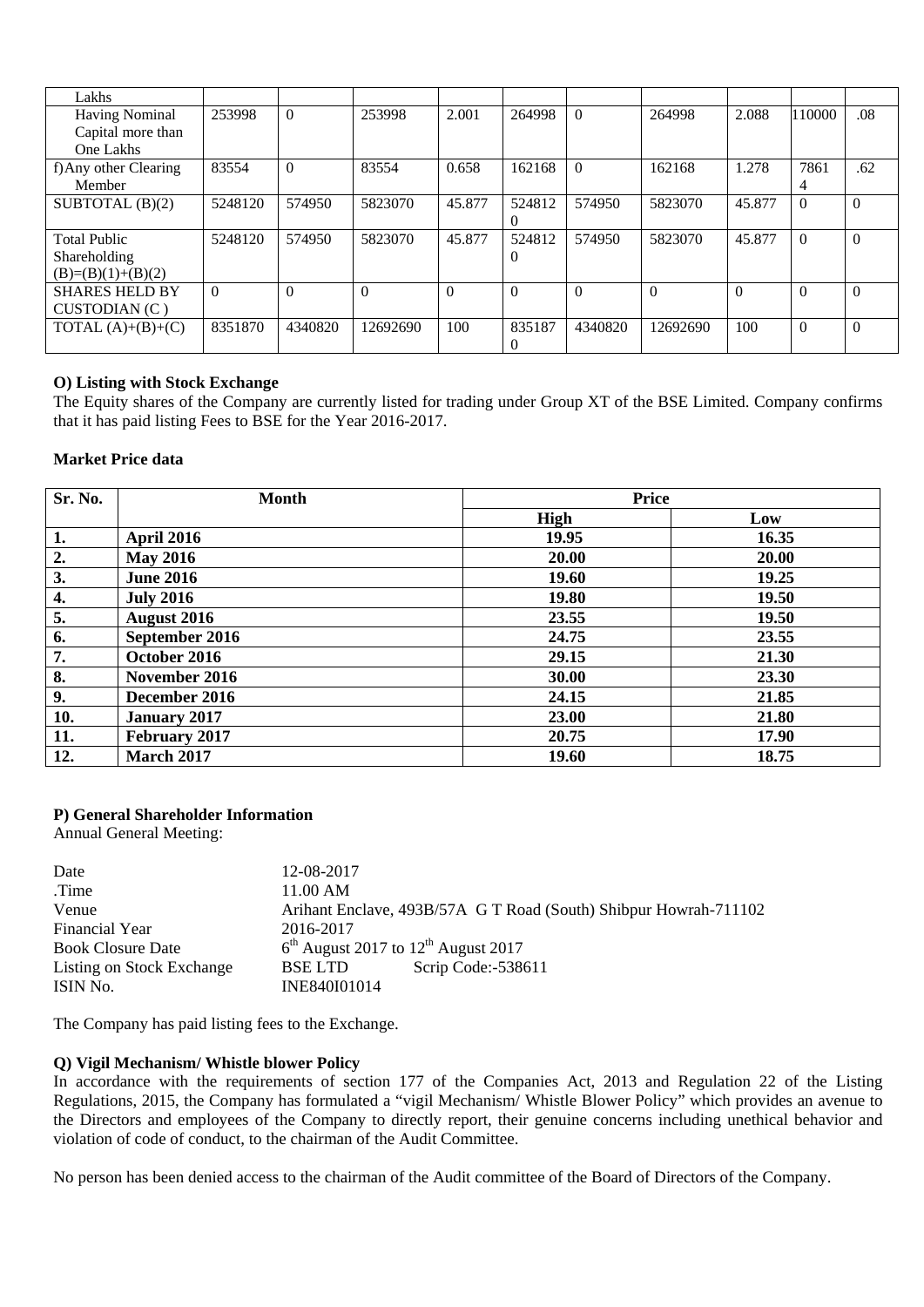# **R) Shareholder'/Investors' Grievance Committee**

The shareholder'/Investors' Grievance Committee of the Board has been constituted to look into complaints like transfer of shares, Non-receipt of Dividend etc. The committee is headed by Mr. Radhey Shyam Mishra , as Chairman and Mr. Rajesh Kumar Sethia, Non Executive Independent Director and Mr. Anant Bhagat Non Executive Promoter Director.. No compliant had been received during the year.

# **S) Audit Committee**

The Audit Committee assists the Board in its responsibility for overseeing the quality and integrity of accounting, auditing and reporting practice of the company and its compliance with legal and regulatory requirements. The Committee's purpose is to oversee the accounting and financial reporting process of the company, the audit of the Company's Financial Statements, the appointments of Auditor, Independent Performance and remuneration of the Statutory Auditors.

During the year under review, Seven meetings of the committee were held during the year ended 25.04.2016, 30.05.2016, 14.07.2016, 13.10.2016, 12.11.2016, 15.12.2016 and 10.02.2017. The composition of the committee and attendance at its meeting is given below:

| Name of Director                                     | Category                  | No. of Meetings Held | No. of Meetings Attented |
|------------------------------------------------------|---------------------------|----------------------|--------------------------|
| Mr. Radhey Syam Mishra                               | Non Executive Independent |                      |                          |
|                                                      | Director                  |                      |                          |
| Mr. Shrish Tapuriah                                  | Non Executive Director    |                      |                          |
| Mr. Rajesh Kumar Sethia<br>Non Executive Independent |                           |                      |                          |
|                                                      | Director                  |                      |                          |

# **T) Nomination and Remuneration Committee**

 The Committee shall identify the persons who are qualified to became Directors of the Company/ who may be appointed in Senior management in accordance with the Criteria laid down, recommend to the Board their appointment and removal and also shall carry out evaluation of every director's performance. Committee shall also formulate the criteria for determining qualifications, positive attributes, independent of the Directors and recommend to the Board a policy, relating to the remuneration, Key Managerial personnel and other employees.

The Nomination and Remuneration committee of the Company consist of three Directors.

Rajesh Kumar Sethia is appointed as Director of the Chairman of the Committee with effect from 15/12/2016.

### **No. of Board Meeting**

During the year the Committee had Two Meeting i.e on 15.06.2016 and 15.12.2016

# **Name, Composition and attendance during the Year**

| <b>Name of the Director</b> | <b>No. of Meetings Held</b> | <b>No. of Meeting Attended</b> |
|-----------------------------|-----------------------------|--------------------------------|
| 1. Mr. Radheyshyam Mishra   |                             |                                |
| 2. Mr. Rajesh Kumar Sethia  |                             |                                |
| 3.Mr. Shrish Tapuriah       |                             |                                |

### U) **SEBI Complaints Redressal Systems (SCORES)**

SEBI has initiated SCORES for processing the investor complaints in a centralized web based redress system and online Redressal of all the shareholders complaints. The Company is in compliance with the Scores and redressed the shareholders complaints well within the stipulated time.

# **W) Reconciliation of Share Capital Audit:-**

As stipulated by SEBI, a Reconciliation of Share Capital Audit is conducted on quarterly basis to reconcile the total admitted capital with National Securities Depository Limited and Central Depository Services (India) Limited and the total issued and paid up Capital. The audit is carried out every quarter and the report thereon is submitted to the Stock Exchange and is placed before the Board of Directors of the Company.

# **X) Corporae Identity Number**

Corporate Identity Number (CIN) of the Company, allotted by the Ministry of Corporate affairs, Government of India is L01111WB1997PLC085164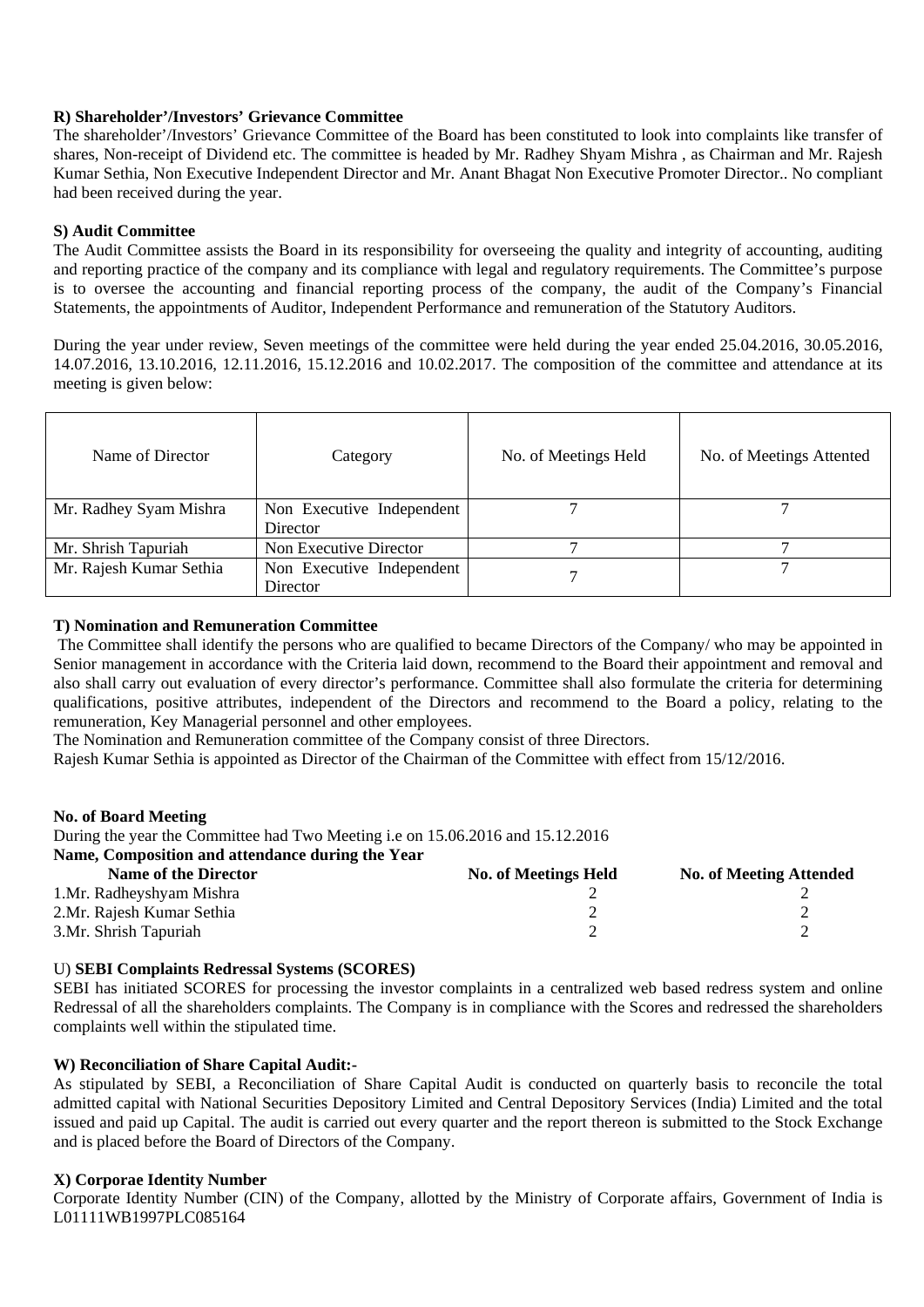# **Y) Green Initiative in the Corporate Governance**

As part of the Green Initiative process, the Company has taken an initiative of Sending Documents Like Notice calling of Annual General Meeting, Corporate Governance report, Directors Report, audited financial Statements, Auditor's Report etc. Physical Copies are sent only to those shareholders whose email address are not registered with the Company. Shareholders are requested to register their email id with the registrar and share transfer Agent/Concerned Depository to enable the Company to send the Documents in electronic form or inform the Company in case they wish to receive the above documents in paper mode.

 **Kolkata** 

 **Date:- 30.05.2017** 

# **BY ORDER OF THE BOARD**

 **BINOD CHAND KANKARIA MANAGING DIRECTOR DIN: 00389251**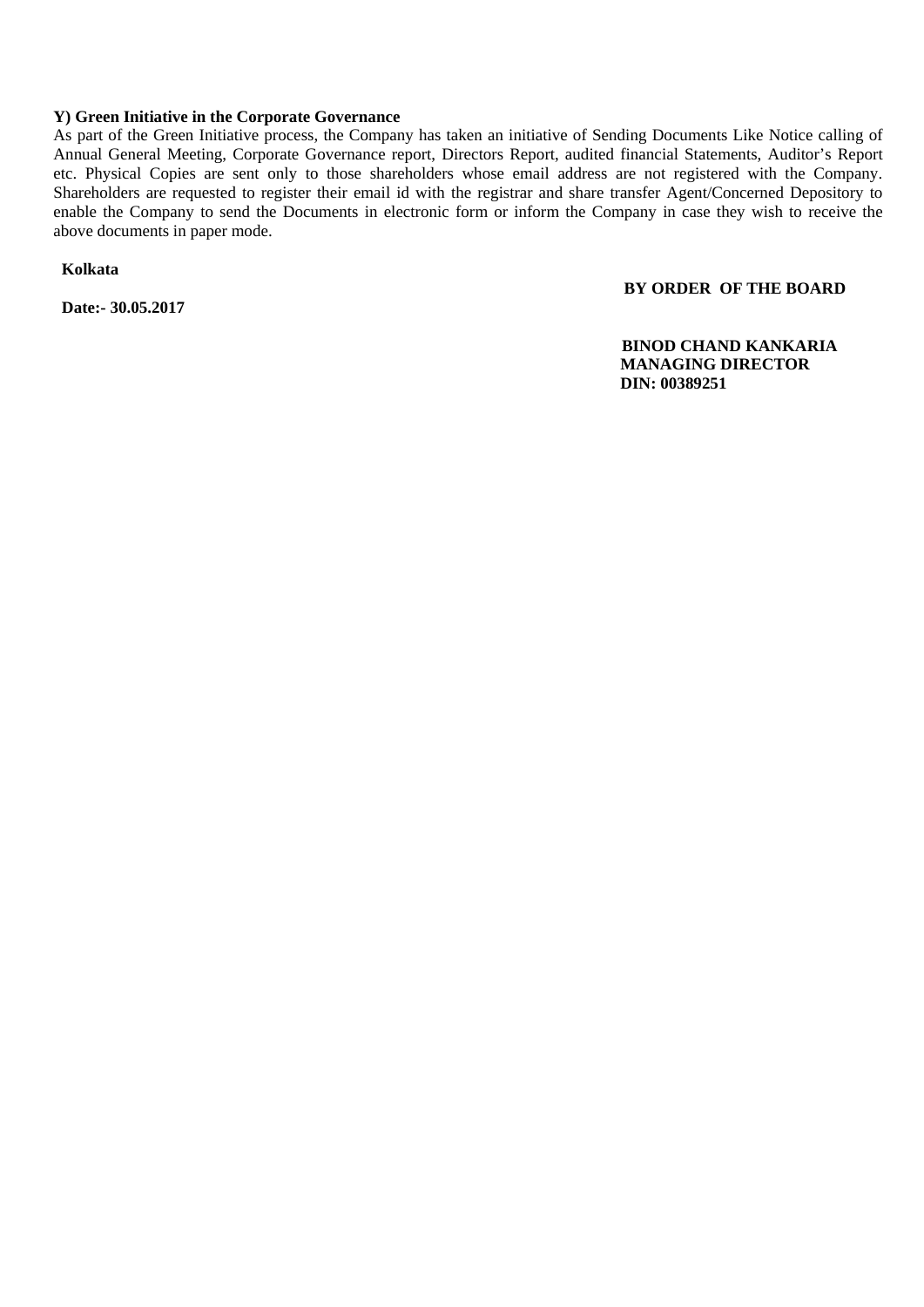# **ASHOK KUMAR NATWARLAL & CO.** 161/1, Mahatma Gandhi Road *CHARTERED ACCOUNTANTS* 3<sup>rd</sup> Floor. Room No. 70B  $CHARTERED$   $ACCOUNTANTS$

# **Auditors' Certificate on Corporate Governance**

We, Ashok Kumar Natwarlal and Co., Chartered Accountants, the Statutory Auditors of M/s Real Touch Finance Limited have examined the compliance of conditions of corporate governance by the company, for the year ended on March 31, 2017 as stipulated in Regulation 17 to 27 and clause (b) to (i) of Regulation 46(2) and paras C and D of schedule V of the SEBI (Listing Obligation and Disclosure requirements) Regulation, 2015 (the Listing Regulations).

The compliance of conditions of corporate governance is the responsibility of the management. This responsibility includes the design, implementation and maintenance of internal control and procedures to ensure the compliance with the conditions of the corporate governance stipulated in listing regulations.

Our responsibility is limited to examining the procedures and implementation thereof, adopted by the company for ensuring compliance with the conditions of corporate Governance. It is neither an audit nor expression of opinion on the financial statements of the Company.

We have examined the books of account and other relevant records and documents maintained by the company for the purposes of providing reasonable assurance on the compliance with Corporate Governance requirements by the Company.

We have carried out an examination of the relevant records of the company in accordance with the Guidance Note on Certification Of Corporate Governance issued by the Institute of Chartered Accountants of India(the ICAI ), the Standards on Auditing specified under Section under 143(10) of the Companies Act, 2013 , in so far as applicable for the purpose of this certificate and as per the Guidance Note on Reports Or Certificates for Special Purposes issued by the ICAI which requires that we comply with the ethical requirements of the Code of Ethics issued by the ICAI.

We have complied with the relevant applicable requirements of the Standard on Quality Control (SQC) 1, Quality Control for firms that Performs Audits And Reviews Of Historical Financial Information ,and Other Assurance And Related Services Engagements .

### **Opinion**

Based on our examination of the relevant records and according to the information and explanations provided to us and the representations provided by the Management , we certify that the company has complied with the conditions of Corporate Governance as stipulated in Regulations 17 to 27 and Clauses (b) to (i) of Regulation 46(2) and paras C and D of Schedule V of the Listing Regulations during the year ended March 31, 2017.

We state that such compliances is neither an assurance as to the future viability of the Company nor the efficiency or effectiveness with which the Management has conducted the affairs of the company.

 $3<sup>rd</sup>$  Floor, Room No. 70B, Chartered Accountants Kolkata – 700 007

161/1, Mahatma Gandhi Road, For, Ashok Kumar Natwarlal & Co.

 Ashok Kumar Agarwal Proprietor Dated: 30.05.2017 Membership No. 056189 Firm Regn No.322307E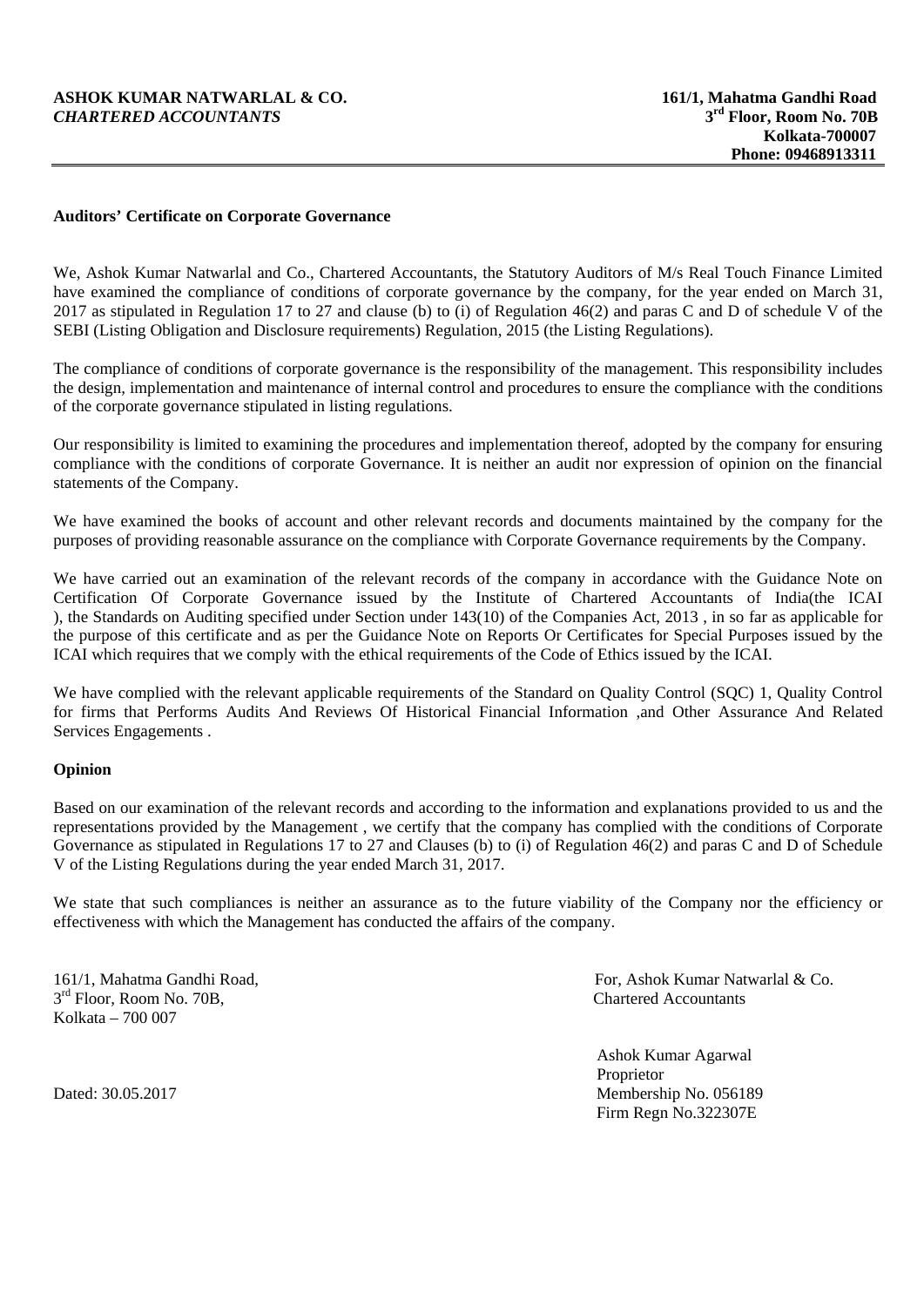# **INDEPENDENT AUDITOR'S REPORT**

# **To The Members M/S. REAL TOUCH FINANCE LIMITED (FORMERLY ASSOCIATED CEREALS LIMITED)**

#### **Report on Financial Statements**

We have audited the accompanying financial statement of **REAL TOUCH FINANCE LIMITED (FORMERLY ASSOCIATED CEREALS LIMITED)**, which comprises the Balance sheet as at 31<sup>st</sup> March, 2017 and the statement of Profit and Loss and Cash Flow statement for the year then ended and a summary of Significant accounting policies and other explanatory information.

### **Management Responsibility for the Financial Statements**

The Company board of Directors is responsible for the matters stated in Section 134(5) of the Companies Act, 2013 ("the Act") with respect to preparation and presentation of these financial statements that give a true and fair view of the financial position, financial performance and cash flows of the company in accordance with the accounting principles generally accepted in India, including the accounting standards specified under Section 133 of the Act, read with Rule 7 of the Companies (Accounts) rules, 2014.

This responsibility also includes maintenance of adequate accounting records in accordance with provision of the Act for safeguarding the asset of the Company and for preventing and detecting frauds and other regularities; selection and application of the appropriate accounting policies; making judgments and estimates that are reasonable and prudent; and design, implementation and maintenance of adequate internal financial controls, that were operating effectively for ensuring the accuracy and completeness of the accounting records, relevant to the preparation and presentation of the financial statements that give a true and fair view and are free from material misstatement, whether due to fraud or error.

### **Auditor's Responsibility**

Our responsibility is to express an opinion on these financial statements based on our audit. We have taken into account the provisions of the Act, the accounting and auditing standards and matters which are required to be included in the auditor report under the provision of the Act and the rules made there under.

We conducted our audit in accordance with the standards on Auditing specified under Section 143(10) of the Act. Those Standards require that we comply with ethical requirements and plan and perform the audit to obtain reasonable assurance about whether the financial statements are free from material misstatement.

An audit involves performing procedures to obtain audit evidence about the amounts and disclosures in the financial statement. The procedures selected depend on auditor's judgement, including the assessment of the risks of material misstatement of the Financial Statements, whether due to fraud or error. In making those risk assessments, the auditors consider internal control relevant to the company's preparation of the financial statements that give a true and fair view in order to design audit procedures that are appropriate in the circumstances, but not for the purpose of expressing an opinion on whether the company has in place an adequate internal financial controls system over financial reporting and operating effectiveness of such control. An audit also includes evaluating the appropriateness of accounting policies used and the reasonableness of the accounting estimates made by the Company's Director, as well as evaluating the overall presentation of financial statements.

We believe that the audit evidence we have obtained is sufficient and appropriate to provide a basis for our Audit opinion of the financial statements.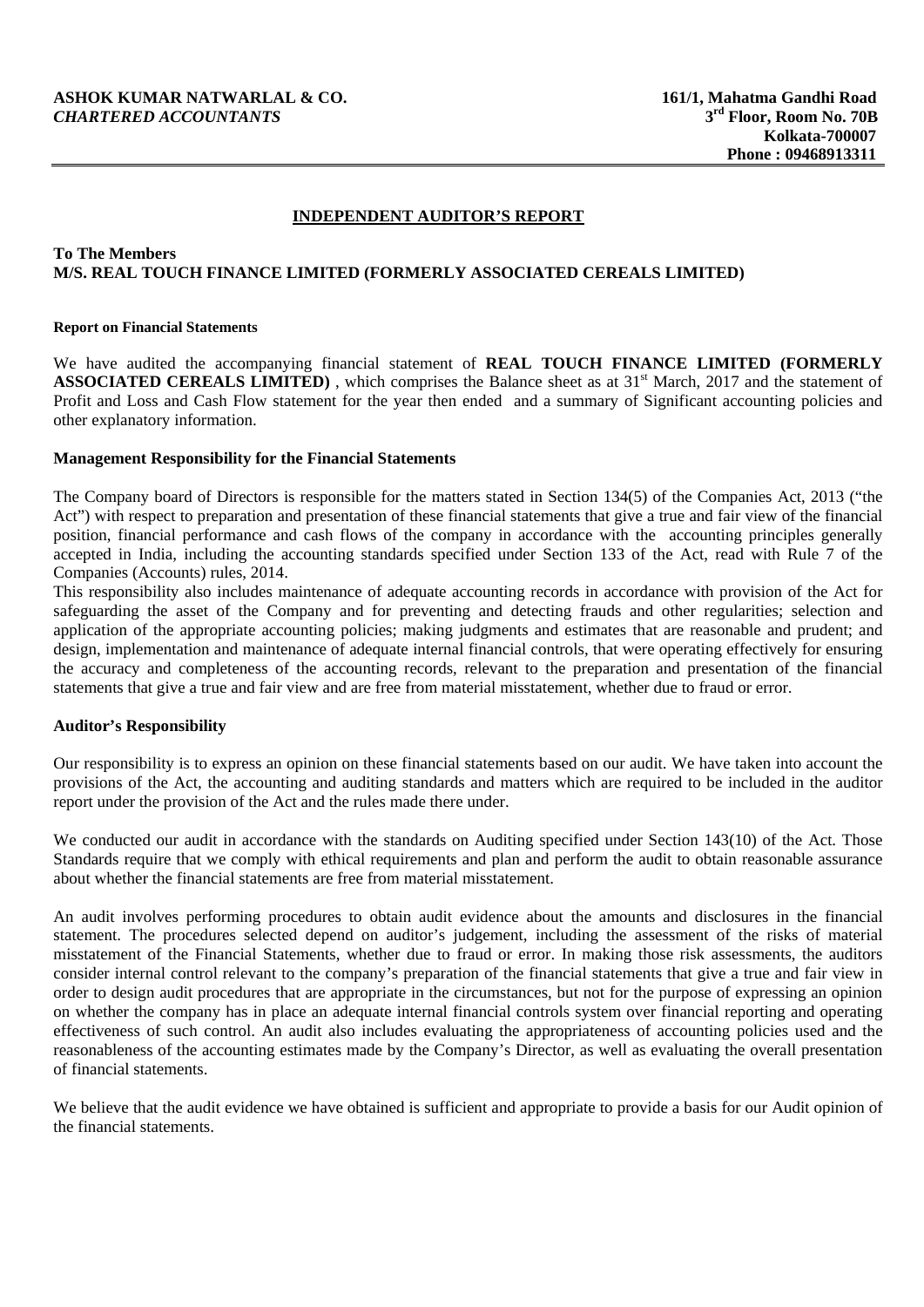# **ASHOK KUMAR NATWARLAL & CO.** 161/1, Mahatma Gandhi Road *CHARTERED ACCOUNTANTS* 3<sup>rd</sup> Floor, Room No. 70B  $CHARTERED$   $ACCOUNTANTS$

# **Opinion**

In our opinion and to the best of our information and according to the explanations given to us, the aforesaid financial statements give the information required by the Act in the manner so required and give a true and fair view in conformity with the accounting principles generally accepted in India:

- (a) in case of the Balance sheet, of the state of affairs of the company as at March 31, 2017;
- (b) In the case of profit and loss Account, of the **PROFIT** for the Year ended on that date; and
- © in the case of the Cash flow statement, of the cash flows for the year ended on that date.

### **Report on Other Legal and Regulatory Requirements**

- 1. As required by 'the Companies (Auditor's Report) Order, 2016 ("the Order"), issued by the Central Government of India in terms of Sub-Section (11) of Section 143 of the Act, we give in the Annexure a statement on the matters specified in the paragraphs 3 and 4 of the order.
- 2. As required by Section 143 (3) of the Act, we report that:
	- a) We have sought and obtained all the information and explanations which to the best of our knowledge and belief were necessary for the purposes of our audit.
	- b) In our opinion proper books of accounts as required by law have been kept by the Company so far as it appears from our examination of those books;
	- c) The Balance sheet, the statement of Profit and Loss and the cash flow statement dealt with by this report are in agreement with books of account;
	- d) In our opinion, the aforesaid financial statements comply with the accounting Standard Specified under Section 133 of the Act, read with Rule 7 of the Companies (Account) Rules, 2014;
	- e) On the basis of the written representation received from the Directors as on  $31<sup>st</sup>$  March, 2017 and taken on record by the Board of Directors, none of the directors is disqualified as on 31<sup>st</sup> March, 2017 from being appointed as a director, in terms of Section 164(2) of the Act; and
	- f) With respect to the adequacy of the internal financial controls over financial reporting of the Company and the operating effectiveness of such controls, refer to our separate report in "Annexure B"; and
	- g) With respect to the other matters to be included in the Auditor's Report in accordance with Rule 11 of the Companies (Audit and Auditors) Rules, 2014, as amended in our opinion and to the best of our Information and according to the explanations given to us:
		- (i) The Company does not have any pending litigations on its financial position in its financial Statements;
		- (ii) The Company does not have any long term contracts including derivative contracts.
		- (iii) The company does not have any requirement to transfer any amount to Investor Education and Protection fund by the Company.
		- (iv) The Company has provided requisite disclosure in financial statements as regards its holding and dealing in specified bank notes as defined in the notification S.O.  $3407(E)$  dated the  $8<sup>th</sup>$  November 2016 of the ministry of finance, during the period from  $8<sup>th</sup>$  November 2016 to  $30<sup>th</sup>$  December 2016. Based on audit procedures performed and the representation provided to us by the management we report that the disclosures are in accordance with the books of accounts maintained by the company and as produced to us by the management.

 $3<sup>rd</sup>$  Floor, Room No. 70B, Chartered Accountants Kolkata – 700 007

161/1, Mahatma Gandhi Road, For, Ashok Kumar Natwarlal & Co.

 Ashok Kumar Agarwal Proprietor Dated: 30.05.2017 Membership No. 056189 Firm Regn No.322307E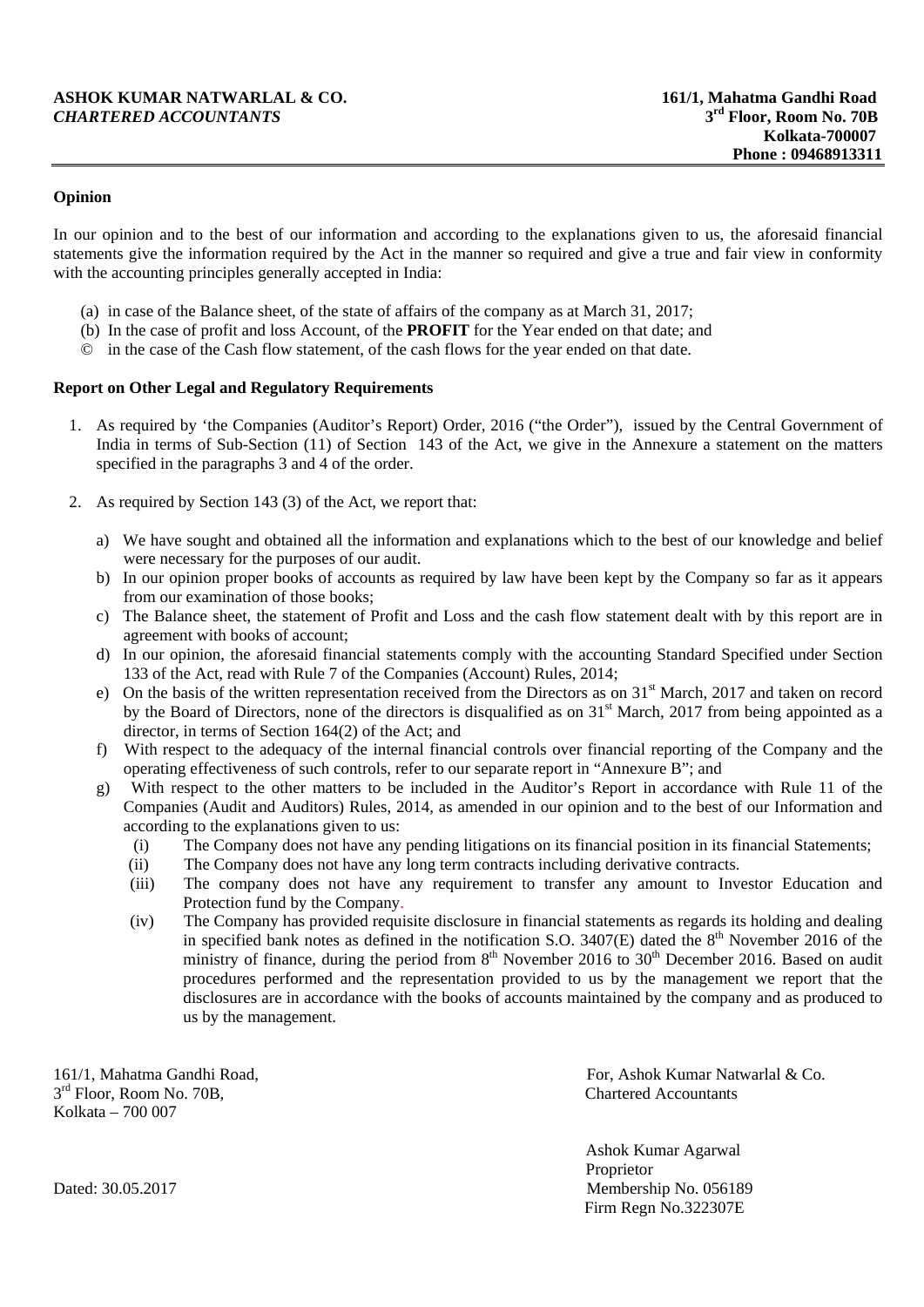# **ASHOK KUMAR NATWARLAL & CO.** 161/1, Mahatma Gandhi Road *CHARTERED ACCOUNTANTS* 3<sup>rd</sup> Floor. Room No. 70B  $CHARTERED$   $ACCOUNTANTS$

# **Annexure A to the Independent Auditors' Report**

The Annexure referred to in our Independent Auditors' Report to the members of the Company on the financial statements for the year ended 31 March 2017, we report that:

- I. The Company does not have any Plant, Property and Equipments. Thus, paragraph 3(i) of the Order is not applicable.
- II. The Company does not have any inventory and hence reporting under clause (ii) of the Order is not applicable.
- III. According to the information and explanation given to us, the companies has granted loan and advances to parties covered in the register maintained under section 189 of the companies Act, 2013. (a)The Borrower have been regular in payment of the Interest as stipulated. The terms of arrangements do not stipulate any repayment schedule and the loans are repayable on demand.
- IV. In our opinion and according to the information and explanations given to us, the company being a Non Banking Finance Company, the provisions of Sections 185 and 186 of the companies Act, 2013 are not applicable to it.
- V. The Company has not accepted any deposits from the public.
- VI. The Central Government has not prescribed the maintenance of cost records under section 148(1) of the Act, for any of the services rendered by the Company.
- VII. (a) According to the information and explanations given to us and on the basis of our examination of the records of the Company, amounts deducted/ accrued in the books of account in respect of undisputed statutory dues including provident fund, income tax, sales tax, wealth tax, service tax, duty of customs, value added tax, cess and other material statutory dues have been regularly deposited during the year by the Company with the appropriate authorities. As explained to us, the Company did not have any dues on account of employees' state insurance and duty of excise. According to the information and explanations given to us, no undisputed amounts payable in respect of provident fund, income tax, sales tax, wealth tax, service tax, duty of customs, value added tax, cess and other material statutory dues were in arrears as at 31 March 2017 for a period of more than six months from the date they became payable.

 (b) According to the information and explanations given to us, there are no material dues of wealth tax, duty of customs and cess which have not been deposited with the appropriate authorities on account of any dispute.

 (c) According to the information and explanations given to us, there is no amount which was required to be transferred to the investor education and protection fund in accordance with the relevant provisions of the Companies Act, 2013 and rules there under.

- VIII. The company does not have any loans and borrowings from any financial institution, banks, government or debenture holders during the year, Accordingly, paragraph 3(viii) of the Order is not applicable.
- IX. The company did not raise money by way of initial public offer or further public offer(including debt instruments) and term loans during the year, Accordingly, paragraph 3(ix) of the Order is not applicable
- X. According to the information and explanations given to us, no material fraud on or by the company by its officers or employees has been noticed or reported during the course of our audit.
- XI. According to the information and explanations given to us and based on our examination of the records of the company, the Company has paid for managerial remuneration in accordance with the provisions of Section 197 read with Schedule V to the Act.
- XII. In our opinion and according to the information and explanations given to us, the Company is not a nidhi company. Accordingly, paragraph 3(xii) of the Order is not applicable.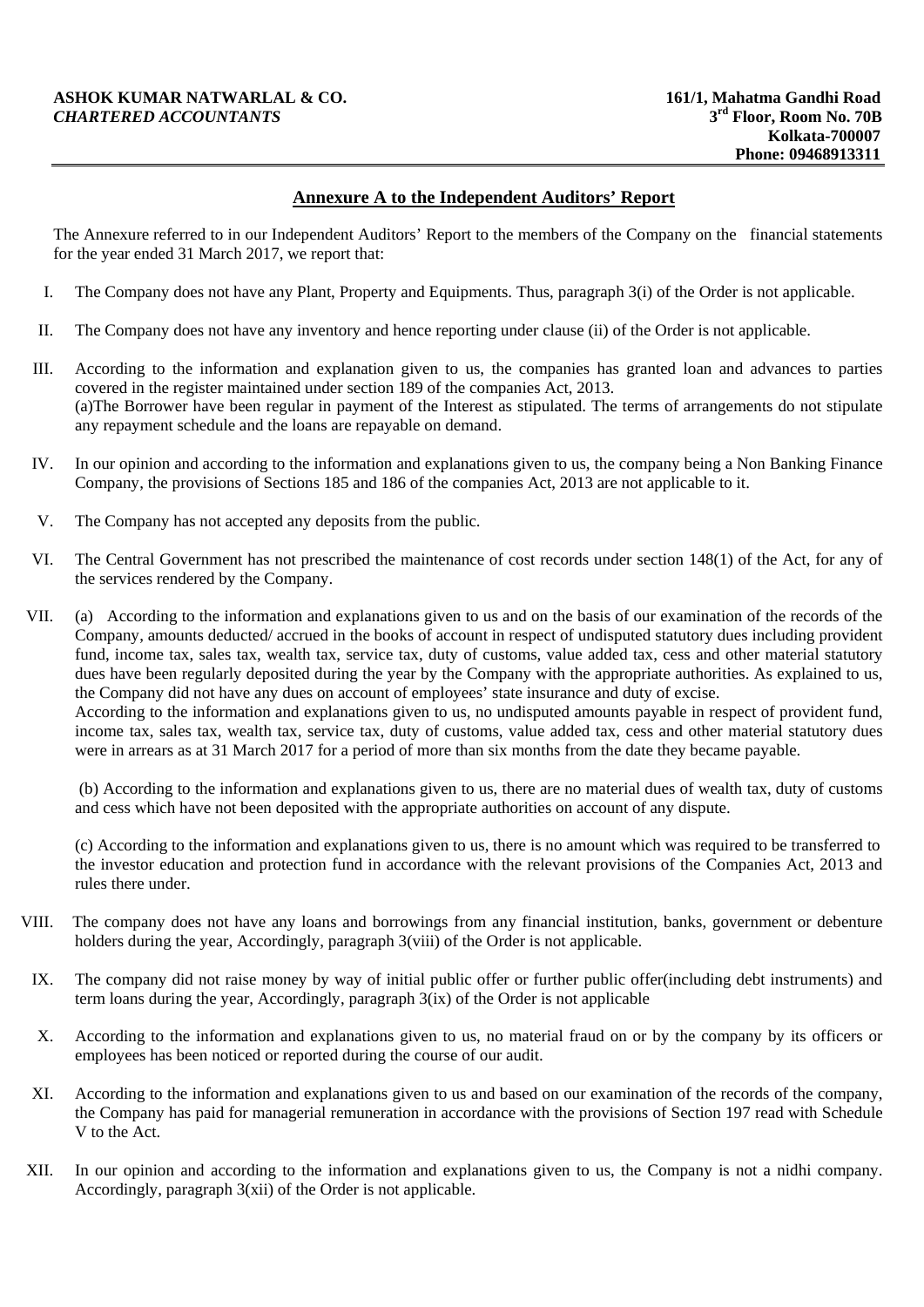- XIII. According to the information and explanations given to us and based on our examination of the records of the Company, the Company has not entered into any transactions with the related parties in compliance with Sections 177 and 188 of the Act so the clause is not applicable for the Company.
- XIV. According to the information and explanations given to us and based on our examination of the records of the Company, the Company has not made preferential allotment(right shares) during the year.
- XV. According to the information and explanations given to us and based on our examination of the records of the Company, the Company has not entered into non cash transactions with Directors or persons connected with him. Accordingly, paragraph  $3(xv)$  of the Order is not applicable.
- XVI. The Company is registered under Section 45-IA of the Reserve Bank of India Act, 1934 Via Certificate of Registration No. No.B.05.03146 dated 05/07/1999.

 $3<sup>rd</sup>$  Floor, Room No. 70B, Kolkata – 700 007

161/1, Mahatma Gandhi Road,<br>  $3^{rd}$  Floor. Room No. 70B.<br>
Chartered Accountants

 Ashok Kumar Agarwal Proprietor Dated: 30.05.2017 Membership No. 056189 Firm Regn No.322307E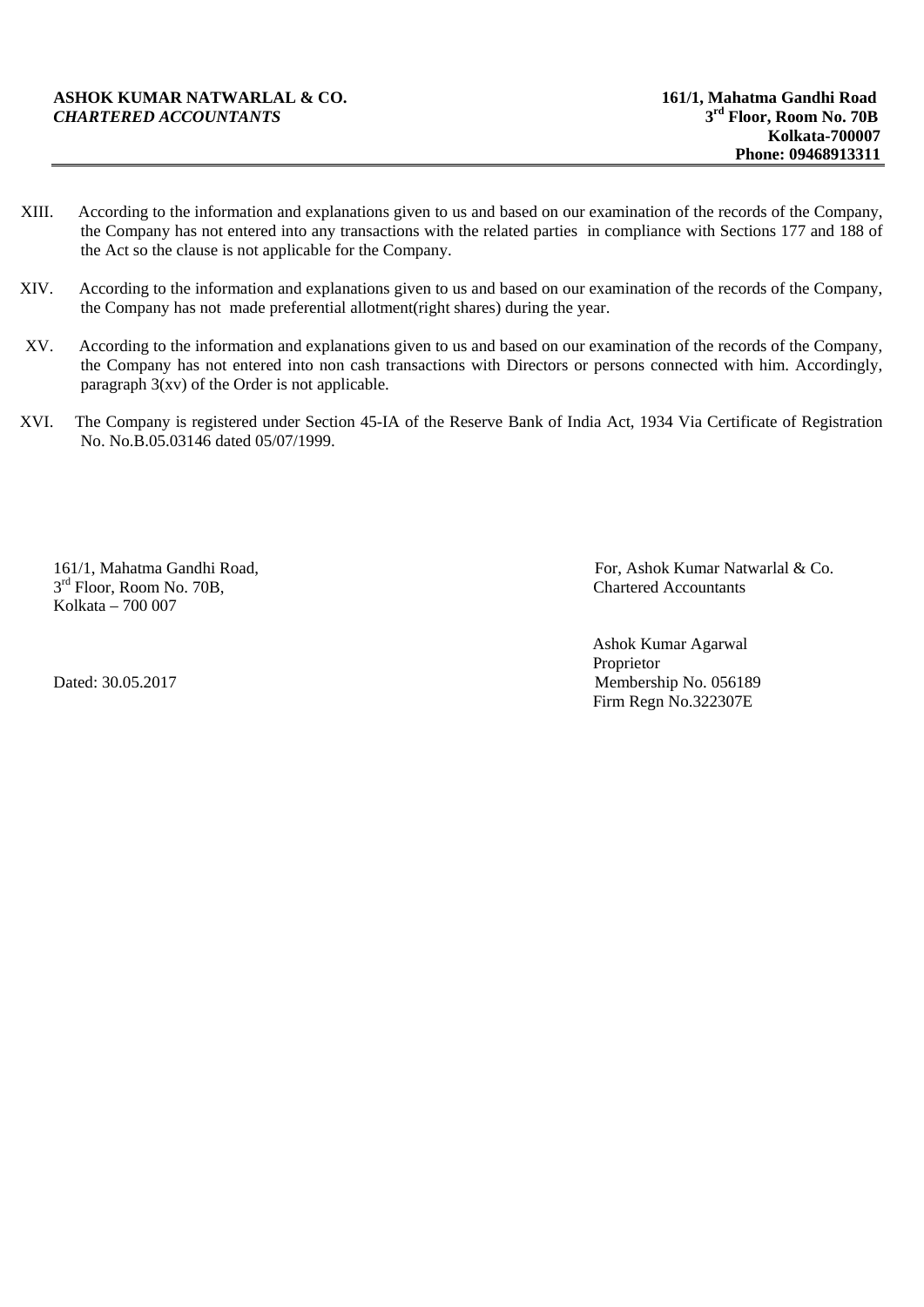# **ASHOK KUMAR NATWARLAL & CO.** 161/1, Mahatma Gandhi Road *CHARTERED ACCOUNTANTS* 3<sup>rd</sup> Floor. Room No. 70B  $CHARTERED$   $ACCOUNTANTS$

# **Annexure-B to the Auditor's Report**

#### **Report on the Financial Statements of Real Touch Finance Limited on the Internal Financial Controls under Clause(i) of Subsection 3 of Section 143 of the Companies Act,2013("the Act")**

We have audited the internal financial controls over the financial reporting of Real Touch Finance Limited ("the Company") as on 31 March, 2017 in conjunction with our audit of the financial statements of the Company for the year ended on that date.

#### **Management' s Responsibility for Internal Financial Controls**

The Company's management is responsible for establishing and maintaining internal financial controls based on the internal control over financial reporting criteria established by the Company considering the essential components of internal control stated in Guidance Note on Audit of Internal Financial Controls over Financial Reporting issued by the Institute of Chartered Accountants of India ('ICAI').These responsibilities include the design ,implementation and maintenance of adequate internal financial controls that were operating effectively for ensuring the orderly and efficient conduct of its business ,including adherence to company's policies, the safeguarding of its assets, the prevention and detection of frauds and errors, the accuracy and completeness of the accounting records, and the timely preparation of reliable financial information ,as required under Companies Act,2013.

#### **Auditor's Responsibility**

Our responsibility is to express an opinion on the Company's internal financial reporting based on our audit. We conducted our audit in accordance with the Guidance Note on Audit of Internal Financial Controls over Financial Reporting(the "Guidance Note") and the Standards on Auditing ,issued by ICAI and deemed to be prescribed under section 143(10) of the Companies Act,2013,to the extent applicable to an audit of Internal Financial Controls and both, issued by the Institute of Chartered Accountants of India. Those standards and Guidance Note require that we comply with the ethical requirement s and plan and platform the audit to obtain reasonable assurance about whether adequate internal financial controls over financial reporting was established and maintained and if such controls over financial reporting was established and maintained and if such controls operated effectively in all material aspects.

Our audit involves performing procedures to obtain audit evidence about the adequacy of the internal financial controls system over financial reporting and their operating effectiveness. Our audit of internal financial controls system over financial reporting and their operating effectiveness .Our audit of internal financial controls over financial reporting, assessing the risk that a material weakness exists, and testing and evaluating the design and operating effectiveness of internal control based on the assessed risk. The procedures selected depend on the auditor's judgment, including the assessment of the risks of material misstatement of the financial statements, whether due to fraud or error.

We believe that the audit evidence we have obtained is sufficient and appropriate to provide a basis for our audit opinion on the Company's internal financial controls system over financial reporting.

#### **Meaning of Internal Financial Controls over Financial Reporting**

A company's internal financial control over financial reporting is a process designed to provide reasonable assurance regarding the reliability of financial reporting and the preparation of financial statements for external purposes in accordance with generally accepted accounting principles. A company's internal financial control over financial reporting includes those policies and procedures that (1) pertain to the maintenance of cost records that, in reasonable detail accurately and fairly reflect the transactions and dispositions of the assets of the company; (2) provide reasonable assurance and transactions are recorded as necessary to permit preparation of financial statements in accordance with generally accepted accounting principles, and the receipt and expenditures of the company are being made only in accordance with authorizations of management and directors of the company; and (3) provide reasonable assurance regarding prevention or timely detection of unauthorized acquisition ,use, or disposition of the company's assets that could have a material effect on the financial statements.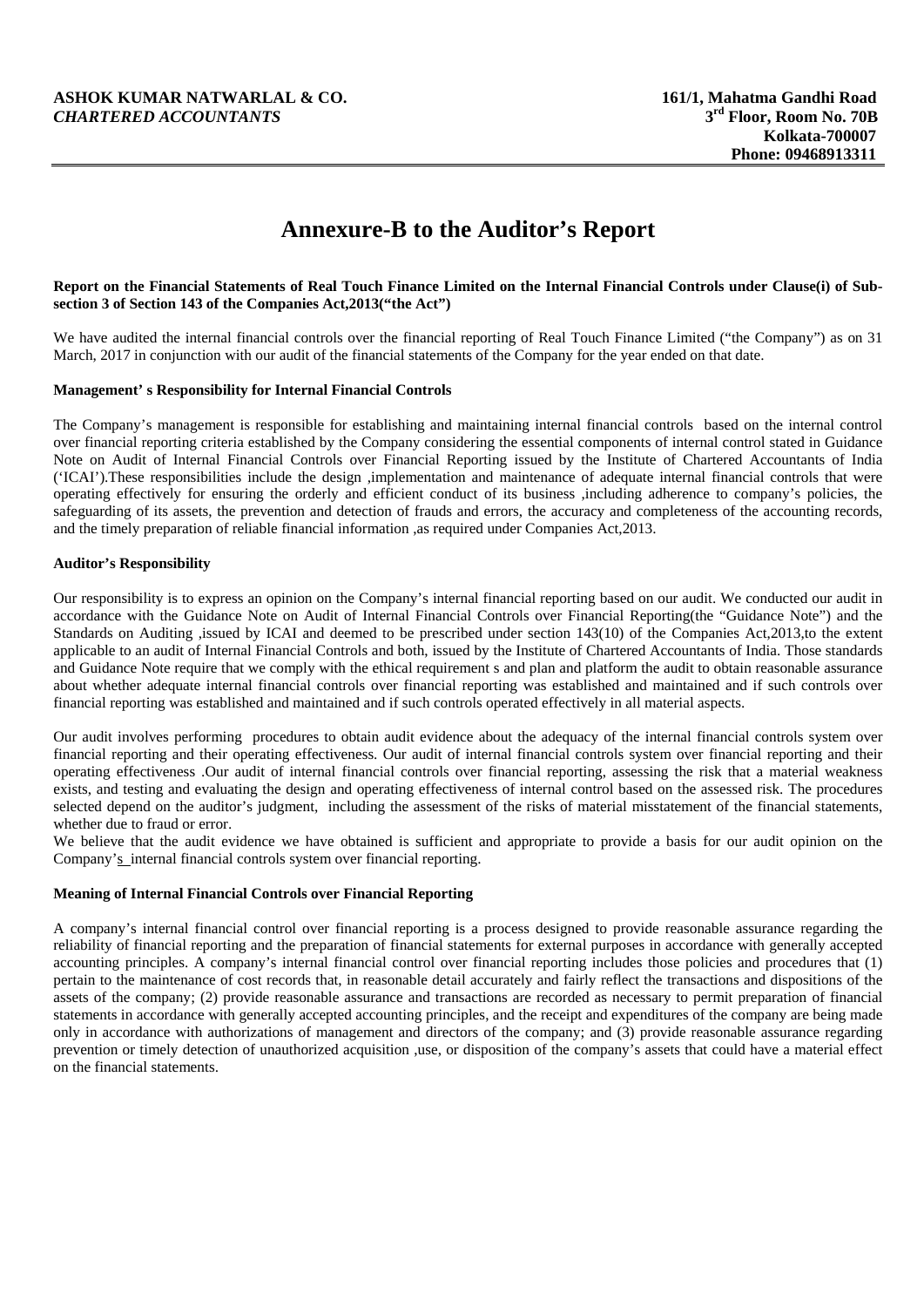# **ASHOK KUMAR NATWARLAL & CO.** 161/1, Mahatma Gandhi Road *CHARTERED ACCOUNTANTS* 3<sup>rd</sup> Floor, Room No. 70B  $CHARTERED$   $ACCOUNTANTS$

#### **Inherent Limitation of Internal Financial Controls Over Financial Reporting**

Because of the inherent limitations of internal financial controls over financial reporting ,including the possibility of collusion or improper management override of controls, material misstatements due to error or fraud may occur and not to be detected. Also, projections of any evaluation of the internal financial controls over financial reporting may become inadequate because of changes in conditions, or that the degree of compliance with the policies or procedures may deteriorate.

#### **Opinion**

In our opinion ,the Company has , in all material respects , an adequate internal financial control system over financial reporting and such internal financial controls system over financial reporting were operating effectively as on 31 March,2017 , based on the internal control over financial reporting criteria established by the Company considering the essential components of internal control stated in the Guidance Note on Audit of Internal Financial Controls Over Financial Reporting issued by the Institute of Chartered Accountants of India

 $3<sup>rd</sup>$  Floor, Room No. 70B, Chartered Accountants Kolkata – 700 007

161/1, Mahatma Gandhi Road, For, Ashok Kumar Natwarlal & Co.

 Ashok Kumar Agarwal Proprietor Dated: 30.05.2017 Membership No. 056189 Firm Regn No.322307E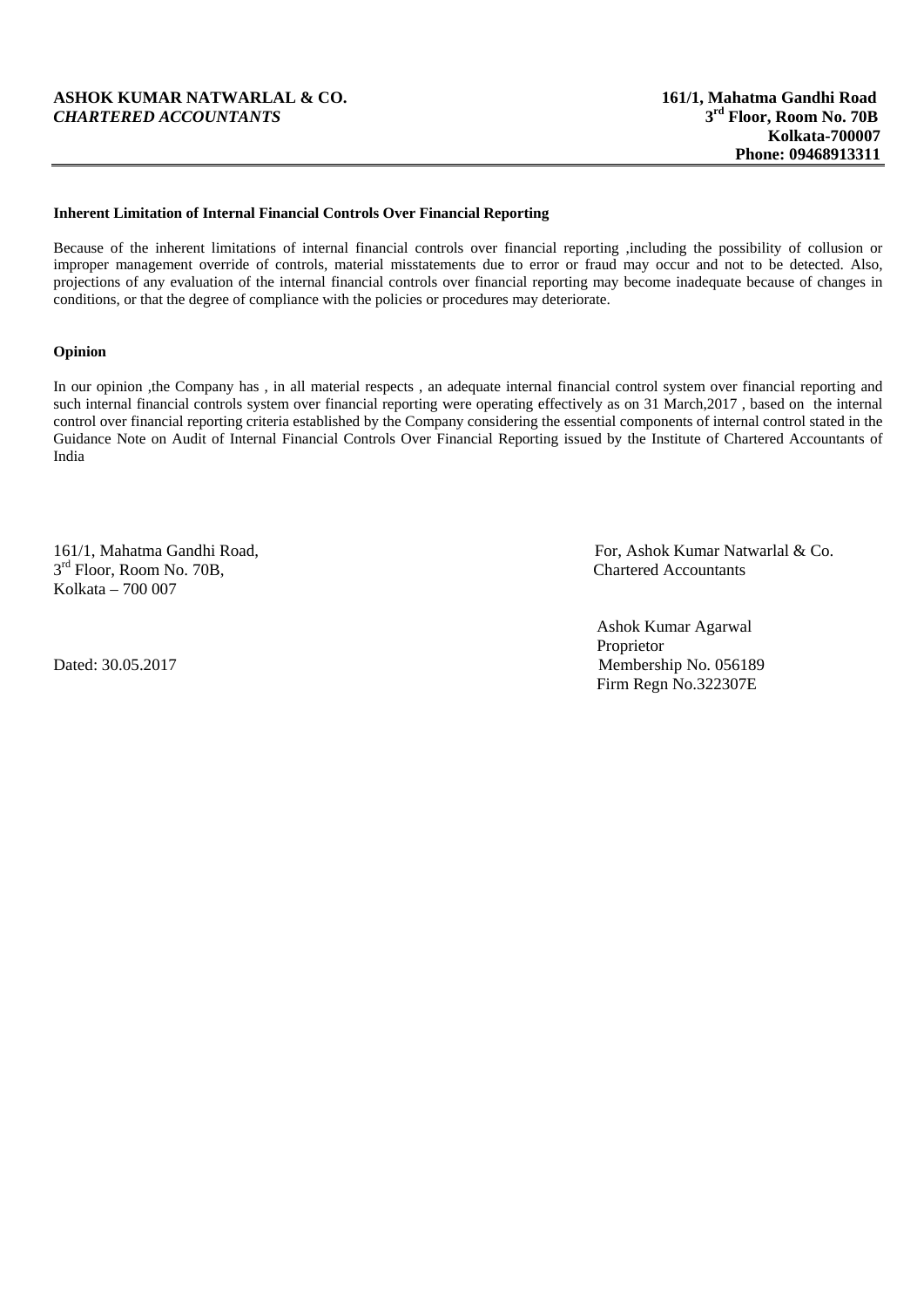**Arihant Enclave, Ground Floor, 493B/57A G.T.Road(South) Shibpur Howrah‐711102 BALANCE SHEET AS AT 31ST MARCH, 2017**

| <b>Particulars</b>                                               | <b>Note No.</b> | <b>AS AT MARCH 31, 2017</b>    | <b>AS AT MARCH 31, 2016</b>           |
|------------------------------------------------------------------|-----------------|--------------------------------|---------------------------------------|
|                                                                  |                 | ₹                              | ₹                                     |
| <b>I. EQUITY AND LIABILITIES</b>                                 |                 |                                |                                       |
| (1) Shareholder's Funds                                          |                 |                                |                                       |
| (a) Share Capital                                                | 1               | 12,69,26,900.00                | 12,69,26,900.00                       |
| (b) Reserves and Surplus                                         | $\overline{2}$  | 18,78,98,872.40                | 18, 35, 85, 109. 76                   |
| (2) Current Liabilities                                          |                 |                                |                                       |
| (a) Other Liabilities                                            | 3               | 56,50,394.26                   | 1,94,272.00                           |
| (b) Short-Term Provisions                                        | 4               | 23,08,300.00                   | 42,28,290.00                          |
| <b>Total Equity &amp; Liabilities</b>                            |                 | 32,27,84,466.66                | 31,49,34,571.76                       |
| <b>II.ASSETS</b>                                                 |                 | ₹                              | ₹                                     |
| (1) Non-Current Assets                                           |                 |                                |                                       |
| (a) Long term loans and advances                                 | 5               | 9,93,82,644.00                 | 9,93,82,644.00                        |
| (b) Non-Current investments                                      | 6               | 1,43,91,193.38                 | 71,83,940.89                          |
| (2) Current Assets                                               |                 |                                |                                       |
| (a) Cash and cash equivalents                                    | 7               | 7,34,757.28                    | 3,86,879.65                           |
| (b) Short-term loans and advances                                | 8               | 20,82,67,862.00                | 20,64,48,228.00                       |
| © Other Receivable                                               | 9               | 8,010.00                       | 15,32,879.22                          |
| <b>Total Assets</b>                                              |                 | 32,27,84,466.66                | 31,49,34,571.76                       |
| The accompanying notes are integral part of Financial Statements |                 |                                |                                       |
|                                                                  |                 |                                | <b>FOR REAL TOUCH FINANCE LIMITED</b> |
| <b>FOR ASHOK KUMAR NATWARLAL &amp; CO</b>                        |                 |                                |                                       |
| <b>CHARTERED ACCOUNTANTS</b>                                     |                 |                                |                                       |
|                                                                  |                 | <b>Binod Chand Kankaria</b>    | <b>Anant Bhagat</b>                   |
|                                                                  |                 | <b>Managing Director</b>       | <b>Director</b>                       |
|                                                                  |                 | DIN: 389251                    | <b>DIN: 89156</b>                     |
| <b>Ashok Kumar Agarwal</b>                                       |                 |                                |                                       |
| Proprietor                                                       |                 |                                |                                       |
| Membership No.: 56189                                            |                 |                                |                                       |
| Firm Reg. No.: 322307E                                           |                 |                                |                                       |
|                                                                  |                 | Arindam Laha                   | <b>Hetal C Gudgud</b>                 |
|                                                                  |                 | <b>Chief Financial Officer</b> | <b>Company Secretary</b>              |
| <b>Place Kolkata</b>                                             |                 |                                |                                       |

**Dated: The 30th Day of May, 2017**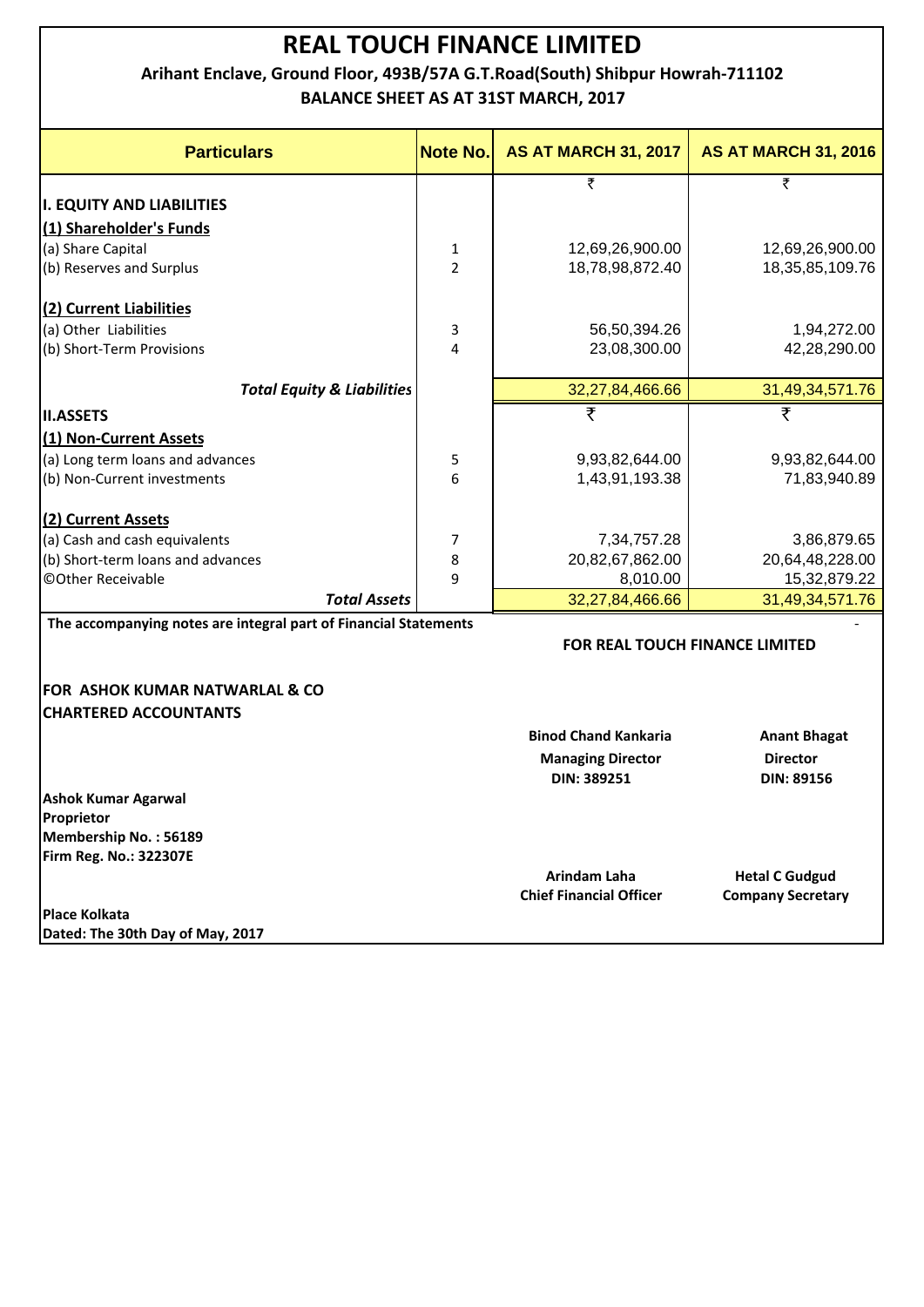# **Arihant Enclave, Ground Floor, 493B/57A G.T.Road(South) Shibpur Howrah‐711102 PROFIT & LOSS ACCOUNT FOR THE YEAR ENDED ON 31ST MARCH, 2017**

| Sr.<br><b>No</b> | <b>Particulars</b>                                               | <b>Note No.</b> | For the year ended<br><b>March 31,2017</b> | For the year ended<br><b>March 31,2016</b> |
|------------------|------------------------------------------------------------------|-----------------|--------------------------------------------|--------------------------------------------|
|                  |                                                                  |                 | ₹                                          | ₹                                          |
| П                | <b>Recenue from Operations</b>                                   | 10              | 83,36,029.65                               | 73,43,298.76                               |
| Ш                | <b>II. Total Revenue</b>                                         |                 | 83,36,029.65                               | 73,43,298.76                               |
| Iш               | <b>Expenses:</b>                                                 |                 |                                            |                                            |
|                  | <b>Employee Benefit Expense</b>                                  | 11              | 6,91,000.00                                | 5,10,000.00                                |
|                  | <b>Financial Costs</b>                                           | 12              |                                            | 325.00                                     |
|                  | <b>Other Administrative Expenses</b>                             | 13              | 9,60,515.01                                | 7,06,554.35                                |
|                  | Provisions and Contingencies                                     | 14              | 59,400.00 -                                | 2,33,000.00                                |
|                  | <b>Total Expenses (IV)</b>                                       |                 | 17,10,915.01                               | 9,83,879.35                                |
|                  | Profit before exceptional and extraordinary items and tax        |                 |                                            |                                            |
| IV               |                                                                  | $(II-III)$      | 66,25,114.64                               | 63,59,419.41                               |
| V                | Profit before extraordinary items and tax                        |                 | 66,25,114.64                               | 63,59,419.41                               |
|                  |                                                                  |                 |                                            |                                            |
| VI               | Profit before tax                                                |                 | 66,25,114.64                               | 63,59,419.41                               |
|                  |                                                                  |                 |                                            |                                            |
| VII              | Tax expense:                                                     |                 |                                            |                                            |
|                  | (1) Current tax                                                  |                 | 20,00,000.00                               | 24,50,000.00                               |
|                  | (2) Tax for earlier years                                        |                 | 3,11,352.00                                |                                            |
|                  |                                                                  |                 |                                            |                                            |
| VIII             | Profit(Loss) for the period from continuing operations           | $(VIII-IX)$     | 43, 13, 762. 64                            | 39,09,419.41                               |
|                  |                                                                  |                 |                                            |                                            |
|                  |                                                                  |                 |                                            |                                            |
| IX               | Profit/(Loss) for the period                                     |                 | 43, 13, 762. 64                            | 39,09,419.41                               |
|                  |                                                                  |                 |                                            |                                            |
| Ιx               | Earning per equity share:                                        |                 |                                            |                                            |
|                  | (1) Basic                                                        | 15              | 0.34                                       | 0.31                                       |
|                  | (2) Diluted                                                      |                 | 0.34                                       | 0.31                                       |
|                  | The accompanying notes are integral part of Financial Statements |                 |                                            |                                            |
|                  | <b>FOR ASHOK KUMAR NATWARLAL &amp; CO</b>                        |                 | <b>FOR REAL TOUCH FINANCE LIMITED</b>      |                                            |
|                  | <b>CHARTERED ACCOUNTANTS</b>                                     |                 |                                            |                                            |
|                  |                                                                  |                 |                                            |                                            |
|                  |                                                                  |                 |                                            |                                            |
|                  |                                                                  |                 | <b>Binod Chand Kankaria</b>                | <b>Anant Bhagat</b>                        |
|                  |                                                                  |                 | <b>Managing Director</b><br>DIN 00389251   | <b>Director</b><br><b>DIN 00089156</b>     |
|                  | <b>Ashok Kumar Agarwal</b><br>Proprietor                         |                 |                                            |                                            |
|                  | Membership No.: 56189                                            |                 |                                            |                                            |
|                  | Firm Reg. No.: 322307E                                           |                 |                                            |                                            |
|                  |                                                                  |                 | Arindam Laha                               | <b>Hetal C Gudgud</b>                      |
|                  | Place Kolkata                                                    |                 | <b>Chief Financial Officer</b>             | <b>Company Secretary</b>                   |
|                  | Dated: The 30th Day of May, 2017                                 |                 |                                            |                                            |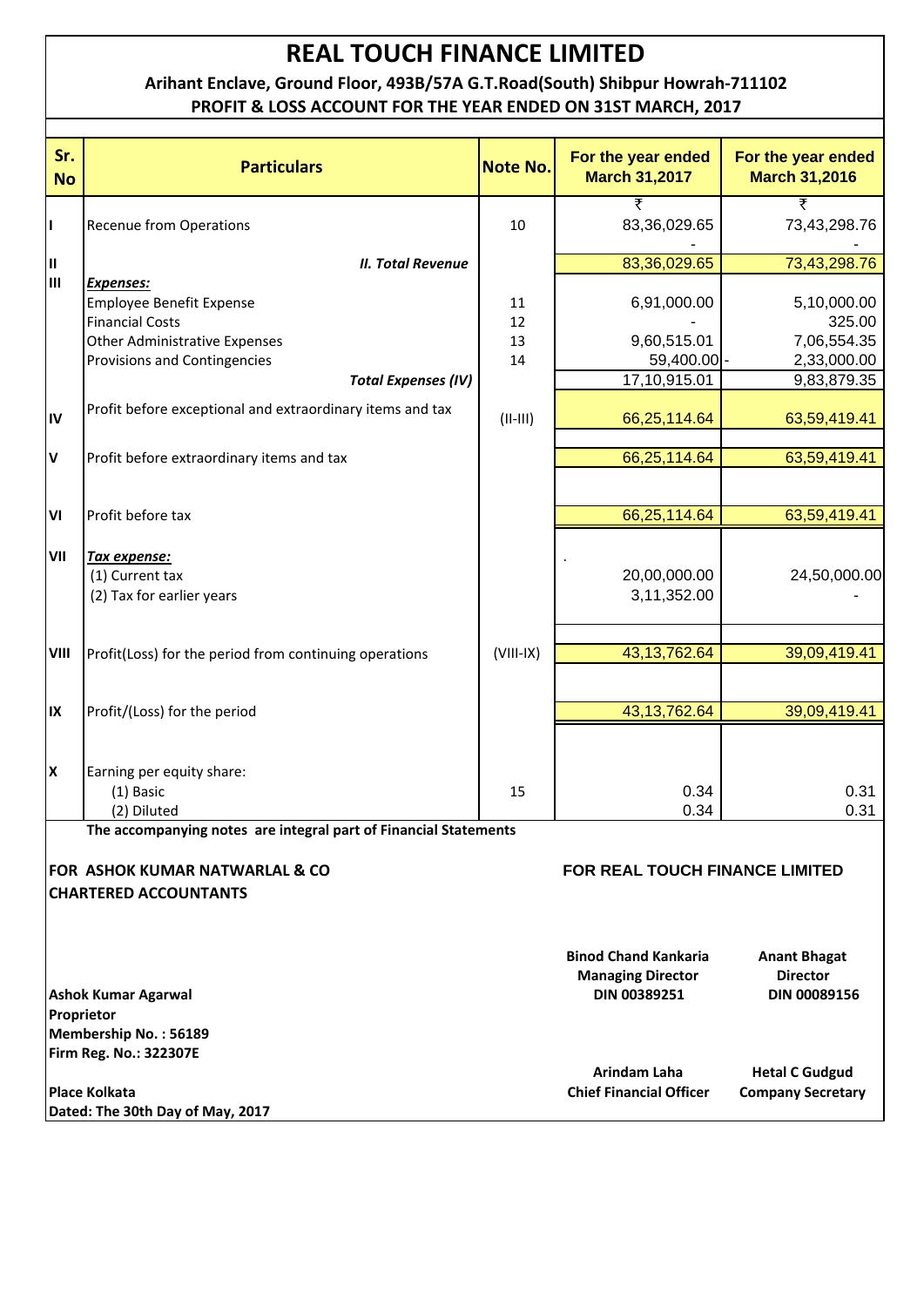# **Arihant Enclave, Ground Floor, 493B/57A G.T.Road(South) Shibpur Howrah‐711102**

# **CASH FLOW STATEMENT FOR THE YEAR ENDED 31ST MARCH 2017**

|             | <b>PARTICULARS</b>                                     | AMOUNT(Rs.)                    | As at 31.03.2017                | As at 31.03.2016         |
|-------------|--------------------------------------------------------|--------------------------------|---------------------------------|--------------------------|
| A           | CASH FLOW FROM OPERATING ACTIVITIES                    |                                |                                 |                          |
|             |                                                        |                                |                                 |                          |
|             | Net Profit Before Tax                                  |                                | 66,25,114.64                    | 63,59,419.41             |
|             | Adjustments for:                                       |                                |                                 |                          |
|             | <b>Provision for Standard Assets</b>                   | 59,400.00                      |                                 | (2,33,000.00)            |
|             |                                                        |                                |                                 |                          |
|             |                                                        |                                | 59,400.00                       |                          |
|             | <b>Operating Profit before Working Capital Changes</b> |                                | 66,84,514.64                    | 61, 26, 419.41           |
|             | Adjustments for:                                       |                                |                                 |                          |
|             | (Increase)/Decrease in Short Term Advances             | (18, 19, 634.00)               |                                 | (1, 17, 41, 600.00)      |
|             | (Increase)/Decrease in Trade Receivables               | 15,24,869.22                   |                                 | (15, 32, 879.22)         |
|             | Increase/(Decrease) in liabilities                     | 54, 56, 122. 26                | 51,61,357.48                    | (1, 45, 170.00)          |
|             | Cash generated from operations                         |                                | 1, 18, 45, 872. 12              | (72, 93, 229.81)         |
|             | Income Tax paid                                        |                                | 42,90,742.00                    | 1,50,610.00              |
|             | Net Cash flow from Operating activities                |                                | 75,55,130.12                    | (74, 43, 839.81)         |
|             |                                                        |                                |                                 |                          |
| B           | CASH FLOW FROM INVESTING ACTIVITIES                    |                                |                                 |                          |
|             | Purchase of Investment                                 |                                |                                 |                          |
|             | Sale of investment                                     | (72, 07, 252.49)               |                                 | 34, 32, 483. 69          |
|             | Net Cash used in Investing activities                  |                                | (72, 07, 252.49)                | 34, 32, 483. 69          |
|             |                                                        |                                |                                 |                          |
| $\mathsf C$ | <b>CASH FLOW FROM FINANCING ACTIVITIES</b>             |                                |                                 |                          |
|             | Proceeds from Issue of Equity Share                    |                                |                                 |                          |
|             | Expense for Increase in Authorised Capital             |                                |                                 |                          |
|             | Net Cash used in financing activities                  |                                |                                 |                          |
|             | Net increase in cash & Cash Equivalents                |                                | 3,47,877.63                     | (40, 11, 356.12)         |
|             | Opening Cash and Cash equivalents                      |                                | 3,86,879.65                     | 43,98,235.77             |
|             | Closing Cash and Cash equivalents                      |                                | 7,34,757.28                     | 3,86,879.65              |
|             | Cash & Cash Equivalents                                |                                |                                 |                          |
|             | Cash in Hand                                           |                                | 4,874.69                        | 39991.69                 |
|             | Cash at Bank                                           |                                | 7,29,882.59                     | 3,46,887.96              |
|             | Cash & Cash equivalents as stated                      |                                | 7,34,757.28                     | 3,86,879.65              |
|             |                                                        |                                |                                 |                          |
|             | <b>FOR ASHOK KUMAR NATWARLAL &amp; CO.</b>             |                                | For, REAL TOUCH FINANCE LIMITED |                          |
|             | <b>CHARTERED ACCOUNTANTS</b>                           |                                |                                 |                          |
|             |                                                        |                                |                                 |                          |
|             |                                                        |                                |                                 |                          |
|             |                                                        | <b>Binod Chand Kankaria</b>    |                                 | <b>Anant Bhagat</b>      |
|             | <b>Ashok Kumar Agarwal</b>                             | <b>Managing Director</b>       |                                 | <b>Director</b>          |
|             | Proprietor                                             | DIN 00389251                   |                                 | DIN 00089156             |
|             | Membership No.: 56189                                  |                                |                                 |                          |
|             | Firm Reg. No.: 322307E                                 |                                |                                 |                          |
|             |                                                        | <b>Arindam Laha</b>            |                                 | <b>Hetal C Gudgud</b>    |
|             | <b>Place Kolkata</b>                                   | <b>Chief financial Officer</b> |                                 | <b>Company Secretary</b> |
|             | Dated: The 30th Day of May, 2017                       |                                |                                 |                          |
|             |                                                        |                                |                                 |                          |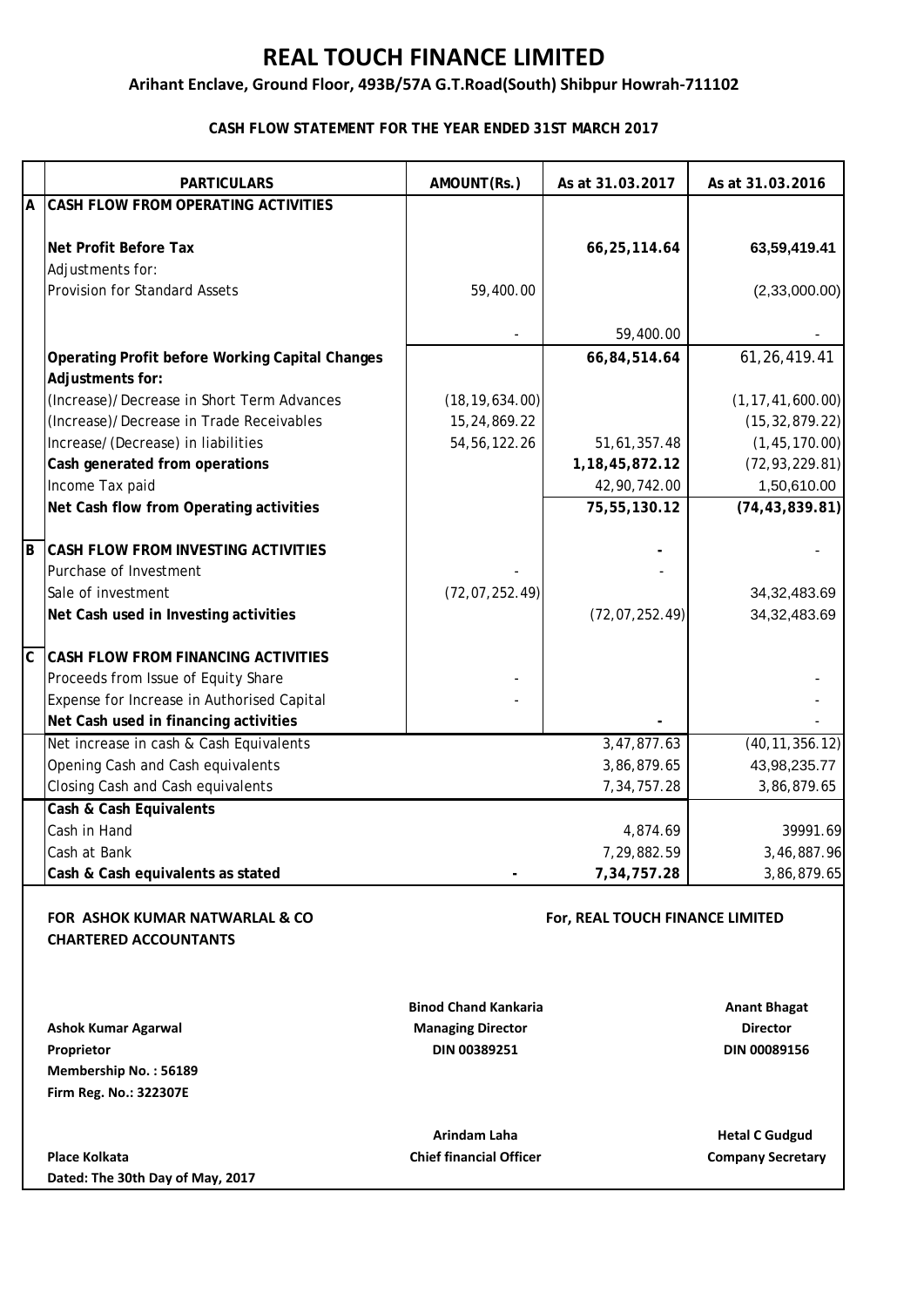# *Notes Forming Integral Part of financial Statements*

|                  | 1. Share Capital                                                                                                                                                                                                                                                                                                                                                                                                          |                      | ₹                           |                      | ₹                           |  |
|------------------|---------------------------------------------------------------------------------------------------------------------------------------------------------------------------------------------------------------------------------------------------------------------------------------------------------------------------------------------------------------------------------------------------------------------------|----------------------|-----------------------------|----------------------|-----------------------------|--|
| Sr.<br><b>No</b> | <b>Particulars</b>                                                                                                                                                                                                                                                                                                                                                                                                        |                      | <b>AS AT MARCH 31, 2017</b> |                      | <b>AS AT MARCH 31, 2016</b> |  |
|                  |                                                                                                                                                                                                                                                                                                                                                                                                                           | Nos.                 | Amount                      | Nos.                 | Amount                      |  |
| $\mathbf{1}$     | <b>AUTHORIZED CAPITAL</b><br>Equity Shares of Rs. 10/- each.                                                                                                                                                                                                                                                                                                                                                              | 1,32,00,000          | 13,20,00,000.00             | 1,32,00,000          | 13,20,00,000.00             |  |
|                  |                                                                                                                                                                                                                                                                                                                                                                                                                           | 1,32,00,000          | 13,20,00,000.00             | 1,32,00,000          | 13,20,00,000.00             |  |
| $\overline{2}$   | <b>ISSUED, SUBSCRIBED &amp; PAID UP CAPITAL</b><br>Equity Shares of Rs. 10/- each, Fully<br>Paid up Share capital by allotment                                                                                                                                                                                                                                                                                            | 1,26,92,690          | 12,69,26,900.00             | 1,26,92,690          | 12,69,26,900.00             |  |
|                  | Total Issued, Subscribed & Paid Up Capital                                                                                                                                                                                                                                                                                                                                                                                | 1,26,92,690          | 12,69,26,900.00             | 1,26,92,690          | 12,69,26,900.00             |  |
| Sr.              | (a) Details of shares held by shareholders holding more than 5% of the agreegate shares in the Company                                                                                                                                                                                                                                                                                                                    |                      |                             |                      |                             |  |
| <b>No</b>        | <b>Name of the Shareholder</b>                                                                                                                                                                                                                                                                                                                                                                                            | <b>No. of Shares</b> | % Held                      | <b>No. of Shares</b> | % Held                      |  |
| #                | <b>Ultraplus Housing Estate Pvt Ltd</b>                                                                                                                                                                                                                                                                                                                                                                                   | 68,69,620            | 54.12                       | 68,69,620            | 74.73                       |  |
|                  | (b) Reconciliation of the Number of Shares and Amount Outstanding as at the Beginning and at the End of the Year                                                                                                                                                                                                                                                                                                          |                      |                             |                      |                             |  |
| Sr.<br><b>No</b> | <b>Equity shares</b>                                                                                                                                                                                                                                                                                                                                                                                                      | <b>Number</b>        | <b>Amount</b>               | <b>Number</b>        | <b>Amount</b>               |  |
| 1<br>2           | Outstanding at the Beginning of the Year<br><b>Issued During the Year</b>                                                                                                                                                                                                                                                                                                                                                 | 1,26,92,690          | 12,69,26,900.00             | 1,26,92,690          | 12,69,26,900.00             |  |
| 3                | Outstanding at the End of the Year                                                                                                                                                                                                                                                                                                                                                                                        | 1,26,92,690          | 12,69,26,900.00             | 1,26,92,690          | 12,69,26,900.00             |  |
|                  | (c) Terms/Rights Attached to Equity Shares<br>The Company has only one class of equity shares having a par value of Rs. 10 per share. Each holder of equity shares is entitled to one Vote per share and<br>ranks Pari Passu. Dividend are paid in Indian Rupees. Dividend Proposed by rthe Director's if any os subject to approval of shareholders at the Annual<br>General Meeting except in case of Interim Dividend. |                      |                             |                      |                             |  |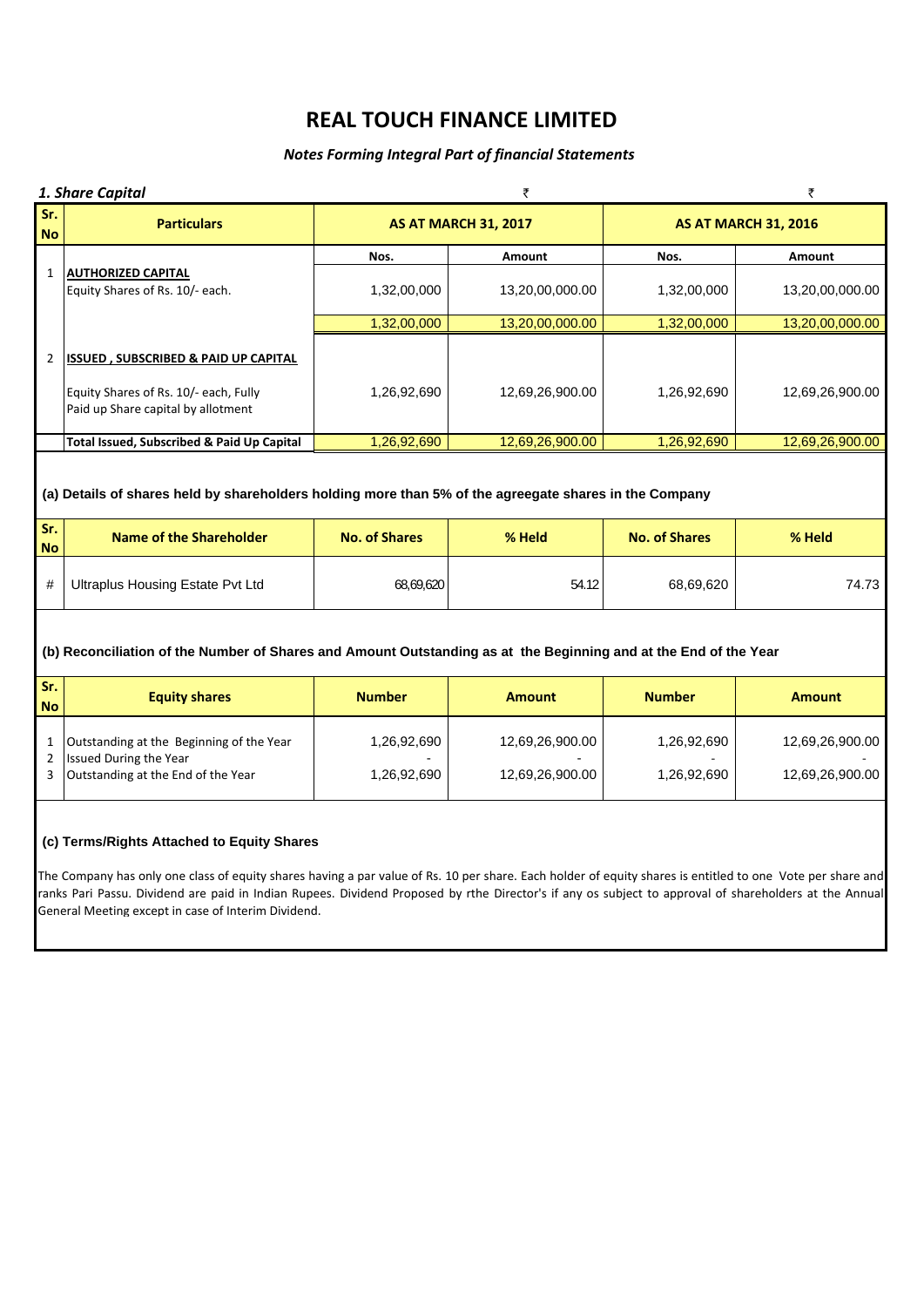# *Notes Forming Integral Part of financial Statements*

*2. Reserve & Surplus* ` `

| Sr.                                |                                                                                                                         |                                   |                                                                 |                                |                                      |
|------------------------------------|-------------------------------------------------------------------------------------------------------------------------|-----------------------------------|-----------------------------------------------------------------|--------------------------------|--------------------------------------|
| <b>No</b>                          | <b>Particulars</b>                                                                                                      |                                   | <b>AS AT MARCH 31, 2017</b>                                     |                                | <b>AS AT MARCH 31, 2016</b>          |
| $\mathbf{1}$                       | <b>Securities Premium</b><br>Opening Balance<br>Add:- Addition During the year<br><b>Closing Balance</b>                | 7,00,00,000.00                    | 7,00,00,000.00                                                  | 7,00,00,000.00                 | 7,00,00,000.00                       |
| $\overline{2}$                     | <b>General Reserve:</b><br><b>Opening Balance</b><br>Add: Addition during the Year<br>Closing balance                   | 5,82,15,100.00                    | 5,82,15,100.00                                                  | 5,82,15,100.00                 | 5,82,15,100.00                       |
| 3                                  | Surplus (Profit & Loss Account):<br><b>Opening Balance</b><br>Add: Surplus in the Statement of Profit & Loss            | 4,37,29,289.76<br>43, 13, 762. 64 | 4,80,43,052.40                                                  | 4,06,04,870.35<br>39,09,419.41 | 4,45,14,289.76                       |
|                                    | Transfer to RBI Reserve Fund<br>Closing balance                                                                         |                                   | 8,80,000.00<br>4,71,63,052.40                                   |                                | 7,85,000.00<br>4,37,29,289.76        |
| 4                                  | <b>Reserve Fund (RBI):</b><br><b>Opening Balance</b><br>Add: Addition during the Year<br>Closing balance                | 1,16,40,720.00<br>8,80,000.00     | 1,25,20,720.00                                                  | 1,08,55,720.00<br>7,85,000.00  | 1,16,40,720.00                       |
|                                    | Total                                                                                                                   |                                   | 18,78,98,872.40                                                 |                                | 18, 35, 85, 109. 76                  |
|                                    | 3. Other Liabilities                                                                                                    |                                   | ₹                                                               |                                | ₹                                    |
| Sr.<br><b>No</b>                   | <b>Particulars</b>                                                                                                      |                                   | <b>AS AT MARCH 31, 2017</b>                                     |                                | <b>AS AT MARCH 31, 2016</b>          |
| 1<br>$\overline{2}$<br>3<br>4<br>5 | <b>Other Payables</b><br>Audit Fees Payable<br>Liabilities for Expenses<br>Professional Tax Payable<br>Duties and Taxes |                                   | 54,98,122.26<br>10,000.00<br>1,31,850.00<br>10,272.00<br>150.00 |                                | 10,000.00<br>1,77,120.00<br>7,152.00 |
|                                    | <b>Total</b>                                                                                                            |                                   | 56,50,394.26                                                    |                                | 1,94,272.00                          |
|                                    | 4. Short Term Provisions                                                                                                |                                   | ₹                                                               |                                | ₹                                    |
| Sr.<br><b>No</b>                   | <b>Particulars</b>                                                                                                      |                                   | <b>AS AT MARCH 31, 2017</b>                                     |                                | <b>AS AT MARCH 31, 2016</b>          |
| 1                                  | Others<br><b>Provision for standard Assets</b><br><b>Provision for Taxation</b>                                         |                                   | 3,08,300.00<br>20,00,000.00                                     |                                | 2,48,900.00<br>39,79,390.00          |
|                                    | <b>Total</b>                                                                                                            |                                   | 23,08,300.00                                                    |                                | 42,28,290.00                         |
|                                    | 5. Long Term Loans and Advances                                                                                         |                                   | ₹                                                               |                                | ₹                                    |
| Sr.<br><b>No</b>                   | <b>Particulars</b>                                                                                                      |                                   | <b>AS AT MARCH 31,2017</b>                                      |                                | <b>AS AT MARCH 31,2016</b>           |
|                                    | Advance against land/ Flat<br><b>Electricity Deposit</b>                                                                |                                   | 9,93,76,944.00<br>5,700.00                                      |                                | 9,93,76,944.00<br>5,700.00           |
|                                    | <b>Total</b>                                                                                                            |                                   | 9,93,82,644.00                                                  |                                | 9,93,82,644.00                       |
|                                    |                                                                                                                         |                                   |                                                                 |                                |                                      |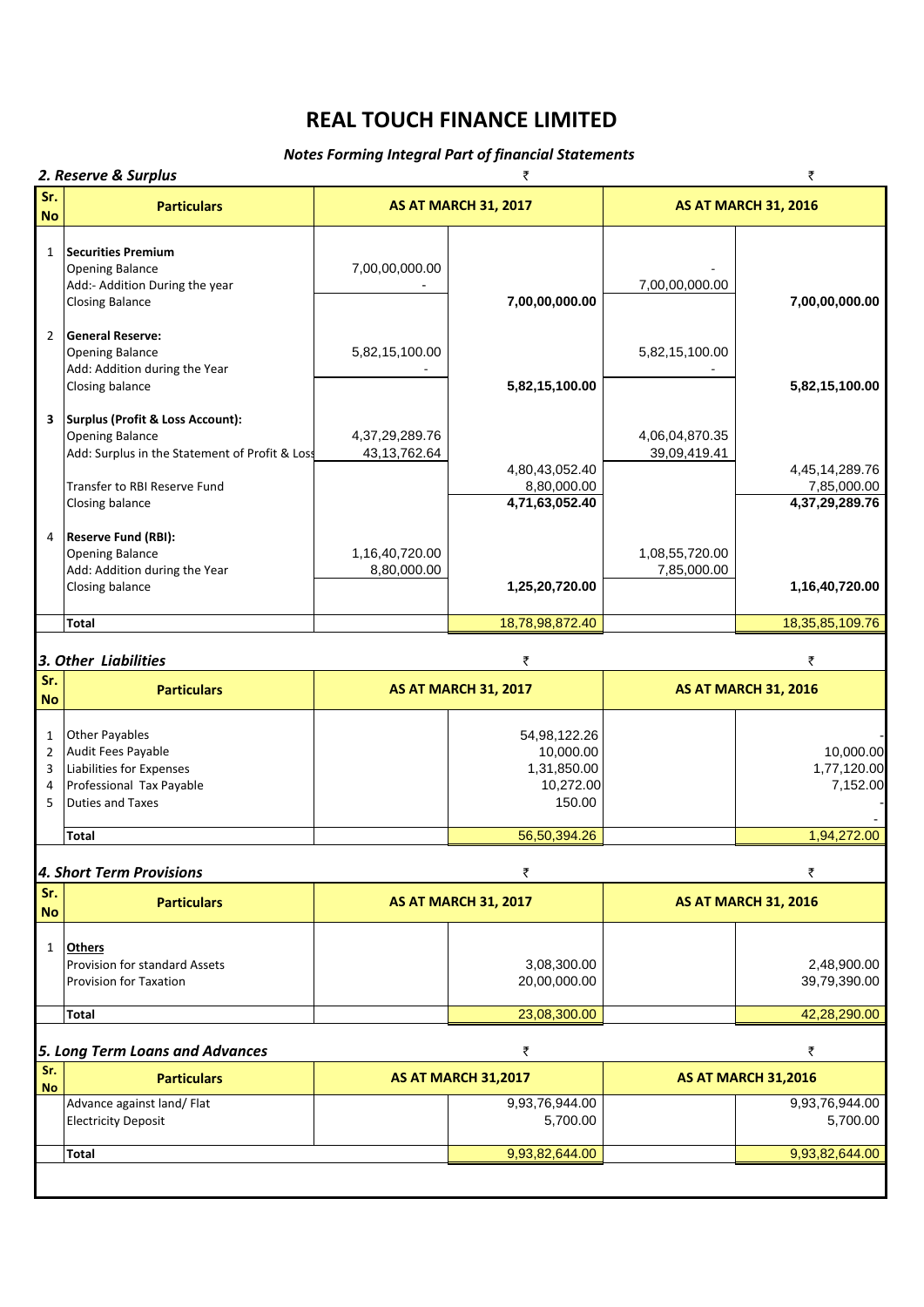# *Notes Forming Integral Part of financial statements*

# *6. Non‐ Current Investment* ` `

| Sr.<br><b>No</b> | <b>Particulars</b>       | <b>AS AT MARCH 31,2017</b> |                    | <b>AS AT MARCH 31,2016</b> |              |  |
|------------------|--------------------------|----------------------------|--------------------|----------------------------|--------------|--|
|                  | <b>QUOTED</b>            | Nos.                       | Value              | Nos.                       | Value        |  |
|                  | Investment in Equity     |                            |                    |                            |              |  |
|                  | Econo Trade (India) Ltd. | 600                        | 48,118.93          | 9.000                      | 7,21,783.92  |  |
|                  | Rashel Agro              |                            | 8.77               |                            | 8.77         |  |
|                  | R.M Financial Ltd.       | 20                         | 20.00              | 20                         | 20.00        |  |
|                  | Stamped                  | 3,62,825                   | 1, 17, 22, 842. 48 | 75,000                     | 30,66,535.00 |  |
|                  | <b>Purbanchal</b>        | 40,500                     | 1,03,275.00        | 40,500                     | 1,03,275.00  |  |
|                  | Rohtash                  | 2,000                      | 800.00             | 2,000                      | 800.00       |  |
|                  | Kwality credit           | 8,000                      | 9,25,328.20        | 8,000                      | 9,25,328.20  |  |
|                  | <b>Vikas Global</b>      |                            |                    | 1,00,000                   | 7,75,390.00  |  |
|                  | <b>Virtual Global</b>    | 2,00,000                   | 15,90,800.00       | 2,00,000                   | 15,90,800.00 |  |
|                  | <b>Total</b>             |                            | 1,43,91,193.38     |                            | 71,83,940.89 |  |
|                  |                          |                            |                    |                            |              |  |

The Market Value of Shares is Rs. 1,01,73,233.77/-. In the absense of Market Value of some shares, Book Value is taken as Market Value.

# **7.** *Cash* & *Cash Equivalent*  $\bar{z}$   $\bar{z}$

| Sr.<br><b>No</b> | <b>Particulars</b>                                           |         | <b>AS AT MARCH 31,2017</b> |  | <b>AS AT MARCH 31,2016</b>              |  |
|------------------|--------------------------------------------------------------|---------|----------------------------|--|-----------------------------------------|--|
|                  | 1 Cash-in-Hand<br>Cash Balance                               |         | 4,874.69                   |  | 39,991.69                               |  |
|                  | Sub Total (A)<br>2 Bank Balance<br>Corporation Bank          |         | 4,874.69<br>2,106.00       |  | 39,991.69<br>2,106.00                   |  |
|                  | The Lakshmi Vilas Bank<br><b>Union Bank</b><br>Sub Total (B) |         | 7,27,776.59<br>7,29,882.59 |  | 46,125.96<br>2,98,656.00<br>3,46,887.96 |  |
|                  | <b>Total</b>                                                 | $A + B$ | 7,34,757.28                |  | 3,86,879.65                             |  |

# *8. Short Terms Loans and Advances* ` `

| Sr.<br><b>No</b> | <b>Particulars</b>               | <b>AS AT MARCH 31,2017</b> | <b>AS AT MARCH 31,2016</b> |
|------------------|----------------------------------|----------------------------|----------------------------|
|                  | 1 Loans to Related Parties       | 12,32,73,250.00            | 9,95,53,659.00             |
|                  | 2 Advance to Related Parties     | 8,00,55,205.00             | 10,10,65,306.00            |
|                  | 3 Other Advance                  | 20,00,000.00               | 20,00,000.00               |
|                  | 4 Advance to Revenue Aithorities | 29,39,407.00               | 38,29,263.00               |
|                  |                                  |                            |                            |
|                  | <b>Total</b>                     | 20,82,67,862.00            | 20,64,48,228.00            |

# **9. Other Receivable**

| Sr.<br>No. | <b>Particulars</b> |  | <b>AS AT MARCH 31.2017</b> | <b>AS AT MARCH 31.2016</b> |
|------------|--------------------|--|----------------------------|----------------------------|
|            | <b>Others</b>      |  | 8,010.00                   | 15,32,879.22               |
|            | Total              |  | 8.010.00                   | 15,32,879.22               |

# **10. Revenue from Operations**

| Sr.<br>lNo. | <b>Total</b>                                                                                                    | For the Year ended 31st March 2017            | For the Year ended 31st March 2016                         |
|-------------|-----------------------------------------------------------------------------------------------------------------|-----------------------------------------------|------------------------------------------------------------|
|             | Interest Received<br>Profit on sale of shares<br>Speculation Profit<br>Dividend<br>Profit on Future and Options | 79,88,386.00<br>3,36,171.20<br>-<br>11,472.45 | 87,73,416.00<br>(15, 18, 806.46)<br>72,314.22<br>16,375.00 |
|             | Total                                                                                                           | 83,36,029.65                                  | 73,43,298.76                                               |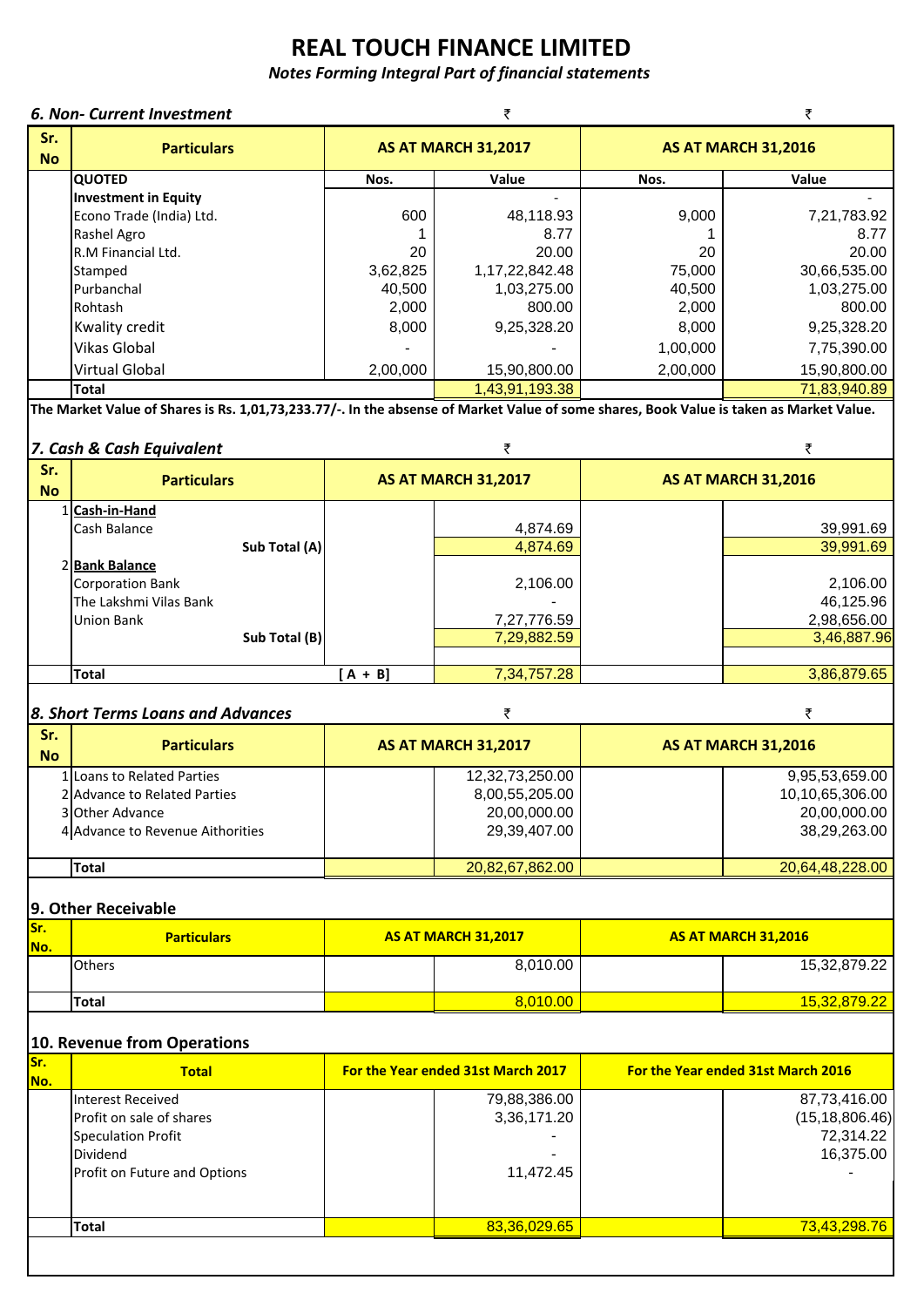# *Notes forming integral part of financial statements*

| 11. Employement Benefit Expenses |                                   |                                              |                                              |
|----------------------------------|-----------------------------------|----------------------------------------------|----------------------------------------------|
| Sr.<br><b>No</b>                 | <b>Particulars</b>                | For the Year ended 31st<br><b>March 2017</b> | For the Year ended 31st<br><b>March 2016</b> |
|                                  | 1 Director Remuneration           | 1,20,000.00                                  | 1,20,000.00                                  |
|                                  | 2 Salaries, Bonus and Stipend etc | 5,71,000.00                                  | 3,90,000.00                                  |
|                                  |                                   |                                              |                                              |
|                                  | Total                             | 6,91,000.00                                  | 5,10,000.00                                  |

# **12.** Financial Cost ₹ ₹ ₹ ₹ ₹

| Sr.<br><b>No</b> | <b>Particulars</b>                       | For the Year ended 31st<br><b>March 2017</b> | For the Year ended 31st<br><b>March 2016</b> |
|------------------|------------------------------------------|----------------------------------------------|----------------------------------------------|
|                  | 1 Interest paid on Loan/Professional Tax | -                                            | 325.00                                       |
|                  | Total                                    | -                                            | 325.00.                                      |

# **13. Other Expenses**  $\qquad$  ₹

| Sr.<br><b>No</b> | <b>Particulars</b>                       | For the Year ended 31st<br><b>March 2017</b> | For the Year ended 31st<br><b>March 2016</b> |
|------------------|------------------------------------------|----------------------------------------------|----------------------------------------------|
| a                | <b>Administrative Expenses:</b>          |                                              |                                              |
| $\mathbf{1}$     | Advertisement & Publicity                | 13,800.00                                    | 28,620.00                                    |
| $\overline{2}$   | Annual Membership Scheme                 | 6,900.00                                     | 7,900.00                                     |
| 3                | <b>Appeal Fees</b>                       | 3,260.00                                     |                                              |
| 4                | <b>Bank Charges</b>                      | 1,570.35                                     | 1,697.00                                     |
| 5                | Depositiry Charges                       | 1,39,690.00                                  | 1,03,050.00                                  |
| 6                | <b>Electric Charges</b>                  | 8,000.00                                     | 1,720.00                                     |
| $\overline{7}$   | Cess                                     |                                              | 30.15                                        |
| 8                | Office Exps.                             | 4,594.00                                     | 13,352.00                                    |
| 9                | <b>Demat Charges</b>                     | 280.52                                       | 2,110.88                                     |
| 10               | <b>Filing Fees</b>                       | 8,400.00                                     | 12,600.00                                    |
| 11               | <b>General Expenses</b>                  | 14,602.00                                    | 22,968.00                                    |
| 12               | <b>Listing Fees</b>                      | 2,29,000.00                                  | 2,24,720.00                                  |
| 13               | Postage and Courier                      | 28,169.00                                    | 10,547.00                                    |
| 14               | Printing & Stationery                    | 2,86,919.00                                  | 15,190.00                                    |
| 15               | <b>Professional Fees</b>                 | 12,000.00                                    | 17,710.00                                    |
| 16               | <b>Rent Rates and Taxes</b>              | 5,250.00                                     | 5,000.00                                     |
| 17               | Travelling & Conveyance                  | 22,489.00                                    | 10,751.00                                    |
| 18               | Repair                                   |                                              | 16,230.00                                    |
| 19               | Registrar Expense                        | 32,462.00                                    | 10,654.00                                    |
| 20               | Sebi fees                                | 67.36                                        | 34.06                                        |
| 21               | Service Tax                              | 8,924.70                                     | 5,131.94                                     |
| 22               | <b>Stamp Charges</b>                     | 6,745.03                                     | 6,256.43                                     |
| 23               | <b>Securities Transaction Tax</b>        | 67,205.00                                    | 61,548.00                                    |
| 24               | <b>Transaction Charges</b>               | 23,177.85                                    | 4,713.98                                     |
| 25               | <b>Turnover Tax</b>                      | 6,417.46                                     | 554.91                                       |
| 26               | Maintenance Charges                      | 2,316.00                                     | 15,000.00                                    |
| 27               | <b>Sitting Fees</b>                      | 5,750.00                                     |                                              |
| 28               | <b>Website Expenses</b>                  |                                              | 10,000.00                                    |
| 29               | Penalty                                  |                                              | 76,465.00                                    |
| 30               | <b>Broker Note</b>                       | 302.05                                       |                                              |
| 31               | Swach Bharat Cess and Krishi Kalyan Cess | 223.69                                       |                                              |
| b                | <b>Payment to Auditors:</b>              |                                              |                                              |
| 28               | Internal Audit Fees                      | 12,000.00                                    | 12,000.00                                    |
| 29               | <b>Audit Fees</b>                        | 10,000.00                                    | 10,000.00                                    |
|                  |                                          |                                              |                                              |
|                  | <b>Total</b>                             | 9,60,515.01                                  | 7,06,554.35                                  |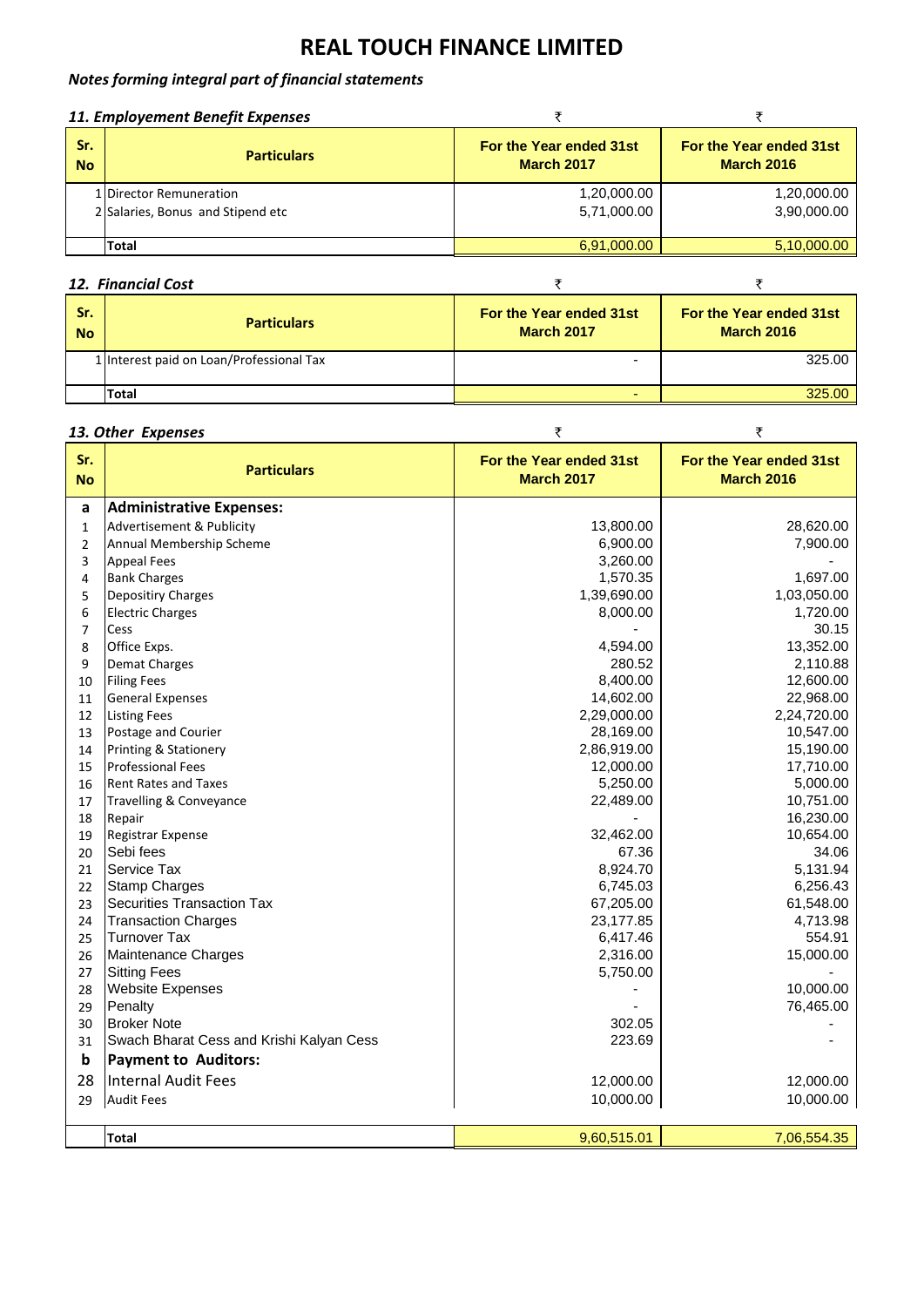# *Notes forming integral part of financial statements*

# *14. Provisions & Contingencies* ` `

| Sr.<br><b>No</b> | <b>Particulars</b>                          | For the Year ended 31st<br><b>March 2017</b> | For the Year ended 31st<br><b>March 2016</b> |
|------------------|---------------------------------------------|----------------------------------------------|----------------------------------------------|
|                  | Provision against<br><b>Standard Assets</b> | 59,400.00                                    | (2,33,000.00)                                |
|                  |                                             | 59,400.00                                    | (2,33,000.00)                                |

# **15. Earning Per Share**

| Sr.<br><b>No</b>                          | <b>Particulars</b>                    | For the Year ended 31st<br><b>March 2017</b> | For the Year ended 31st<br><b>March 2016</b> |
|-------------------------------------------|---------------------------------------|----------------------------------------------|----------------------------------------------|
|                                           | <b>Profit after Tax</b>               | 43,13,762.64                                 | 39,09,419.41                                 |
|                                           | Weighted Average No. of Shares        | 1,26,92,690.00                               | 1,26,92,690.00                               |
|                                           | Face Value Per Equity Shares          | Rs. 10/-                                     | Rs. 10/-                                     |
|                                           | <b>Earning Per Share</b>              | 0.34                                         | 0.31                                         |
|                                           | 16. Contingent Liabilities:-          | 13,73,20,984.00                              | 13,73,20,984.00                              |
|                                           | 17. Earning in Foreign Exchange:- Nil | Nil                                          | Nil                                          |
| 18. Expenditure in Foreign Exchange:- Nil |                                       | Nil                                          | Nil                                          |

19. No provision has has been made on account of leave salary as there are no leave to the credit of employees at the end of that Year.

20. No provision has been made on account of fall in the Market Value of quoted Investment held Long Term as the fall is considered to be temporary in Nature.as

21. The Figures of Previous Year have been regrouped and/or re-arranged wherever necessary.

22. The Company is engaged in the Business of Non Banking Financial Companies and there is no Separate reportable segment as per Accounting Standard 17‐ "Segmant Reporting" Notified by the Companies Accounting Standard Rules, 2006.

23. Particulars required to be furnished as per Pharagraph 13 of Non Banking Financial ( Non Deposit Accepting or Holding) Companies Prudential Norms (Reserve Bank) Directions, 2007 issued by the RBI are given as per Annexure Attached hereto.

**24. Employee Benefits:** The company has not accounted for gratuity and other Long Term and Short Term retirement benefits payable to the employees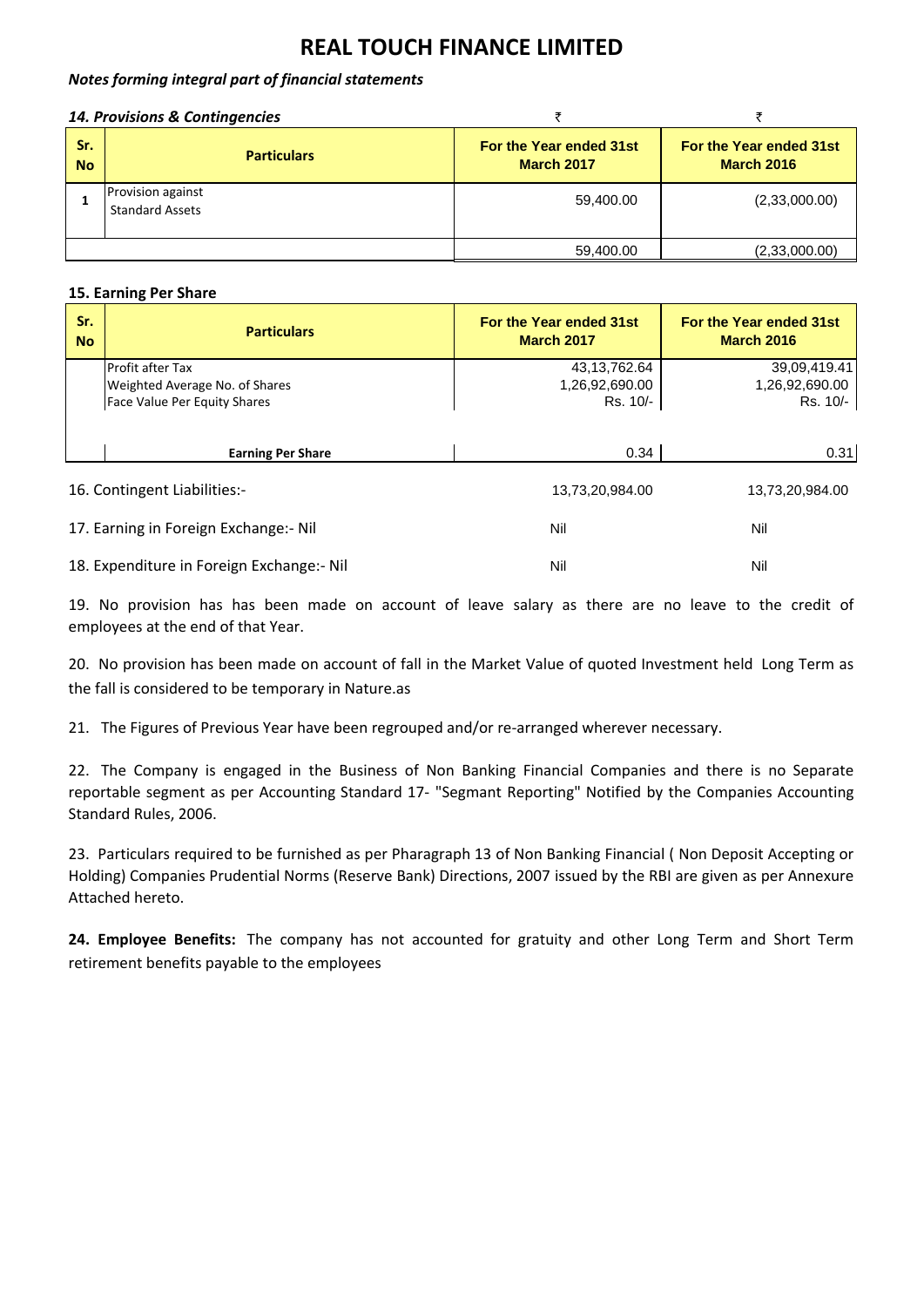# 25 In accordance with the Accounting Standard-18, the Details of rekated party Transaction as follows:-

| <b>Particulars</b>                       | <b>Transaction during</b><br>the YearAmount | <b>Interest Income</b> | <b>Balance as on</b><br>31.03.2017 (Rs.) |
|------------------------------------------|---------------------------------------------|------------------------|------------------------------------------|
|                                          | (Rs.)                                       |                        |                                          |
| <b>Director Remuneration</b>             |                                             |                        |                                          |
| <b>Binod Chand Kankaria</b>              | 1,20,000.00                                 |                        | 10,000.00                                |
| <b>Advance/ (Repayment of Advance)</b>   |                                             |                        |                                          |
| Olympia Infratech Private Limited        | (2,00,00,000.00)                            |                        | 8,00,00,000.00                           |
| Loans Given/ (Repayment of Loan)         |                                             |                        |                                          |
| <b>Brilliant Dealers Private Limited</b> |                                             |                        | 9,92,820.00                              |
| Khivraj Housing Private Limited          | 2,13,26,096.00                              | 3,26,096.00            |                                          |
| Landmark Vinimay Private Limited         | 50,00,000.00                                | 2,62,603.00            | 52,36,343.00                             |
| <b>KSM Niketan Private imited</b>        |                                             | 4,17,063.00            | 59,36,196.00                             |
| Olympia Infratech Private Limited        | 2,10,00,000.00                              | 60,09,514.00           | 7,17,00,000.00                           |
|                                          | (2,67,08,563.00)                            |                        |                                          |
| Manohar Kumar Kankaria                   | 1,17,50,000.00                              | 1,03,130.00            | 1,18,53,130.00                           |
| Olympia Real Estate Chennai pvt Ltd      | 50,00,000.00                                | 2,62,603.00            | 52,36,343.00                             |
| Rishra Estate Pvt Ltd                    | 15,00,000.00                                | 58,438.00              | 15,52,594.00                             |
| <b>Shree Paras Construction Pvt Ltd</b>  | 65,00,000.00                                | 2,53,233.00            | 67,27,910.00                             |
| Shreerampur complex pvt Ltd              | 20,00,000.00                                | 77,918.00              | 20,70,126.00                             |
| Subhas Chand Kankaria                    | 1,17,50,000.00                              | 2,17,788.00            | 1,19,67,788.00                           |
|                                          |                                             |                        |                                          |

**26. Disclosure of Specified Bank Notes ;- The Details of Specified Bank Notes (SBN)\* held and transacted during the period from 8th November 2016 to 30th December 2016 as provided in the table below:-**

|                                       |                          | Other               |           |
|---------------------------------------|--------------------------|---------------------|-----------|
| <b>Particulars</b>                    | <b>SBNs</b>              | <b>Denomination</b> | Total     |
|                                       |                          |                     |           |
| Closing cash in Hand as on 8.11.2016  | $\qquad \qquad$          | 10,359.69           | 10,359.69 |
| (+) Permitted Receipts                | $\overline{\phantom{a}}$ | 10,000.00           | 10,000.00 |
| (-) Permitted Payments                |                          | 5,399.00            | 5,399.00  |
| (-) Amount Deposited                  | $\qquad \qquad$          |                     |           |
| Closing Cash in Hand as on 30.12.2016 |                          | 14,960.69           | 14.960.69 |
|                                       |                          |                     |           |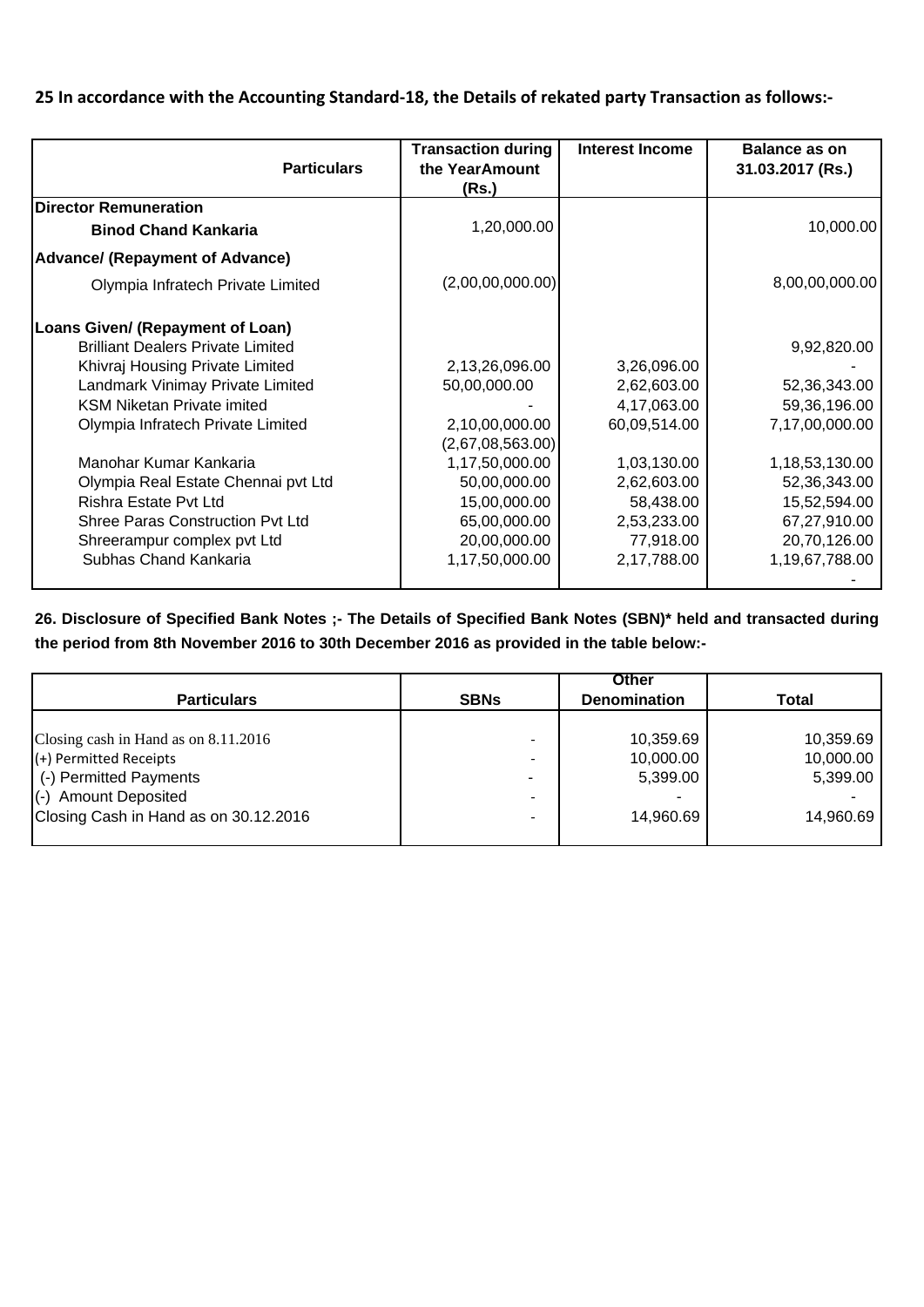# **Arihant Enclave, Ground Floor, 493B/57A G.T.Road(South) Shibpur Howrah‐711102**

# *Break‐up of Notes Items appearing in Balance Sheet as at 31st March, 2016*

| A Short Term Loans & Advances |                                                                                                                                                                                                                                                                                                                                                                            |                                | ₹                                                                                                                                                                                   | ₹                                                                                  |
|-------------------------------|----------------------------------------------------------------------------------------------------------------------------------------------------------------------------------------------------------------------------------------------------------------------------------------------------------------------------------------------------------------------------|--------------------------------|-------------------------------------------------------------------------------------------------------------------------------------------------------------------------------------|------------------------------------------------------------------------------------|
| Sr. No                        | <b>Particulars</b>                                                                                                                                                                                                                                                                                                                                                         | <b>As at March</b><br>31,2016  | <b>As at March</b><br>31,2015                                                                                                                                                       |                                                                                    |
| a)                            | Advance:<br><b>Advance to Group Company</b>                                                                                                                                                                                                                                                                                                                                |                                |                                                                                                                                                                                     |                                                                                    |
|                               | ABN infratech Pvt. Ltd.<br>Olympia Infratech Pvt Ltd<br>Shree Paras Construction Pvt Ltd                                                                                                                                                                                                                                                                                   |                                | 55,205.00<br>8,00,00,000.00<br>8,00,55,205.00                                                                                                                                       | 55,205.00<br>10,00,00,000.00<br>10,10,101.00<br>10,10,65,306.00                    |
|                               | Rajiv Singh Duggal                                                                                                                                                                                                                                                                                                                                                         |                                | 20,00,000.00                                                                                                                                                                        | 20,00,000.00                                                                       |
| b)                            | Loans<br><b>Brilliant Dealers Pvt Ltd</b><br>Khivraj Housing Private Limited<br><b>KSM Niketan Private Limited</b><br>Olympia Infratech Private Limited<br>Landmark Vinimay Pvt Ltd<br>Manihar Kumar Kankaria<br>Olympia Real Estate Chennai Pvt Ltd<br>Rishra Estate Pvt Ltd<br>Shree Paras Construction Pvt Ltd<br>Shreerampur Complex Pvt Ltd<br>Subhash Chand Kankaria | Sub-total (a)                  | 8,20,55,205.00<br>9,92,820.00<br>59,36,196.00<br>7,17,00,000.00<br>52,36,343.00<br>1,18,53,130.00<br>52,36,343.00<br>15,52,594.00<br>67,27,910.00<br>20,70,126.00<br>1,19,67,788.00 | 10,30,65,306.00<br>9,92,820.00<br>2,10,00,000.00<br>55,60,839.00<br>7,20,00,000.00 |
| C)                            | <b>Tax Deducted at Source</b><br>Advance Tax<br>Income Tax Refundable A.Y. 2006-2007                                                                                                                                                                                                                                                                                       | Sub-total (b)<br>Sub-total (c) | 12,32,73,250.00<br>7,66,746.00<br>20,00,000.00<br>1,72,661.00<br>29,39,407.00                                                                                                       | 9,95,53,659.00<br>16,56,602.00<br>20,00,000.00<br>1,72,661.00<br>38,29,263.00      |
|                               |                                                                                                                                                                                                                                                                                                                                                                            |                                | 20,82,67,862.00                                                                                                                                                                     | 20,64,48,228.00                                                                    |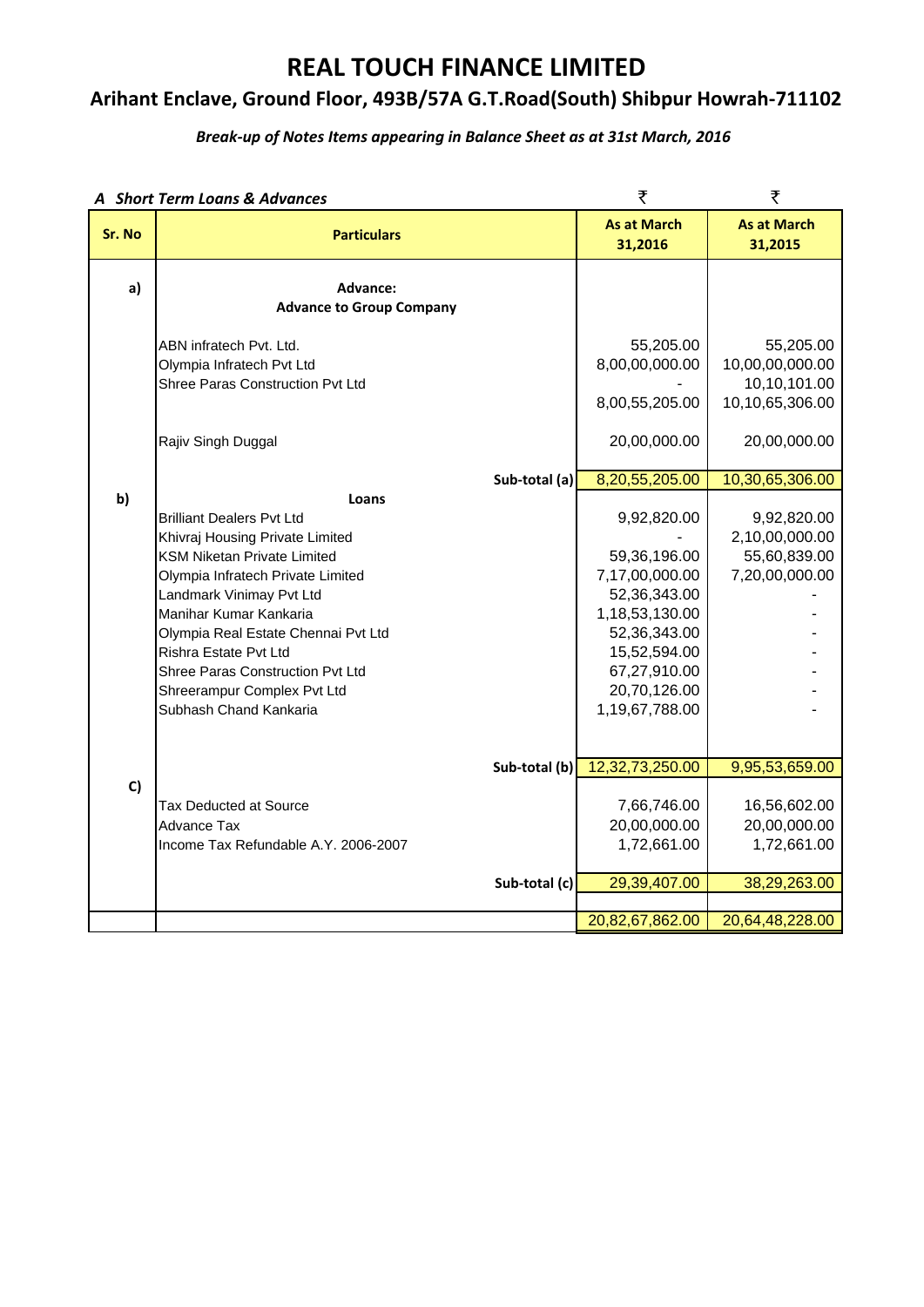# **NOTE : 27**

# NOTES ANNEXED TO AND FORMING PART OF BALANCE SHEET AS AT  $31^{ST}$  MARCH, 2017 AND PROFIT  $\&$ LOSS STATEMENT FOR THE YEAR ENDED ON THAT DATE

# **A. SIGNIFICANT ACCOUNTING POLICIES**

# 1. **Basis of Accounting**

The financial statements of the company have been prepared in accordance with the Generally accepted Accounting principles in India (Indian GAAP) to comply with accounting standard specified under section 133 of the Companies Act, 2013 and the relevant provisions of the companies Act, 2013 as applicable. The financial statements have been prepared on accrual basis under the historical cost convention. The accounting policies adopted in the preparation of financial statements are consistent with those followed in the previous year.

# **2. Use of Estimates:**

The preparation of Financial Statements in conformity with Indian GAAP requires the management to make estimates and assumptions considered in the reported amounts of assets and liabilities (including contingent Liabilities) and the reported income and expenses during the year. The management believes that the estimates used in the preparation of financial statements are prudent and reasonable. Future results could differ due to these estimates and the difference between the actual results and estimates are recognized in the years in which the results are known and materialise..

# 3. **Revenue Recognition**

Revenue is recognized to the extent that it is probable that the economic benefits will flow to the company and the revenue can be reliably measured. In addition, the following criteria must also be met before revenue is recognized:

 Interest and other dues are accounted on accrual basis except in the case of non-performing loans where it is recognized upon realization, as per the income recognition and asset classification norms prescribed by the RBI.

# 4. **Investments**

Non Current Investment are valued at cost.

### 5. **Employment Benefits**

Leave salary is accounted for on the basis of leave due to employees at the end of the year. No provisions for leave salary is made as there is no credit of leave to the employees.

### **Termination Benefits**

Termination Benefits like gratuity etc are provided in the account in respect of employee when they became eligible for the same. No provisions for gratuity has been made in respect of employees for the year as they have not put in completed year of service as per provisions of Gratuity Act.

# 6. **Taxes on Income**

- a) Current tax is the amount payable on the taxable income for the year determined in accordance with the provisions of the Income Tax Act, 1961.
- b) Deferred tax is recognised on timing differences; being the differences between the taxable incomes and accounting income that originate in one period and are capable of reversal in one or more subsequent periods. Deferred tax assets subject to the consideration of prudence are recognised and carried forward only to the extent that there is a reasonable certainty that sufficient future taxable income will be available against which such deferred tax assets can be realised.

# 7. **Earnings per Share**

The Company reports basic and diluted earnings per share in accordance with Accounting Standards-20, *Earnings per Share*, issued by the Institute of Chartered Accountants of India. Basic earnings per equity share have been computed by dividing net profit after tax by the weighted average number of equity shares outstanding for the period.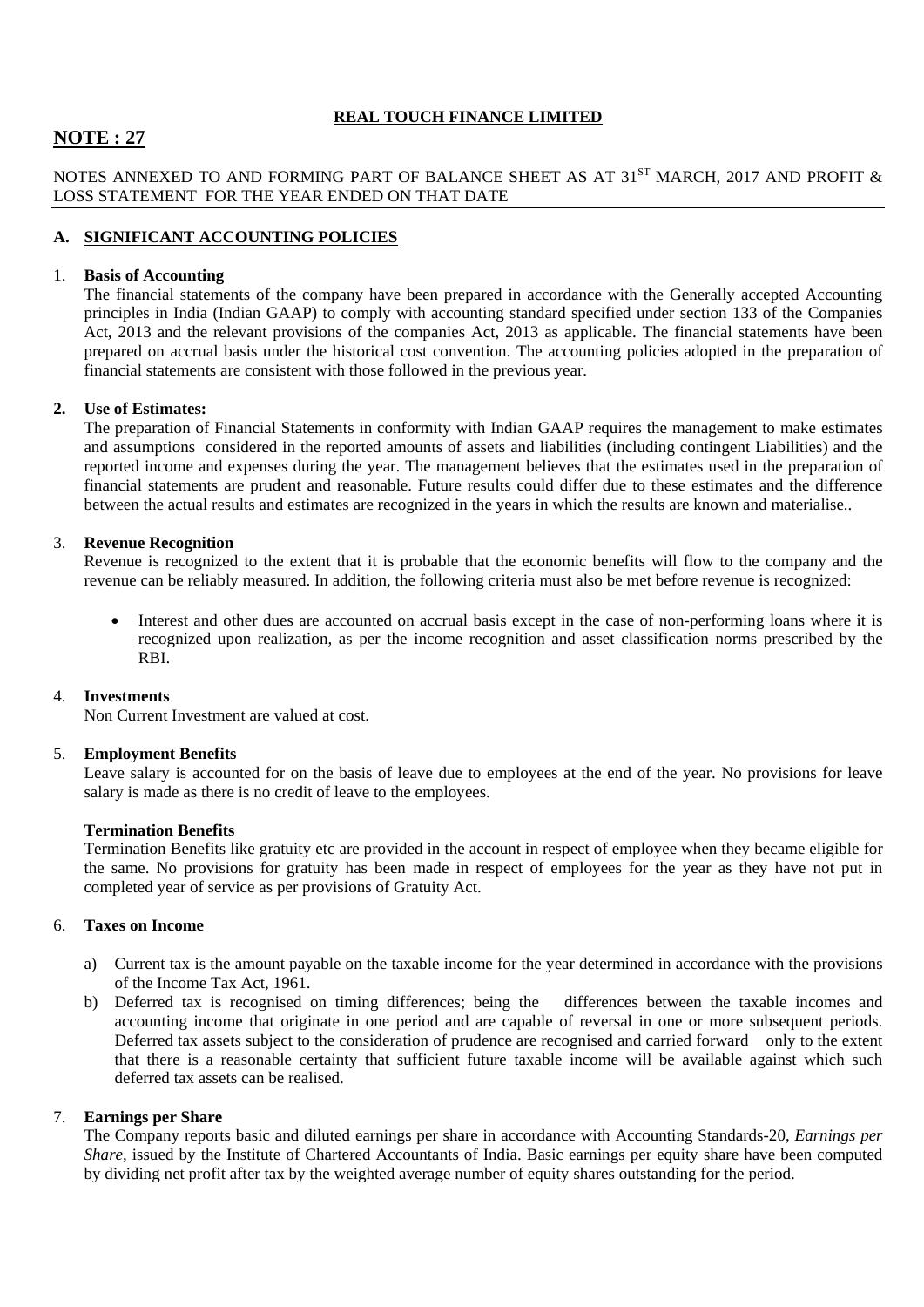# **8. Provisions and Contingencies**

Provision against Loans

- Provisions is made in accordance with the RBI guidelines applicable to non- performing loans. In addition, Provision is made in accordance with the Provisioning policy of the company against non- performing loans.
- A general provision is made at 0.25% of the outstanding Standard Assets in accordance with the RBI guidelines.

Other Provisions

 A Provision is recognized when the company has a present obligation as a result of Past events and it is probable that an outflow of resources will be required to settle the obligation in respect of which a reliable estimate can be made. Provisions (excluding retirement benefits) are not discounted to their present value and are determined based on the best estimate required to settle the obligation as at the Balance Sheet date. These are reviewed at each Balance Sheet date and adjusted to reflect the current best estimates. Contingent liabilities are disclosed separately.

#### 9. **Contingent Liability**

Contract remain to be executed on capital A/c and not Provided for  $\overline{5}13,73,20,984/$ - Net of Advances.

### 10. **Segmant Reporting**

The Company Operates Solely in one Geographic Segment and hence no separate information for Geographic segment wise disclosure is required.

11. Previous year figures have been rearranged or recast wherever necessary, however the same are not strictly comparable with that of the current year as the previous year.

#### 12. **Cash and cash equivalents**

Cash and Cash Equivalents comprise cash and cash-on-deposit with banks and financial institutions. The Company considers all highly liquid investments with a remaining maturity at the date of purchase of three months or less and that are readily convertible to known amounts of cash to be cash equivalents

# 13. **Cash Flow Statement**

 Cash flows are reported using the indirect method,whereby profit before tax is adjusted for the effects of transactions of a non-cash nature,any deferrals or accruals of past or future operating cash receipts or payments and item of income or expenses associated with investing or financing cash flows.The cash flows from operating,investing and financing activities of the Group are assigned.

 $3<sup>rd</sup>$  Floor, Room No. 70B, Chartered Accountants Kolkata – 700 007

161/1, Mahatma Gandhi Road, For, Ashok Kumar Natwarlal & Co.

 Ashok Kumar Agarwal Proprietor Dated: 30.05.2017 Membership No. 056189 Firm Regn No.322307E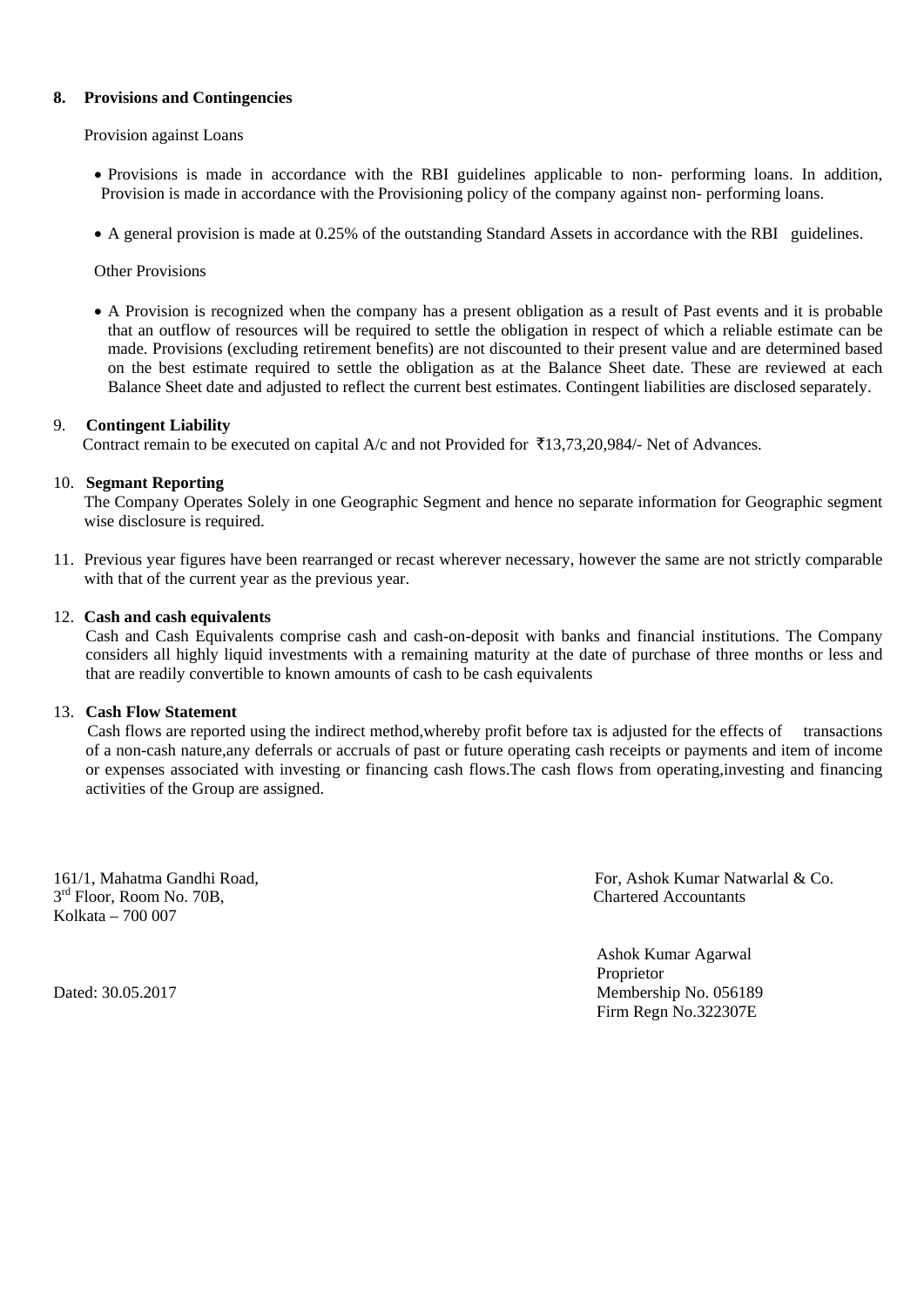**Schedule Annexed as per Reserve Bank of India Prudential Norms. Schedule to the Balance sheet of a Non Banking Financial Company as on 31.03.2017 required in terms of paragraph 13 of a Non Banking Financial (Non Deposit Accepting or Holding) Companies Prudential Norms (Reserve Bank) Directions, 2007** 

|     |                                                              | (₹. in lakhs)      |            |  |
|-----|--------------------------------------------------------------|--------------------|------------|--|
|     | <b>Particulars</b>                                           |                    |            |  |
|     | <b>Liabilities side:</b>                                     |                    |            |  |
| (1) | Loans and advances availed by the NBFCs                      | Amount             | Amount     |  |
|     | Inclusive of interest accrued thereon but not                | Out-               | overdue    |  |
|     | Paid:                                                        | standing           |            |  |
|     | (a) Debentures : Secured                                     | <b>NIL</b>         | <b>NIL</b> |  |
|     | : Unsecured                                                  | <b>NIL</b>         | <b>NIL</b> |  |
|     | (other than falling within the                               |                    |            |  |
|     | meaning of public deposits)                                  |                    |            |  |
|     | (b) Deferred Credits                                         | <b>NIL</b>         | <b>NIL</b> |  |
|     | (c) Term Loans                                               | <b>NIL</b>         | <b>NIL</b> |  |
|     | (d) Inter-corporate loans and borrowing                      | <b>NIL</b>         | <b>NIL</b> |  |
|     | (e) Commercial Paper                                         | <b>NIL</b>         | <b>NIL</b> |  |
|     | (f) Public Deposits                                          | <b>NIL</b>         | <b>NIL</b> |  |
|     | (g) Other Loans (unsecured)                                  | <b>NIL</b>         | <b>NIL</b> |  |
|     |                                                              |                    |            |  |
|     | Assets side:                                                 | Amount outstanding |            |  |
| (2) | <b>Break-up of Loans and Advances including bills</b>        |                    |            |  |
|     | <u>receivables</u> [other than those included in (4) below]: |                    |            |  |
|     | (a) Secured                                                  | <b>NIL</b>         |            |  |
|     | (b) Unsecured                                                | 2053.28            |            |  |
| (3) | Break up of Leased Assets and stock on hire and              |                    |            |  |
|     | hypothecation loans counting towards EL/HP                   |                    |            |  |
|     | activities                                                   |                    |            |  |
|     | (i) Lease assets including lease rentals under sundry        |                    |            |  |
|     | debtors:                                                     |                    |            |  |
|     | (a) Financial lease                                          | <b>NIL</b>         |            |  |
|     | (b) Operating lease                                          | <b>NIL</b>         |            |  |
|     | (ii) Stock on hire including hire charges under              |                    |            |  |
|     | sundry debtors:                                              |                    |            |  |
|     | (a) Assets on hire                                           | <b>NIL</b>         |            |  |
|     | (b) Repossessed Assets                                       | <b>NIL</b>         |            |  |
|     | (iii) Hypothecation loans counting towards                   |                    |            |  |
|     | EL/HP activities:                                            | <b>NIL</b>         |            |  |
|     | (a) Loans where assets have been                             |                    |            |  |
|     | repossessed                                                  | <b>NIL</b>         |            |  |
|     | (b) Loans other than (a) above                               |                    |            |  |
| (4) | <b>Break-up of Investments:</b>                              |                    |            |  |
|     | Current investments:                                         |                    |            |  |
|     | Quoted:<br>1.                                                |                    |            |  |
|     | (i) Shares: (a) Equity                                       | <b>NIL</b>         |            |  |
|     | (b) Preference                                               | <b>NIL</b>         |            |  |
|     | (ii) Debentures and Bonds                                    | <b>NIL</b>         |            |  |
|     | (iii) Units of mutual funds                                  | <b>NIL</b>         |            |  |
|     | (iv) Government Securities                                   | <b>NIL</b>         |            |  |
|     | (v) Other (please specify)                                   | $NIL$              |            |  |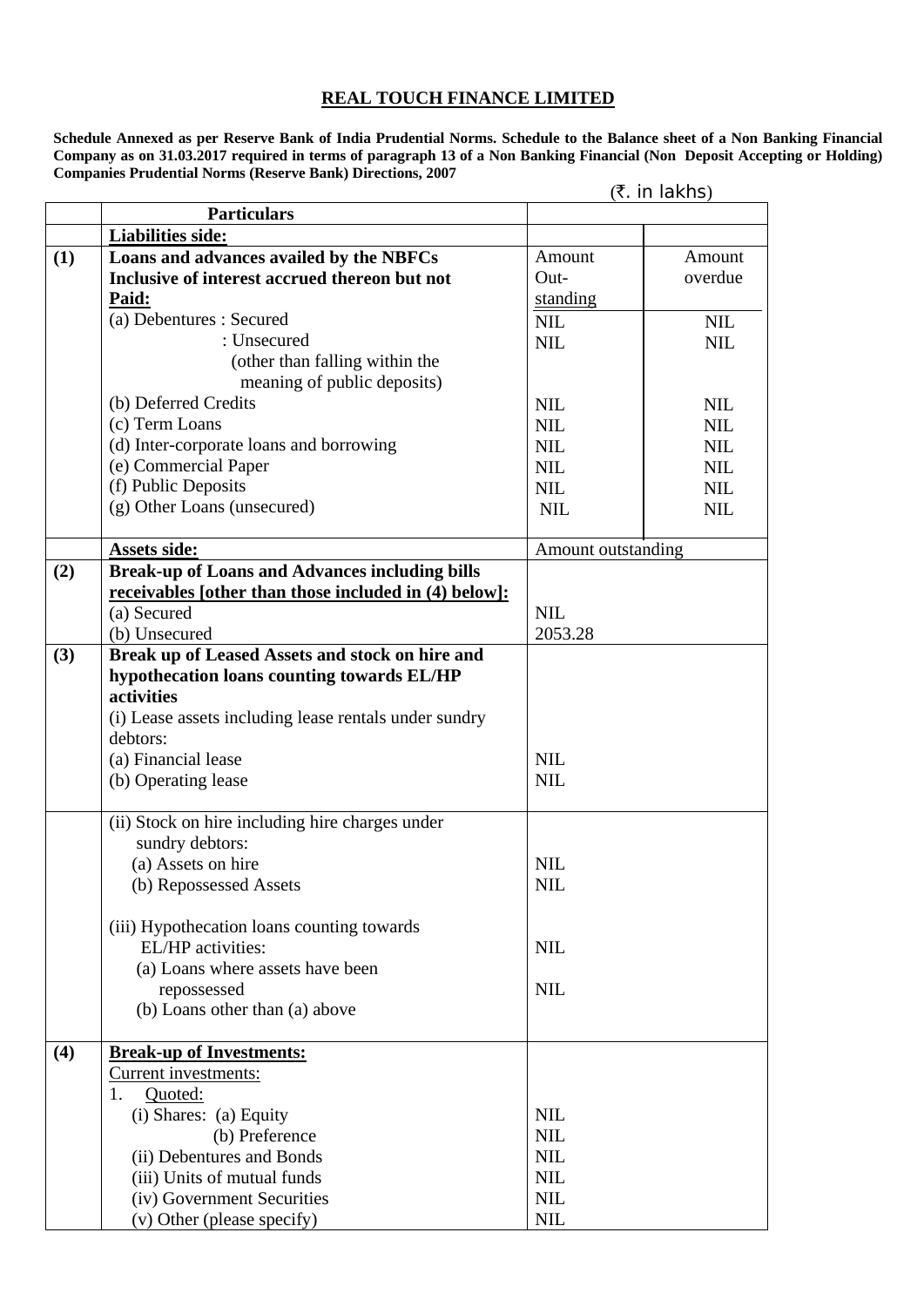| 2.<br>Unquoted:                                         |            |
|---------------------------------------------------------|------------|
| (i)<br>Shares:<br>(a) Equity                            | <b>NIL</b> |
| (b) Preference                                          | <b>NIL</b> |
| (ii) Debentures and Bonds                               | <b>NIL</b> |
| (iii) Units of mutual funds                             | <b>NIL</b> |
| (iv) Government Securities                              | <b>NIL</b> |
| (v) Others (please specify)                             | <b>NIL</b> |
| Long Term investment:                                   |            |
| Quoted:<br>$1_{-}$                                      |            |
| Share: (a) Equity<br>(i)                                |            |
| (b) Preference                                          | 143.91     |
| (ii) Debentures and Bonds                               | <b>NIL</b> |
| iii) Units of mutual funds                              | <b>NIL</b> |
| (iv) Government Securities                              | <b>NIL</b> |
| (v) Other (please specify)                              | <b>NIL</b> |
| 2.<br>Unquoted:                                         | <b>NIL</b> |
| Shares:<br>(a) Equity<br>(i)                            |            |
| (b) Preference                                          | <b>NIL</b> |
| (ii) Debentures and Bonds                               | <b>NIL</b> |
| (iii) Units of mutual funds                             | <b>NIL</b> |
| (iv) Government Securities                              | <b>NIL</b> |
| (v) Others (please specify)                             | <b>NIL</b> |
|                                                         | <b>NIL</b> |
| (5)<br>Borrower group-wise classification of all leased |            |
| assets, stock-no-hire and loans and advances:           |            |

|     | Category                                                                                                                             | Amount net of provisions |            |                                  |            |                    |  |
|-----|--------------------------------------------------------------------------------------------------------------------------------------|--------------------------|------------|----------------------------------|------------|--------------------|--|
|     |                                                                                                                                      |                          | Secured    | Unsecured                        |            | Total              |  |
|     | 1. Related Parties                                                                                                                   |                          |            |                                  |            |                    |  |
|     | (a) Subsidiaries                                                                                                                     | <b>NIL</b>               |            | <b>NIL</b>                       |            | <b>NIL</b>         |  |
|     | (b) Companies in the same group                                                                                                      | <b>NIL</b>               |            | 1795.07                          |            | 1795.07            |  |
|     | © Other related parties                                                                                                              | <b>NIL</b>               |            | 238.20                           |            | 238.20             |  |
|     | 2. Other than related parties                                                                                                        | <b>NIL</b>               |            | 20.00                            |            | 20.00              |  |
|     | Total                                                                                                                                | <b>NIL</b>               |            | 2053.27                          |            | 2053.27            |  |
| (6) | Investor group-wise classification of all investments (current and long term) in<br>shares and securities (both quoted and unquoted) |                          |            |                                  |            |                    |  |
|     | Category                                                                                                                             |                          |            | Market Value /                   |            | Book Value (Net of |  |
|     |                                                                                                                                      |                          |            | Break up or fair<br>value or NAV |            | Provisions)        |  |
|     | 1. Related Parties                                                                                                                   |                          |            |                                  |            |                    |  |
|     | (a) Subsidiaries<br>(b) Companies in the same group<br>© Other related parties<br>2. Other than related parties<br>Total             |                          | <b>NIL</b> |                                  |            | <b>NIL</b>         |  |
|     |                                                                                                                                      |                          | <b>NIL</b> |                                  | <b>NIL</b> |                    |  |
|     |                                                                                                                                      |                          | <b>NIL</b> |                                  | <b>NIL</b> |                    |  |
|     |                                                                                                                                      |                          |            | 101.73<br>143.91                 |            |                    |  |
|     |                                                                                                                                      |                          |            | 101.73<br>143.91                 |            |                    |  |